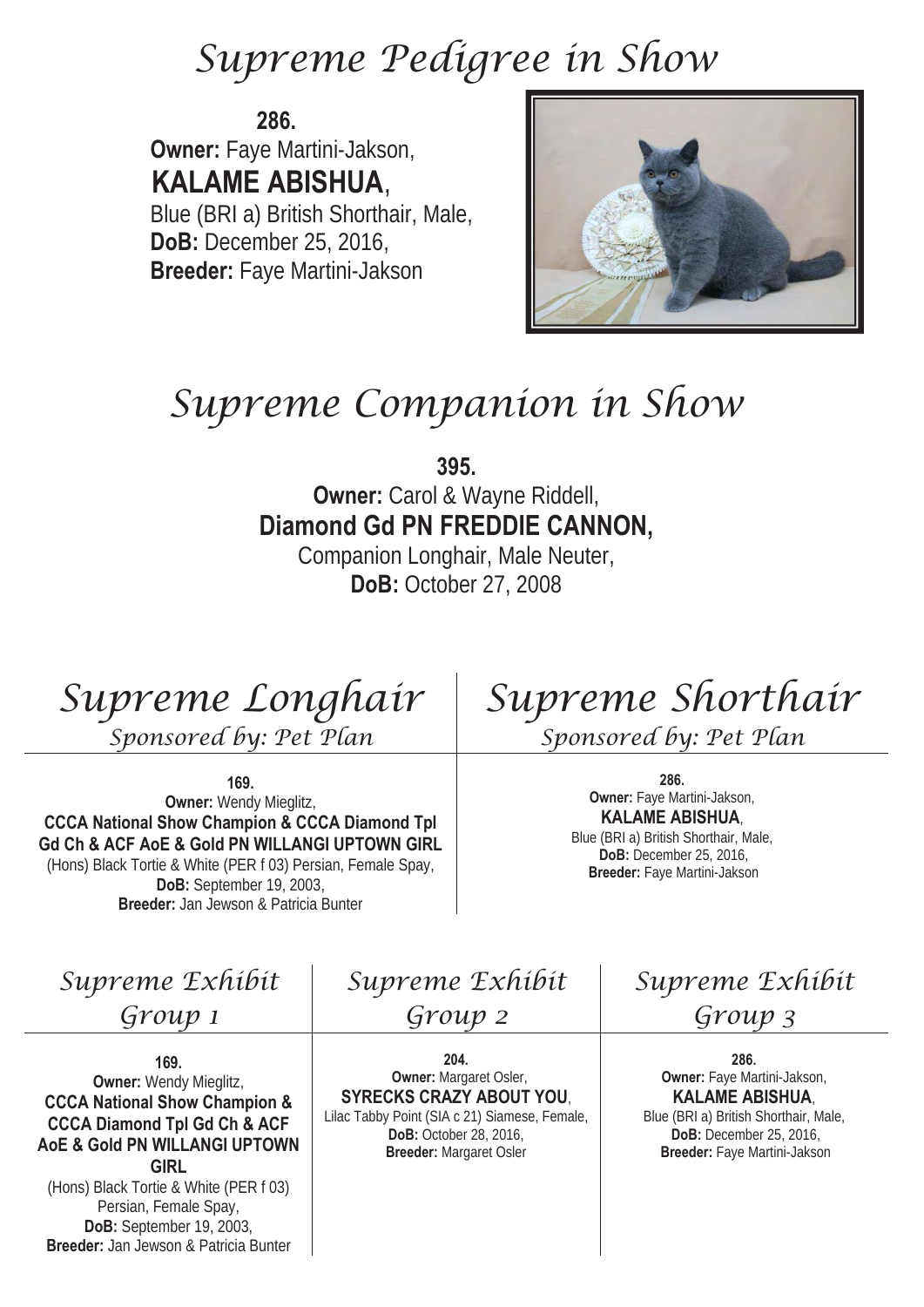|                               | <b>BEST GROUP 1 EXHIBIT</b>                                                                                                                                                                                                                                                                                        | <b>BEST GROUP 2 EXHIBIT</b>                                                                                                                                                                                                                       | <b>BEST GROUP 3 EXHIBIT</b>                                                                                                                                                                                                                                                                           |  |
|-------------------------------|--------------------------------------------------------------------------------------------------------------------------------------------------------------------------------------------------------------------------------------------------------------------------------------------------------------------|---------------------------------------------------------------------------------------------------------------------------------------------------------------------------------------------------------------------------------------------------|-------------------------------------------------------------------------------------------------------------------------------------------------------------------------------------------------------------------------------------------------------------------------------------------------------|--|
| Ring 1<br>Judged<br>by:       | Darrel Newkirk (CFA USA)                                                                                                                                                                                                                                                                                           | Janis Christison (QFA)                                                                                                                                                                                                                            | Kaai Du Plessis (NLKV)                                                                                                                                                                                                                                                                                |  |
| <b>RING</b><br>Ring 2         | 169.<br><b>Owner: Wendy Mieglitz,</b><br><b>CCCA National Show Champion &amp;</b><br><b>CCCA Diamond Tpl Gd Ch &amp; ACF AoE</b><br>& Gold PN WILLANGI UPTOWN GIRL<br>(Hons) Black Tortie & White (PER f 03)<br>Persian, Female Spay,<br>DoB: September 19, 2003,<br>Breeder: Jan Jewson & Patricia Bunter.        | 204.<br>Owner: Margaret Osler,<br><b>SYRECKS CRAZY ABOUT YOU,</b><br>Lilac Tabby Point (SIA c 21) Siamese,<br>Female,<br>DoB: October 28, 2016,<br>Breeder: Margaret Osler.                                                                       | 286.<br>Owner: Faye Martini-Jakson,<br><b>KALAME ABISHUA,</b><br>Blue (BRI a) British Shorthair, Male,<br>DoB: December 25, 2016,<br>Breeder: Faye Martini-Jakson                                                                                                                                     |  |
| Judged<br>by:                 | Kaai Du Plessis (NLKV)                                                                                                                                                                                                                                                                                             | Tony Hurry (Cats NSW)                                                                                                                                                                                                                             | David Scadden (NZCF)                                                                                                                                                                                                                                                                                  |  |
| <b>RING</b><br>$\overline{2}$ | 37.<br><b>Owner: Joellene Foster,</b><br><b>SHAWTOP COUNTERFEIT,</b><br>Red Van (PER d 01) Persian, Male,<br>DoB: April 20, 2016,<br>Breeder: T. Rushton.                                                                                                                                                          | 204.<br>Owner: Margaret Osler,<br><b>SYRECKS CRAZY ABOUT YOU,</b><br>Lilac Tabby Point (SIA c 21) Siamese,<br>Female,<br><b>DoB:</b> October 28, 2016,<br>Breeder: Margaret Osler.                                                                | 369.<br>Owner: Christine Muhlhan,<br><b>Gd PN KALAME DENVER,</b><br>Blue (BRI a) British Shorthair, Male<br>Neuter,<br><b>DoB:</b> November 18, 2015,<br>Breeder: Faye Martini-Jakson.                                                                                                                |  |
| Ring 3<br>Judged<br>by:       | Jan Rogers (CFA USA)                                                                                                                                                                                                                                                                                               | Scoot Andresen (CANT)                                                                                                                                                                                                                             | Pam Barrett (TICA)                                                                                                                                                                                                                                                                                    |  |
| <b>RING</b><br>3              | 169.<br><b>Owner: Wendy Mieglitz,</b><br><b>CCCA National Show Champion &amp;</b><br><b>CCCA Diamond Tpl Gd Ch &amp; ACF AoE</b><br>& Gold PN WILLANGI UPTOWN GIRL<br>(Hons) Black Tortie & White (PER f 03)<br>Persian, Female Spay,<br><b>DoB:</b> September 19, 2003,<br>Breeder: Jan Jewson & Patricia Bunter. | 182.<br><b>Owner:</b> Eileen Bathgate,<br>Champion<br><b>TOMELIMA TABAASHI,</b><br>Chocolate (OSH b) Oriental, Female,<br>DoB: June 12, 2016,<br>Breeder: Meryle Frame.                                                                           | 253.<br><b>Owner:</b> Jo Dennington & Jacqueline<br>Coles & Janice Gablonski,<br><b>AMARANTH GLENMORANGIE,</b><br>Blue Spotted Tabby Bi-Colour (SFS a<br>24 03) Scottish Fold Shorthair, Male,<br><b>DoB:</b> August 11, 2016,<br>Breeder: Jo Dennington &<br>Jacqueline Coles & Janice<br>Gablonski. |  |
| Ring 4<br>Judged<br>by:       | Janis Christison (QFA)                                                                                                                                                                                                                                                                                             | Janet Overton (GCCFV)                                                                                                                                                                                                                             | Scoot Andresen (CANT)                                                                                                                                                                                                                                                                                 |  |
| <b>RING</b><br>4              | 116.<br><b>Owner:</b> Samantha Ross,<br><b>GREENCROFT R U READY,</b><br>Black Van (PER n 01) Persian, Male,<br>DoB: November 15, 2016,<br>Breeder: Suzette Greentree.                                                                                                                                              | 204.<br>Owner: Margaret Osler,<br><b>SYRECKS CRAZY ABOUT YOU,</b><br>Lilac Tabby Point (SIA c 21) Siamese,<br>Female,<br>DoB: October 28, 2016,<br>Breeder: Margaret Osler.                                                                       | 421.<br>Owner: Eileen & Karel Pittaway,<br><b>Bronze Gd Ch</b><br><b>MERINDALEE ENDEAVOUR,</b><br>Tawny (ABY n) Abyssinian, Male,<br><b>DoB:</b> September 28, 2015,<br>Breeder: Eileen & Karel Pittaway                                                                                              |  |
| Ring 5<br>Judged<br>by:       | Pam Barrett (TICA)                                                                                                                                                                                                                                                                                                 | Pam Barrett (TICA)                                                                                                                                                                                                                                | Darrell Newkirk (CFA USA)                                                                                                                                                                                                                                                                             |  |
| <b>RING</b><br>5              | 55.<br>Owner: Pam Baker,<br><b>Gd Ch RAGALON BO JANGLES,</b><br>Seal Bi-Colour (RAG n 03) Ragdoll, Male,<br><b>DoB:</b> December 7, 2015,<br>Breeder: Pam Baker                                                                                                                                                    | 183A<br><b>Owner:</b> Eileen Bathgate,<br><b>JINDO JUST MARIGOLD,</b><br>Choc Point Siamese,<br>DoB: May 25, 2016<br><b>Breeder:</b> Eileen Bathgate                                                                                              | 286.<br>Owner: Faye Martini-Jakson,<br><b>KALAME ABISHUA,</b><br>Blue (BRI a) British Shorthair, Male,<br>DoB: December 25, 2016,<br>Breeder: Faye Martini-Jakson                                                                                                                                     |  |
| Ring 6<br>Judged<br>by:       | David Scadden (NZCF)                                                                                                                                                                                                                                                                                               | Jan Rogers (CFA USA)                                                                                                                                                                                                                              | Sue Barr (CAT)                                                                                                                                                                                                                                                                                        |  |
| <b>RING</b><br>6              | 94.<br><b>Owner:</b> Jan Jewson & J Sorensen,<br><b>WILLANGI GEORGIA GIRL,</b><br>Black Tortie Mackerel Tabby (EXO f 23) Exotic,<br>Female,<br>DoB: November 22, 2016,<br>Breeder: Jan Jewson & J Sorensen.                                                                                                        | 206.<br><b>Owner: Janet Overton,</b><br><b>ACF AoE Ruby &amp; Opal PN</b><br><b>CINDYLIN ZEUSS (Hons),</b><br>Chocolate Spotted Tabby Bi-Colour<br>(OSH b 24 03) Oriental, Male Neuter,<br><b>DoB:</b> November 23, 2013,<br>Breeder: R & M Fleay | 310.<br>Owner: Lyn Whaley,<br><b>BAJIMBI MELODY GRACE,</b><br>Cream (BUR e) Burmese, Female,<br>DoB: October 02, 2016,<br><b>Breeder: B Edwards</b>                                                                                                                                                   |  |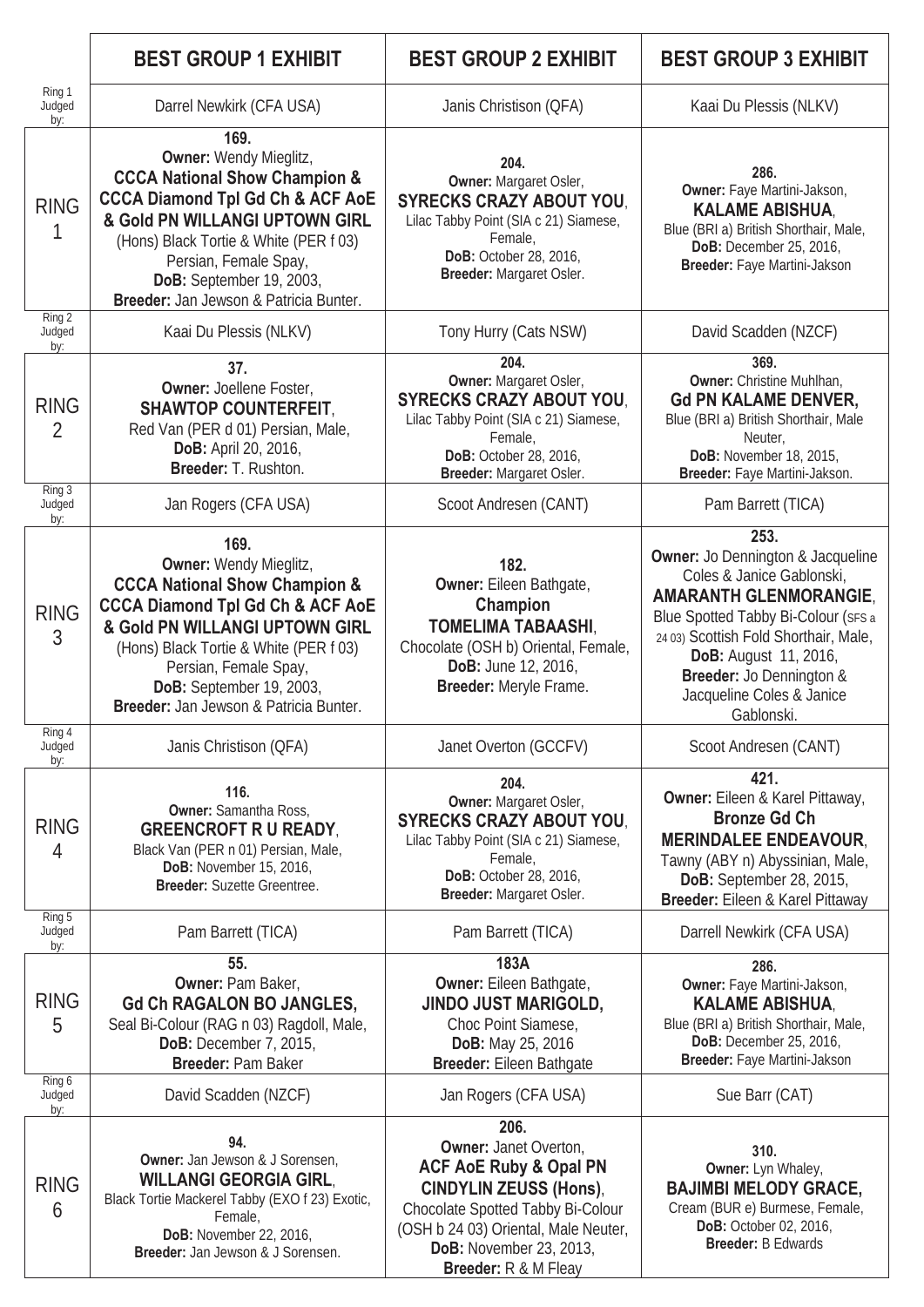BEST MAINE COON IN SHOW Judged by: David Scadden (NZCF) (Jetpets prizes) **27. Owner:** Kyra Foster, **Champion RUMPLTEEZA VALLEY GIRL** Blue Tortie Bi-Colour (MCO g 03) Maine Coon, Female **DoB:** February 19, 2015 **Breeder:** Kyra Foster

## BEST BRITISH SHORTHAIR IN SHOW

Judged By: Jan Rogers (CFA USA)

(Jetpets prizes) **286.**

**Owner:** Faye Martini-Jakson's **KALAME ABISHUA** 

Blue (BRI a) British Shorthair, Male **DoB:** December 25, 2016 Breeder: Faye Martini-Jakson

BEST BENGAL IN SHOW Judged By: David Scadden (NZCF) (Royal Canin) **221. Owner:** Burke & Winser, **Name: JABRINY USAIN BOLT,**  Brown Spotted (BEN n 24) Bengal, Male, **DoB:** July 30, 2016,

**Breeder:** Burke & Winser.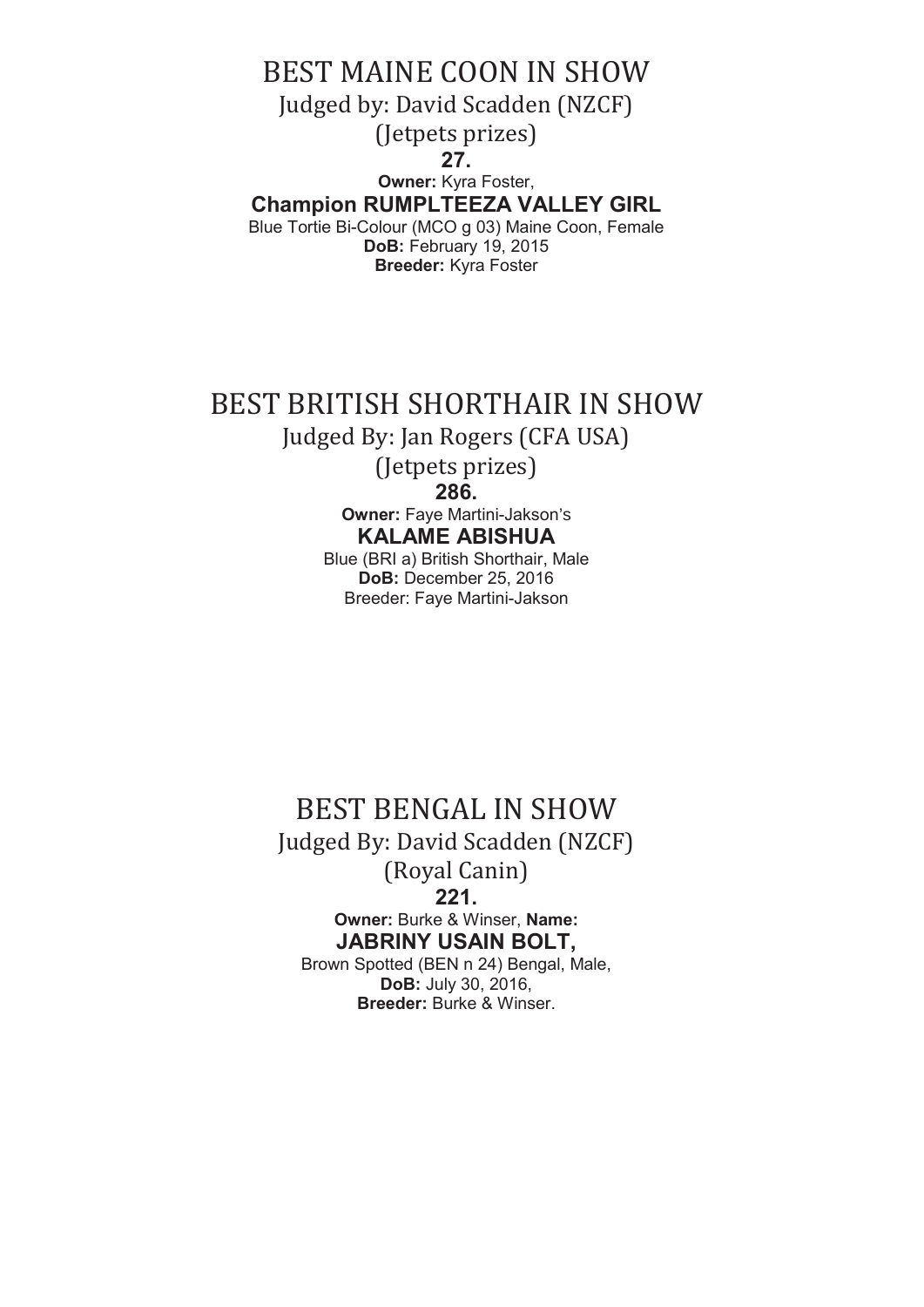#### Best Group 1 Adults

|                 | Ring 1                                                                                                                                                                                                                                                                   | Ring 2                                                                                                                                                                                                                                | DEST OF DUP I HUBITS<br>Ring 3                                                                                                                                                                                                              | Ring 4                                                                                                                                                                                                                                                   | Ring 5                                                                                                                                                                                                                                      | Ring 6                                                                                                                                                                                                                                             |
|-----------------|--------------------------------------------------------------------------------------------------------------------------------------------------------------------------------------------------------------------------------------------------------------------------|---------------------------------------------------------------------------------------------------------------------------------------------------------------------------------------------------------------------------------------|---------------------------------------------------------------------------------------------------------------------------------------------------------------------------------------------------------------------------------------------|----------------------------------------------------------------------------------------------------------------------------------------------------------------------------------------------------------------------------------------------------------|---------------------------------------------------------------------------------------------------------------------------------------------------------------------------------------------------------------------------------------------|----------------------------------------------------------------------------------------------------------------------------------------------------------------------------------------------------------------------------------------------------|
| <b>Best</b>     | 11.<br><b>Owner: Maria</b><br>Cave, Name:<br>Sapphire Gd<br>Ch<br><b>KASTERLYN</b><br>ICE MAIDEN,<br>Lilac Point (SBI<br>c) Birman,<br>Female, DoB:<br>November 27,<br>2007, Breeder:<br>Maria Cave.                                                                     | 37.<br>Owner: Joellene Foster,<br>Name: SHAWTOP<br><b>COUNTERFEIT Red Van</b><br>(PER d 01) Persian,<br>Male, DoB: April 20,<br>2016, Breeder: T.<br>Rushton.                                                                         | 37.<br><b>Owner: Joellene</b><br>Foster, Name:<br><b>SHAWTOP</b><br>COUNTERFEIT,<br>Red Van (PER d<br>01) Persian,<br>Male, DoB: April<br>20, 2016,<br>Breeder: T.<br>Rushton.                                                              | 36.<br><b>Owner: Lee</b><br>Clark, Name:<br><b>CCCA Saphire</b><br>Gd Ch &<br>Diamond Gd Ch<br><b>BABYBEST CAT</b><br>SO GENTLE<br>VAN (Imp Bel),<br>Cream Van (PER<br>e 01) Persian,<br>Male, DoB:<br>October 22,<br>2013, Breeder:<br>Carine Pamentier | 55.<br><b>Owner: Pam</b><br>Baker, Name: Gd<br>Ch RAGALON BO<br>JANGLES, Seal<br>Bi-Colour (RAG n<br>03) Ragdoll, Male,<br><b>DoB: December</b><br>7, 2015, Breeder:<br>Pam Baker                                                           | 36.<br>Owner: Lee Clark,<br>Name: CCCA<br>Saphire Gd Ch &<br>Diamond Gd Ch<br><b>BABYBEST CAT</b><br><b>SO GENTLE VAN</b><br>(Imp Bel), Cream<br>Van (PER e 01)<br>Persian, Male,<br>DoB: October 22,<br>2013, Breeder:<br><b>Carine Pamentier</b> |
| 2 <sup>nd</sup> | 36.<br><b>Owner: Lee</b><br>Clark, Name:<br><b>CCCA Saphire</b><br>Gd Ch &<br>Diamond Gd<br>Ch BABYBEST<br>CAT SO<br><b>GENTLE VAN</b><br>(Imp Bel),<br>Cream Van<br>(PER e 01)<br>Persian, Male,<br>DoB: October<br>22, 2013,<br><b>Breeder:</b><br>Carine<br>Pamentier | 35.<br><b>Owner: T Rushton,</b><br>Name: SHAWTOP AINT<br>SEEN NOTHIN YET,<br>Cream Van (PER e 01)<br>Persian, Male, DoB: April<br>13, 2016, Breeder: T<br>Rushton                                                                     | 5.<br><b>Owner: Anne</b><br>Davis, Name:<br>Champion<br><b>SHEKINAH</b><br>SIENNA, Seal<br><b>Tabby Point (SBI</b><br>n 21) Birman,<br>Female, DoB:<br>December 10,<br>2013, Breeder:<br>Cheryl Papez.                                      | 37.<br><b>Owner: Joellene</b><br>Foster, Name:<br><b>SHAWTOP</b><br>COUNTERFEIT,<br>Red Van (PER d<br>01) Persian,<br>Male, DoB: April<br>$20, 2016,$ ,<br>Breeder: T.<br>Rushton.                                                                       | 7.<br><b>Owner: Cheryl</b><br>Papez, Name:<br><b>SHEKINAH</b><br><b>CHYNNA BLUE</b><br>ROSE, Blue Point<br>(BIR a) Birman,<br>Female, DoB:<br>November 20,<br>2015, Breeder:<br>Cheryl Papez.                                               | 9.<br>Owner: L. Gaze,<br>Name:<br>SPELLBOUND<br>ABIGAIL, Blue<br>Point (SBI a)<br>Birman, Female,<br>DoB: March<br>8,2016, Breeder:<br>L. Gaze.                                                                                                    |
| 3 <sup>rd</sup> | 34.<br>Owner: T<br>Rushton,<br>Name:<br><b>SHAWTOP</b><br>SPIES N LIES,<br>Blue Van (PER<br>a 01) Persian,<br>Male, DoB:<br>October 24,<br>2012, Breeder:<br>T Rushton                                                                                                   | 36.<br>Owner: Lee Clark,<br>Name: CCCA Saphire<br>Gd Ch & Diamond Gd Ch<br><b>BABYBEST CAT SO</b><br>GENTLE VAN (Imp Bel),<br>Cream Van (PER e 01)<br>Persian, Male, DoB:<br>October 22, 2013,<br><b>Breeder: Carine</b><br>Pamentier | 35.<br>Owner: T<br>Rushton, Name:<br><b>SHAWTOP AINT</b><br><b>SEEN NOTHIN</b><br>YET, Cream Van<br>(PER e 01)<br>Persian, Male,<br>DoB: April 13,<br>2016, Breeder: T<br>Rushton                                                           | 64.<br><b>Owner: Janis</b><br>Thompson,<br>Name: Champion<br>ZHIVAGO<br>PRINCE HARRY,<br><b>Red Mackerel</b><br>Tabby & White<br>(SIB 23 03)<br>Siberian, Male,<br>DoB: December<br>28, 2015,<br><b>Breeder: Janis</b><br>Thompson                       | 18.<br><b>Owner: Patricia</b><br>Bunter, Name:<br>Silver <sub>Ch</sub><br><b>CHESNEY</b><br>MARLENA, Red<br>Mackerel Tabby<br>Bi-Colour (EXO d<br>23 03) Exotic,<br>Female, DoB:<br>October 5, 2015,<br><b>Breeder: Patricia</b><br>Bunter. | 58.<br><b>Owner: Elizabeth</b><br>Buckley, Name:<br><b>ACF AoE &amp; Gold</b><br>Ch SILHOUETTE<br>OF A PHANTOM<br>HUG, Blue Bi-<br>Colour (RAG a 03)<br>Ragdoll, Male,<br>DoB: September<br>7, 2014, Breeder:<br>Elizabeth Buckley                 |
| 4 <sup>th</sup> | 58.<br>Owner:<br>Elizabeth<br>Buckley,<br>Name: ACF<br>AoE & Gold Ch<br><b>SILHOUETTE</b><br>OF A<br>PHANTOM<br>HUG, Blue Bi-<br>Colour (RAG a<br>03) Ragdoll,<br>Male, DoB:<br>September 7,                                                                             | 54.<br>Owner: Julie Anderson,<br>Name: JIPUSHI OH<br>LOOK AT ME NOW, Seal<br>Bi-Colour (RAG n 03)<br>Ragdoll, Male, DoB:<br>January 20.2016,<br>Breeder: Julie Anderson.                                                              | 18.<br><b>Owner: Patricia</b><br>Bunter, Name:<br>Silver <sub>Ch</sub><br><b>CHESNEY</b><br>MARLENA, Red<br>Mackerel Tabby<br>Bi-Colour (EXO d<br>23 03) Exotic,<br>Female, DoB:<br>October 5, 2015,<br><b>Breeder: Patricia</b><br>Bunter. | 38.<br>Owner: T<br>Rushton, Name:<br>Bronze Db Gd Ch<br><b>BABYBEST CAT</b><br>MILLESIME, Red<br>Bi-Colour (PER d<br>03) Persian,<br>Male, DoB:<br>September 08,<br>2011, <b>Breeder:</b> C<br>Parmentier.                                               | 27.<br>Owner: Kyra<br>Foster, Name:<br>Champion<br><b>RUMPLTEEZA</b><br>VALLEY GIRL,<br><b>Blue Tortie Bi-</b><br>Colour (MCO q<br>03) Maine Coon,<br>Female, DoB:<br>February 19,<br>2015, Breeder:<br>Kyra Foster                         | 410.<br>Owner: C & P<br>Cootes, Name:<br>ZORRO OF<br><b>BARVINOK, Black</b><br>Mackeral Tabby<br>Bi-Colour (SIB n<br>23 03) Siberian,<br>Male, DoB: June<br>13, 2014,<br>Breeder: I<br>Retrenko                                                    |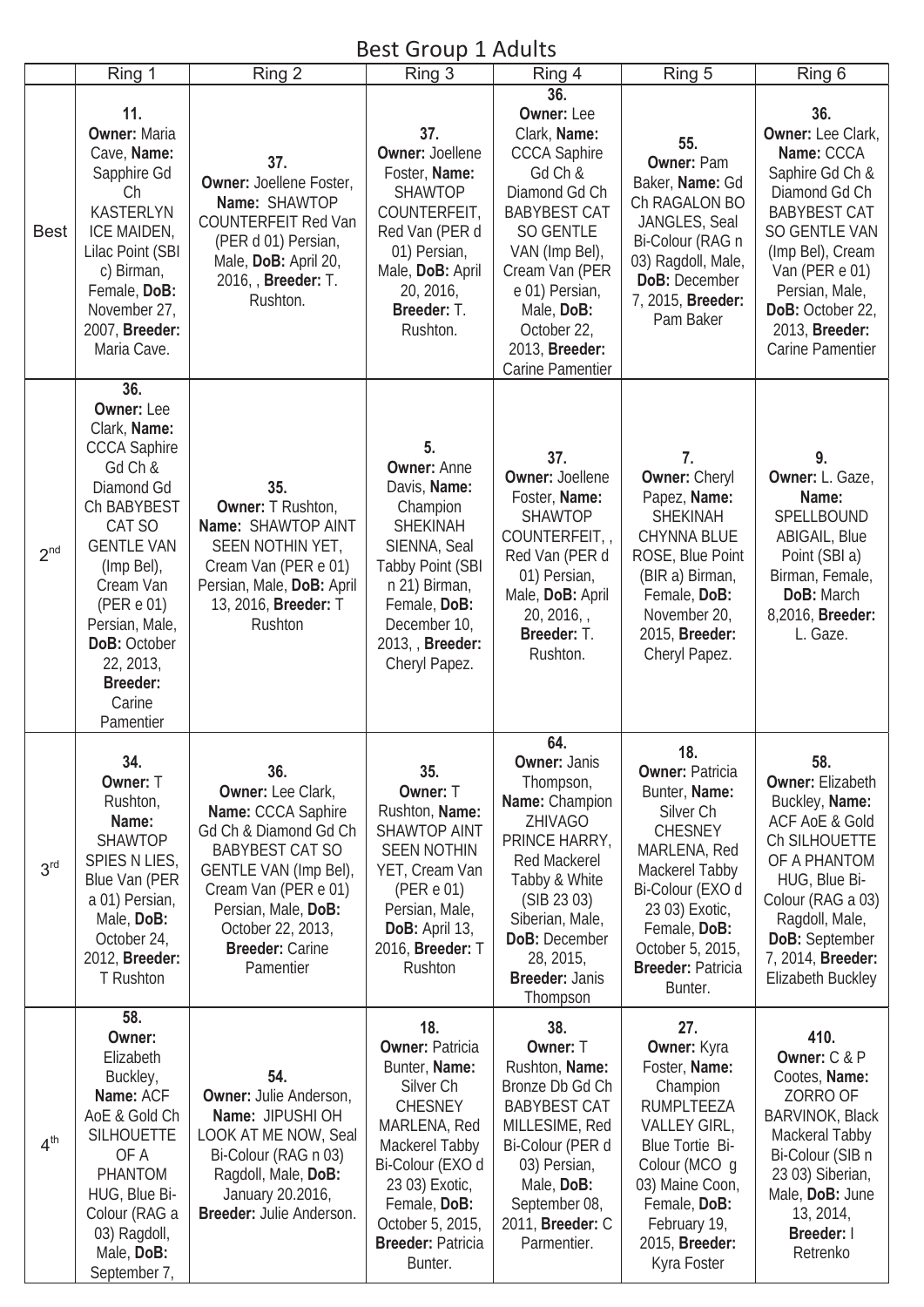|                 | 2014, Breeder:<br>Elizabeth<br>Buckley.                                                                                                                                                                      |                                                                                                                                                                                                                                    |                                                                                                                                                                                                                                                  |                                                                                                                                                                                                                                                         |                                                                                                                                                                                                                                      |                                                                                                                                                                                                         |
|-----------------|--------------------------------------------------------------------------------------------------------------------------------------------------------------------------------------------------------------|------------------------------------------------------------------------------------------------------------------------------------------------------------------------------------------------------------------------------------|--------------------------------------------------------------------------------------------------------------------------------------------------------------------------------------------------------------------------------------------------|---------------------------------------------------------------------------------------------------------------------------------------------------------------------------------------------------------------------------------------------------------|--------------------------------------------------------------------------------------------------------------------------------------------------------------------------------------------------------------------------------------|---------------------------------------------------------------------------------------------------------------------------------------------------------------------------------------------------------|
| 5 <sup>th</sup> | 16.<br>Owner:<br>Rebecca<br>Dajcic, Name:<br>CCCA Ch &<br>Diamond Gd<br>Ch GEMARA<br><b>BUBBA BLU,</b><br>Blue (EXO a)<br>Exotic, Male,<br>DoB: April 13,<br>2009, Breeder:<br>Mrs M Van<br>Berendon.        | 15.<br><b>Owner: Maria Cave,</b><br>Name: Gd Ch<br><b>KASTERLYN</b><br>CHOCOLATESOLDIER,<br>Chocolate Point (SBI b)<br>Birman, Male, DoB:<br>December 17, 2012,<br><b>Breeder: Maria Cave</b>                                      | 407.<br>Owner: C & P<br>Cootes, Name:<br><b>Gd Ch BINDURA</b><br><b>BLUE FLARE,</b><br><b>Blue Tortie Point</b><br>(SBI g) Birman,<br>Female, DoB:<br>October 07,<br>2015, Breeder:<br>C & P Cootes.                                             | 21.<br>Owner:<br><b>Charmaine Jones</b><br>& Patricia Bunter,<br>Name: Db Gd Ch<br><b>CHESNEY</b><br><b>SILVER MOUNT</b><br>SUNSHINE,<br><b>Shaded Silver</b><br>(EXO n 11 s)<br>Exotic, Male,<br>DoB: October 11,<br>2012, Breeder:<br>Patricia Bunter | 3.<br><b>Owner: Renee</b><br>Robinson, Name:<br>Gold Ch<br>ADORABELLA<br><b>IMPRESSIONIST</b><br>(Imp NZ), , Seal<br>Point (SBI n)<br>Birman, Female,<br>DoB: September<br>21, 2012,<br><b>Breeder: Mrs</b><br>Cheryl Blake          | 407.<br>Owner: C & P<br>Cootes, Name:<br><b>Gd Ch BINDURA</b><br><b>BLUE FLARE,</b><br><b>Blue Tortie Point</b><br>(SBI g) Birman,<br>Female, DoB:<br>October 07, 2015,<br>Breeder: C & P<br>Cootes.    |
| 6 <sup>th</sup> | 407.<br>Owner: C & P<br>Cootes, Name:<br>Gd Ch<br><b>BINDURA</b><br><b>BLUE FLARE,</b><br><b>Blue Tortie</b><br>Point (SBI g)<br>Birman,<br>Female, DoB:<br>October 07,<br>2015,<br>Breeder: C &<br>P Cootes | 47.<br><b>Owner: Kirsty Connell,</b><br>Name: FURRBALLZ<br>MELBOURNE STORM,<br>Seal Point (RAG n 33)<br>Ragdoll, Male, DoB:<br>March 5, 2016, Sire:<br>Furrballz Daegan<br>Breeder: Terri-Ann<br>Riddle                            | 55.<br><b>Owner: Pam</b><br>Baker, Name: Gd<br>Ch RAGALON<br><b>BO JANGLES,</b><br>Seal Bi-Colour<br>(RAG n 03)<br>Ragdoll, Male,<br>DoB: December<br>7, 2015,<br>Breeder: Pam<br><b>Baker</b>                                                   | 34.<br>Owner: T<br>Rushton, Name:<br><b>SHAWTOP</b><br>SPIES N LIES,<br>Blue Van (PER a<br>01) Persian,<br>Male, DoB:<br>October 24,<br>2012, Breeder: T<br>Rushton                                                                                     | 32.<br><b>Owner: Katherine</b><br>Vanden Hurk,<br>Name: Champion<br><b>NOVALILY</b><br><b>ASTRO</b><br>ARGONAVIS,<br>Black (PER n)<br>Persian, Male,<br>DoB: January 28,<br>2016, Breeder: D.<br>F Unicomb                           | 34.<br>Owner: T<br>Rushton, Name:<br><b>SHAWTOP SPIES</b><br>N LIES, Blue Van<br>(PER a 01)<br>Persian, Male,<br>DoB: October 24,<br>2012, Breeder: T<br>Rushton                                        |
| 7 <sup>th</sup> | 47.<br><b>Owner: Kirsty</b><br>Connell,<br>Name:<br><b>FURRBALLZ</b><br><b>MELBOURNE</b><br>STORM, Seal<br>Point (RAG n<br>33) Ragdoll,<br>Male, DoB:<br>March 5, 2016,<br>Breeder: Terri-<br>Ann Riddle     | 44.<br><b>Owner: Ramiza Hussain,</b><br>Name: Gd Ch RAGALON<br>ORLANDO DEAN, Seal<br>Point (RAG n) Ragdoll,<br>Male, DoB: April 7, 2015,<br>Breeder: Pam Baker.                                                                    | 34.<br>Owner: T<br>Rushton, Name:<br><b>SHAWTOP</b><br>SPIES N LIES,<br>Blue Van (PER a<br>01) Persian,<br>Male, DoB:<br>October 24,<br>2012, Breeder: T<br>Rushton                                                                              | 26.<br>Owner: S.<br>Molloy, Name:<br>Champion<br>THUNDAPAW<br>BETTY BOOP,<br><b>Black Tortie</b><br>Classic Tabby Bi-<br>Colour (MCO f 22<br>03) Maine Coon,<br>Female, DoB:<br>January 25,<br>2016, Breeder:<br>S. Molloy.                             | 63.<br><b>Owner: Marie</b><br>Mahoney, Name:<br>Bronze Dbl Gd Ch<br><b>BELSHAZAR</b><br>VON DER<br>SELENGA, Black<br>Spotted tabby<br>(SIB n 24)<br>Siberian, Male,<br><b>DoB:</b> September<br>3, 2015, Breeder:<br>Nadine Schiedt. | 54.<br><b>Owner: Julie</b><br>Anderson, Name:<br><b>JIPUSHI OH</b><br>LOOK AT ME<br>NOW, Seal Bi-<br>Colour (RAG n 03)<br>Ragdoll, Male,<br><b>DoB: January</b><br>20.2016Breeder:<br>Julie Anderson.   |
| 8 <sup>th</sup> | 22.<br>Owner: Kyra<br>Foster, Name:<br>Champion<br>RUMPLTEEZA<br><b>BURBERRY, Blue</b><br>(MCO a) Maine<br>Coon, Male, DoB:<br>November 24,<br>2015, Breeder:<br>Kyra Foster.                                | 20.<br><b>Owner: Patricia</b><br>Bunter, Name:<br>Gold Ch<br><b>CHESNEY RED</b><br>BARON, Cream<br><b>Silver Classic</b><br>Tabby (EXO es<br>22 03) Exotic,<br>Male, DoB:<br>March 7, 2014,<br><b>Breeder:</b><br>Patricia Bunter. | 63<br><b>Owner: Marie</b><br>Mahoney,<br>Name: Bronze<br>Dbl Gd Ch<br><b>BELSHAZAR</b><br><b>VON DER</b><br>SELENGA,<br><b>Black Spotted</b><br>tabby (SIB n 24)<br>Siberian, Male,<br>DoB:<br>September 3,<br>2015, Breeder:<br>Nadine Schiedt. | 63.<br><b>Owner: Marie</b><br>Mahoney,<br>Name: Bronze<br>Dbl Gd Ch<br><b>BELSHAZAR</b><br>VON DER<br>SELENGA,<br><b>Black Spotted</b><br>tabby (SIB n 24)<br>Siberian, Male,<br>DoB:<br>September 3,<br>2015, Breeder:<br>Nadine Schiedt.              | 407.<br>Owner: C & P<br>Cootes, Name:<br><b>Gd Ch BINDURA</b><br><b>BLUE FLARE,</b><br><b>Blue Tortie Point</b><br>(SBI g) Birman,<br>Female, DoB:<br>October 07, 2015,<br>Breeder: C & P<br>Cootes.                                 | 18.<br><b>Owner: Patricia Bunter,</b><br>Name: Silver Ch<br>CHESNEY MARLENA,<br>Red Mackerel Tabby Bi-<br>Colour (EXO d 23 03)<br>Exotic, Female, DoB:<br>October 5, 2015, Breeder:<br>Patricia Bunter. |

9th **30. 8. 20. 14. 47. 15.**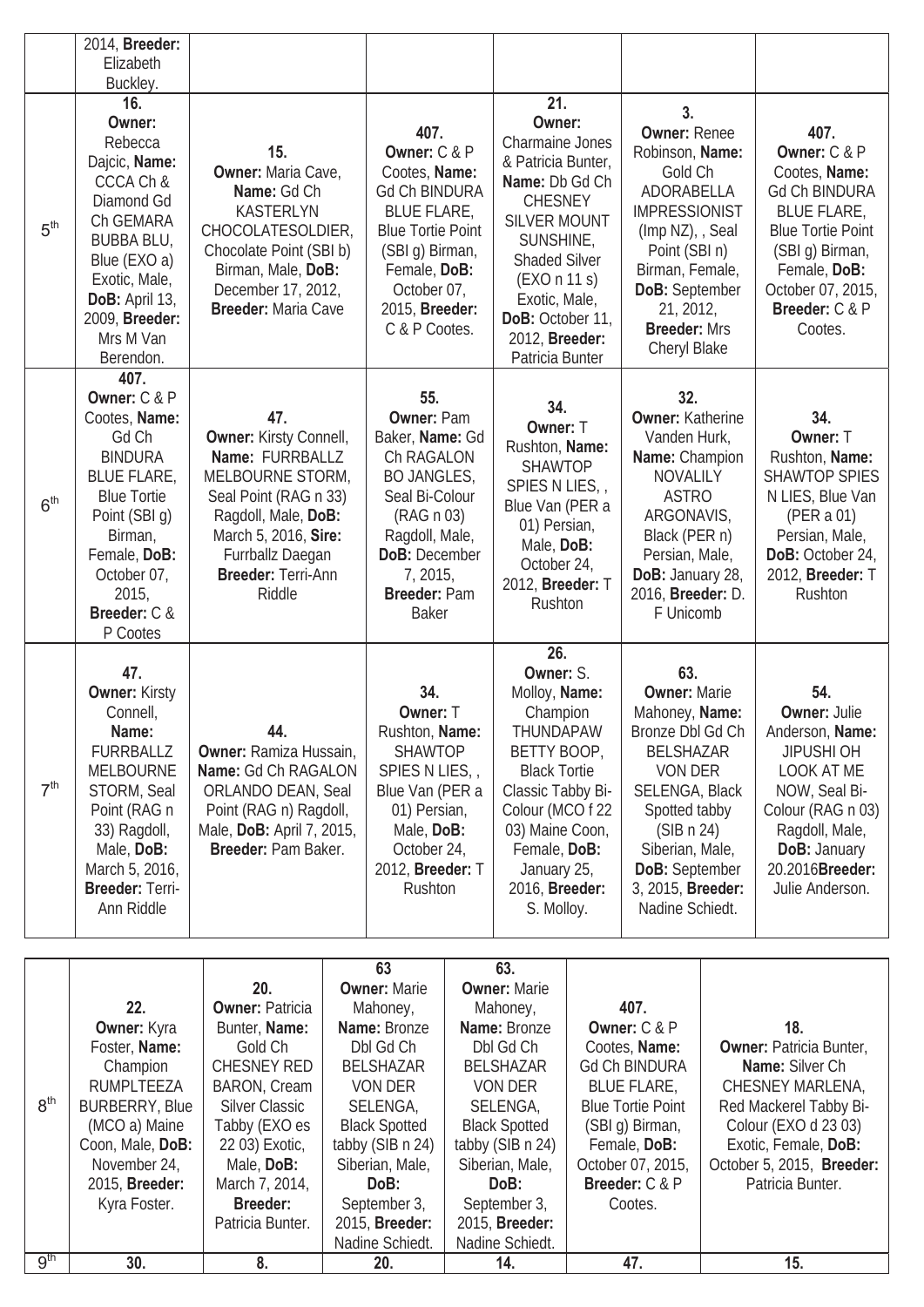|                  | <b>Owner: Janis</b>                                                                                                                                                                                                                        | <b>Owner: Lesley</b>                                                                                                                                                                              | <b>Owner: Patricia</b>                                                                                                                                                                                                                          | <b>Owner: Rosalie</b>                                                                                                                                                                                                                    | <b>Owner: Kirsty</b>                                                                                                                                                                                                                                         | <b>Owner: Maria Cave,</b>                                                                                                                                   |
|------------------|--------------------------------------------------------------------------------------------------------------------------------------------------------------------------------------------------------------------------------------------|---------------------------------------------------------------------------------------------------------------------------------------------------------------------------------------------------|-------------------------------------------------------------------------------------------------------------------------------------------------------------------------------------------------------------------------------------------------|------------------------------------------------------------------------------------------------------------------------------------------------------------------------------------------------------------------------------------------|--------------------------------------------------------------------------------------------------------------------------------------------------------------------------------------------------------------------------------------------------------------|-------------------------------------------------------------------------------------------------------------------------------------------------------------|
|                  | Thompson, Name:                                                                                                                                                                                                                            | Freemann,                                                                                                                                                                                         | Bunter, Name:                                                                                                                                                                                                                                   | Parsons, Name:                                                                                                                                                                                                                           | Connell, Name:                                                                                                                                                                                                                                               | Name: Gd Ch                                                                                                                                                 |
|                  | <b>TICA Triple Gd Ch</b>                                                                                                                                                                                                                   | Name: Gold Ch                                                                                                                                                                                     | Gold Ch                                                                                                                                                                                                                                         | Diamond Gd Ch                                                                                                                                                                                                                            | <b>FURRBALLZ</b>                                                                                                                                                                                                                                             | <b>KASTERLYN</b>                                                                                                                                            |
|                  | <b>NEVA ANGEL</b>                                                                                                                                                                                                                          | <b>ELDORATO</b>                                                                                                                                                                                   | <b>CHESNEY RED</b>                                                                                                                                                                                                                              | <b>SIGNATURE</b>                                                                                                                                                                                                                         | <b>MELBOURNE</b>                                                                                                                                                                                                                                             | CHOCOLATESOLDIER,                                                                                                                                           |
|                  | FACTOR X, Seal                                                                                                                                                                                                                             | CONTESSA,                                                                                                                                                                                         | <b>BARON, Cream</b>                                                                                                                                                                                                                             | <b>ULITE UP</b>                                                                                                                                                                                                                          | STORM, , Seal                                                                                                                                                                                                                                                | Chocolate Point (SBI b)                                                                                                                                     |
|                  | Tabby Bi-Colour                                                                                                                                                                                                                            | <b>Blue Point (SBI</b>                                                                                                                                                                            | <b>Silver Classic</b>                                                                                                                                                                                                                           | MYLIFE, Blue                                                                                                                                                                                                                             | Point (RAG n 33)                                                                                                                                                                                                                                             | Birman, Male, DoB:                                                                                                                                          |
|                  | Point (NEM n 21                                                                                                                                                                                                                            | a) Birman,                                                                                                                                                                                        | Tabby (EXO es                                                                                                                                                                                                                                   | <b>Tortie Point (SBI</b>                                                                                                                                                                                                                 | Ragdoll, Male,                                                                                                                                                                                                                                               | December 17, 2012,                                                                                                                                          |
|                  | 03 33) Neva                                                                                                                                                                                                                                | Female, DoB:                                                                                                                                                                                      | 22 03) Exotic,                                                                                                                                                                                                                                  | g) Birman,                                                                                                                                                                                                                               | DoB: March 5,                                                                                                                                                                                                                                                | Breeder: Maria Cave                                                                                                                                         |
|                  | Masquerade,                                                                                                                                                                                                                                | August 21,                                                                                                                                                                                        | Male, DoB:                                                                                                                                                                                                                                      | Female, DoB:                                                                                                                                                                                                                             | 2016, Breeder:                                                                                                                                                                                                                                               |                                                                                                                                                             |
|                  | Male, DoB:                                                                                                                                                                                                                                 | 2011, Breeder:                                                                                                                                                                                    | March 7, 2014,                                                                                                                                                                                                                                  | February 2,                                                                                                                                                                                                                              | Terri-Ann Riddle                                                                                                                                                                                                                                             |                                                                                                                                                             |
|                  | January 17, 2016,                                                                                                                                                                                                                          | Lesley                                                                                                                                                                                            | <b>Breeder:</b>                                                                                                                                                                                                                                 | 2015, Sire:                                                                                                                                                                                                                              |                                                                                                                                                                                                                                                              |                                                                                                                                                             |
|                  | Breeder: Ana                                                                                                                                                                                                                               | Freemann.                                                                                                                                                                                         | Patricia Bunter                                                                                                                                                                                                                                 | <b>Breeder:</b>                                                                                                                                                                                                                          |                                                                                                                                                                                                                                                              |                                                                                                                                                             |
|                  | Metic.                                                                                                                                                                                                                                     |                                                                                                                                                                                                   |                                                                                                                                                                                                                                                 | Rosalie Parsons                                                                                                                                                                                                                          |                                                                                                                                                                                                                                                              |                                                                                                                                                             |
| $10^{\text{th}}$ | 63.<br><b>Owner: Marie</b><br>Mahoney, Name:<br>Bronze Dbl Gd Ch<br><b>BELSHAZAR</b><br><b>VON DER</b><br><b>SELENGA, Black</b><br>Spotted tabby<br>(SIB n 24)<br>Siberian, Male,<br>DoB: September<br>3, 2015, Breeder:<br>Nadine Schiedt | 11.<br><b>Owner: Maria</b><br>Cave, Name:<br>Sapphire Gd Ch<br><b>KASTERLYN</b><br>ICE MAIDEN,<br>Lilac Point (SBI<br>c) Birman,<br>Female, DoB:<br>November 27,<br>2007, Breeder:<br>Maria Cave. | 61.<br>Owner:<br>Christine<br>Wagner &<br>Emma Slegers,<br>Name:<br>Champion<br>AMJANCE<br><b>CALYPSO</b><br>GOLD,<br><b>Chocolate Tortie</b><br>Point (RAG h)<br>Ragdoll,<br>Female, DoB:<br>November 30,<br>2015, Breeder:<br>Michel Fardell. | 20.<br><b>Owner: Patricia</b><br>Bunter, Name:<br>Gold Ch<br><b>CHESNEY RED</b><br><b>BARON, Cream</b><br><b>Silver Classic</b><br>Tabby (EXO es<br>22 03) Exotic,<br>Male, DoB:<br>March 7, 2014,<br><b>Breeder:</b><br>Patricia Bunter | 25.<br><b>Owner: Shireen</b><br>Booyse, Name:<br>Champion<br><b>RUMPLTEEZA</b><br><b>PRETTY</b><br>WOMAN, Black<br><b>Tortie Classic</b><br>Tabby Bi-Colour<br>(MCO f 22 03)<br>Maine Coon,<br>Female, DoB:<br>February 19,<br>2015, Breeder:<br>Kyra Foster | 51.<br>Owner: Shirley Gower,<br>Name: KIRIALA<br>CHRISTIANNA, Lilac Point<br>(RAG c) Ragdoll, Female,<br>DoB: September 1, 2016,<br>Breeder: Shirley Gower. |

## Best Group 1 Kittens

|                 | Ring 1                                                                                                                                                                                          | Ring 2                                                                                                                                                                                                 | Ring 3                                                                                                                                                                                                                                 | Ring 4                                                                                                                                                                                                                         | Ring 5                                                                                                                                                                                                                                | Ring 6                                                                                                                                                                                                                             |
|-----------------|-------------------------------------------------------------------------------------------------------------------------------------------------------------------------------------------------|--------------------------------------------------------------------------------------------------------------------------------------------------------------------------------------------------------|----------------------------------------------------------------------------------------------------------------------------------------------------------------------------------------------------------------------------------------|--------------------------------------------------------------------------------------------------------------------------------------------------------------------------------------------------------------------------------|---------------------------------------------------------------------------------------------------------------------------------------------------------------------------------------------------------------------------------------|------------------------------------------------------------------------------------------------------------------------------------------------------------------------------------------------------------------------------------|
| <b>Best</b>     | 98A<br><b>Owner: Maree</b><br>O'Leary, Name:<br><b>WILLANGI</b><br><b>EXQUISITE BLUE,</b><br><b>Blue Exotic Male</b><br>Neuter, DoB: October<br>08, 2016, Breeder: J<br>Jewsson & J<br>Sorensen | 100.<br><b>Owner: Tracey</b><br>Lamb, Name:<br>FIDELIS FIRE N<br>ICE, Red Classic<br>Tabby Bi-Colour<br>(MCO d 22 03)<br>Maine Coon,<br>Male, DoB:<br>December 16,<br>2016, Breeder:<br>Tracey Lamb.   | 94.<br>Owner: Jan<br>Jewson & J<br>Sorensen, Name:<br>WILLANGI<br><b>GEORGIA GIRL,</b><br><b>Black Tortie</b><br>Mackerel Tabby<br>(EXO f 23) Exotic,<br>Female, DoB:<br>November 22,<br>2016, Breeder:<br>Jan Jewson & J<br>Sorensen. | 116.<br><b>Owner: Samantha</b><br>Ross, Name:<br><b>GREENCROFT RU</b><br>READY, Black Van<br>(PER n 01) Persian,<br>Male, DoB:<br>November 15,<br>2016, <b>Breeder:</b><br>Suzette Greentree.                                  | 94.<br>Owner: Jan<br>Jewson & J<br>Sorensen, Name:<br>WILLANGI<br><b>GEORGIA GIRL,</b><br><b>Black Tortie</b><br>Mackerel Tabby<br>(EXO f 23) Exotic,<br>Female, DoB:<br>November 22,<br>2016, Breeder:<br>Jan Jewson & J<br>Sorensen | 94.<br><b>Owner:</b> Jan Jewson & J<br>Sorensen, Name:<br><b>WILLANGI GEORGIA</b><br>GIRL, Black Tortie<br>Mackerel Tabby (EXO f<br>23) Exotic, Female,<br>DoB: November 22,<br>2016, , <b>Breeder:</b> Jan<br>Jewson & J Sorensen |
| 2 <sup>nd</sup> | 142.<br>Owner: Pam Baker,<br>Name: RAGALON<br>DANTE, Blue Bi-<br>Colour (RAG a 03)<br>Ragdoll, Male, DoB:<br>October 15, 2016,<br>Breeder: Pam Baker.                                           | 116.<br>Owner:<br>Samantha Ross,<br>Name:<br><b>GREENCROFT R</b><br>U READY, , Black<br>Van (PER n 01)<br>Persian, Male,<br><b>DoB: November</b><br>15, 2016,<br><b>Breeder: Suzette</b><br>Greentree. | 87.<br><b>Owner: Michelle</b><br>Zanesco, Name:<br><b>ZALARA GREAT</b><br><b>EXPECTATIONS,</b><br><b>Chocolate Point</b><br>(SBI b) Birman,<br>Female, DoB:<br>September 25,<br>2016, Breeder:<br>Michelle Zanesco.                    | 106.<br><b>Owner: Linda</b><br>Bieniasz, Name:<br><b>RUMPLTEEZA</b><br><b>MISS</b><br>MONEYPENNY,<br><b>Blue Bi-Colour</b><br>(MCO a 03) Maine<br>Coon, Female<br>Spey, DoB:<br>September 28,<br>2016, Breeder:<br>Kyra Foster | 116.<br>Owner:<br>Samantha Ross,<br>Name:<br><b>GREENCROFT R</b><br>U READY, , Black<br>Van (PER n 01)<br>Persian, Male,<br><b>DoB: November</b><br>15, 2016,<br><b>Breeder: Suzette</b><br>Greentree.                                | 102.<br>Owner: Kyra Foster,<br>Name: RUMPLTEEZA<br>NICO, Black Mackerel<br>Tabby (MCO n 23)<br>Maine Coon, Male,<br>DoB: October 23, 2016,<br>Breeder: Kyra Foster.                                                                |
| 3 <sup>rd</sup> | 416.<br><b>Owner: Geoff</b>                                                                                                                                                                     | 112.<br><b>Owner: Arlene</b>                                                                                                                                                                           | 104.<br><b>Owner: S Molloy,</b>                                                                                                                                                                                                        | 85.<br><b>Owner: Lorraine</b>                                                                                                                                                                                                  | 100.<br><b>Owner: Tracey</b>                                                                                                                                                                                                          | 137.<br>Owner: Pam Baker,                                                                                                                                                                                                          |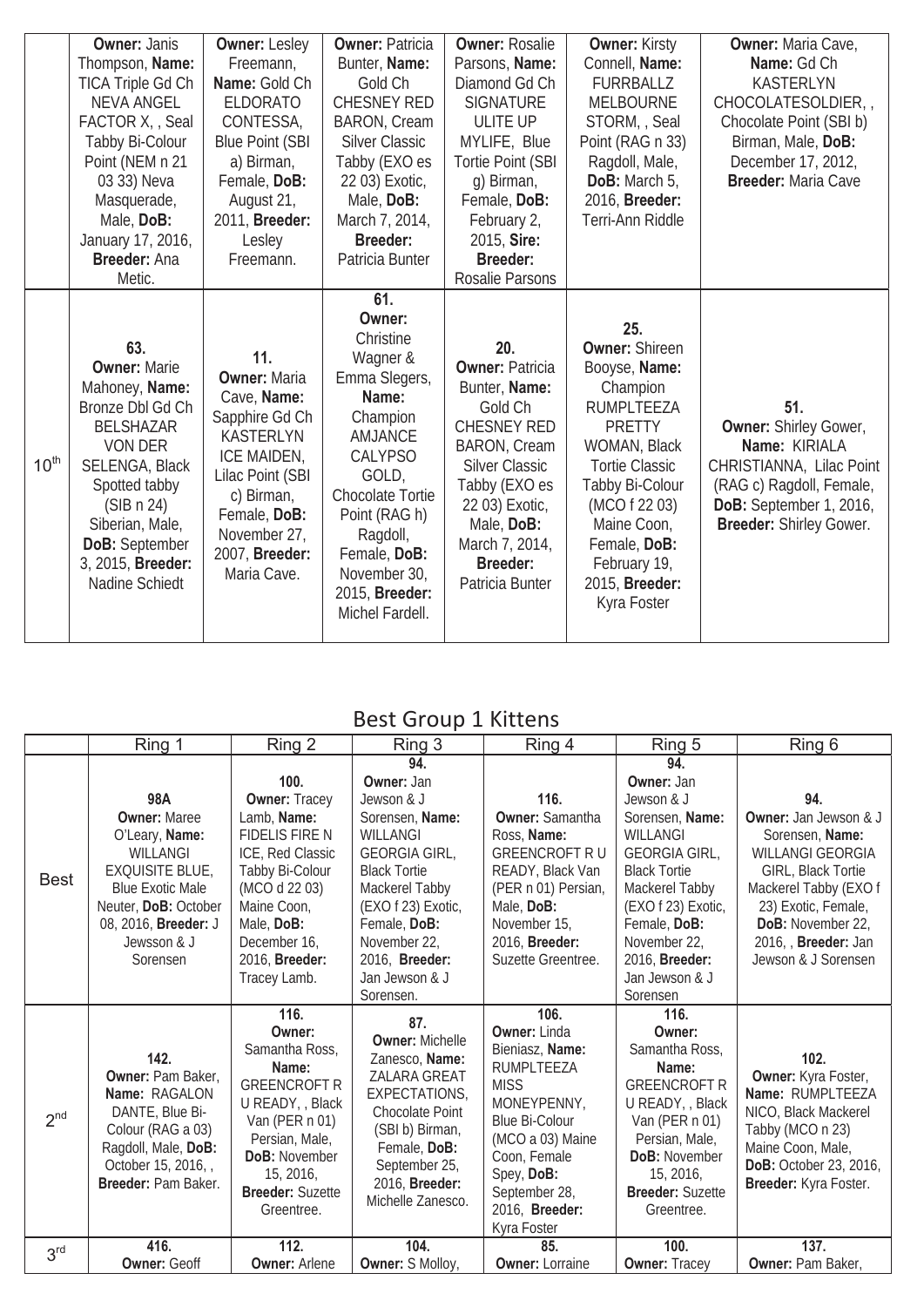|                 | Murphy, Name:<br><b>BROMLEY</b><br>CAVALINO, Brown<br>Mackerel Tabby Bi-<br>Colour (EXO n 23 03)<br>Exotic, Male, DoB:<br>Ocober 28, 2016,<br>Breeder: Geoff<br>Murphy                                                             | Russell, Name:<br><b>SHAWTOP</b><br>WINTER GOLD,<br>Red Bi-Colour<br>(PER d 03)<br>Persian, Male<br>Neuter, DoB:<br>January 25, 2017,<br>Breeder: Tammy<br>Rushton.                                                   | Name:<br>THUNDAPAW<br>CHAMPAGNE,<br><b>Black Tortie Silver</b><br>Classic Tabby Bi-<br>Colour (MCO fs 22<br>03) Maine Coon,<br>Female, DoB:<br>October 28, 2016,<br>Breeder: S Molloy.                  | Stevens, Name:<br><b>MAYATIKI</b><br>ANASTASIA, Seal<br>Point (SBI n)<br>Birman, Female,<br>DoB: September<br>22, 2016, ,<br><b>Breeder: Lorraine</b><br>Stevens.                                 | Lamb, Name:<br><b>FIDELIS FIRE N</b><br>ICE, Red Classic<br>Tabby Bi-Colour<br>(MCO d 22 03)<br>Maine Coon,<br>Male, DoB:<br>December 16,<br>2016, Breeder:<br>Tracey Lamb.                                                                   | Name: RAGALON<br>MISTER PUDDYCAT,<br>Blue Bi-Colour (RAG a<br>03) Ragdoll, Male, DoB:<br>December 10, 2016,<br>Breeder: Pam Baker                                                                     |
|-----------------|------------------------------------------------------------------------------------------------------------------------------------------------------------------------------------------------------------------------------------|-----------------------------------------------------------------------------------------------------------------------------------------------------------------------------------------------------------------------|---------------------------------------------------------------------------------------------------------------------------------------------------------------------------------------------------------|---------------------------------------------------------------------------------------------------------------------------------------------------------------------------------------------------|-----------------------------------------------------------------------------------------------------------------------------------------------------------------------------------------------------------------------------------------------|-------------------------------------------------------------------------------------------------------------------------------------------------------------------------------------------------------|
| 4 <sup>th</sup> | 80.<br><b>Owner: Lorraine</b><br>Stevens, Name:<br><b>MAYATIKI</b><br>TANZANITE, , Blue<br>Point (SBI a) Birman,<br>Female, DoB:<br>November 08, 2016,<br><b>Breeder: Lorraine</b><br>Stevens.                                     | 102.<br>Owner: Kyra<br>Foster, Name:<br>RUMPLTEEZA<br>NICO, Black<br>Mackerel Tabby<br>(MCO n 23)<br>Maine Coon,<br>Male, DoB:<br>October 23, 2016,<br>Breeder: Kyra<br>Foster.                                       | 70.<br>Owner: Greg &<br>Jenny Weekes,<br>Name: SUNSOAR<br>YEVGENY, Blue<br>Tabby Point (SBI a<br>21) Birman, Male,<br>DoB: January 11,<br>2017, Breeder:<br>Greg & Jenny<br>Weeks.                      | 102.<br>Owner: Kyra<br>Foster, Name:<br>RUMPLTEEZA<br>NICO, Black<br>Mackerel Tabby<br>(MCO n 23) Maine<br>Coon, Male, DoB:<br>October 23, 2016,<br>Breeder: Kyra<br>Foster.                      | 119.<br><b>Owner: Wendy</b><br>Mieglitz, Name:<br><b>CHESNEY</b><br>SPECIAL VAN<br>DER MEER,<br><b>Black Tortie Bi-</b><br>Colour (PER f 03)<br>Persian, Female,<br>DoB: October 22,<br>2016, Breeder:<br>Patricia Bunter.                    | 88.<br><b>Owner:</b> Greg & Jenny<br>Weekes, Name:<br>SUNSOAR ZXAFIRA<br>OPAL, Seal Tortie<br>Tabby Point (SBI f 21)<br>Birman, Female, DoB:<br>September 26, 2016,<br>Breeder: Greg & Jenny<br>Weeks |
| 5 <sup>th</sup> | 137.<br>Owner: Pam Baker,<br>Name: RAGALON<br>MISTER PUDDYCAT,<br><b>Blue Bi-Colour (RAG</b><br>a 03) Ragdoll, Male,<br>DoB: December 10,<br>2016, Breeder: Pam<br><b>Baker</b>                                                    | 416.<br><b>Owner: Geoff</b><br>Murphy, Name:<br><b>BROMLEY</b><br>CAVALINO,<br><b>Brown Mackerel</b><br>Tabby Bi-Colour<br>(EXO n 23 03)<br>Exotic, Male,<br>DoB: Ocober 28,<br>2016, Breeder:<br><b>Geoff Murphy</b> | 80.<br><b>Owner: Lorraine</b><br>Stevens, Name:<br><b>MAYATIKI</b><br>TANZANITE, Blue<br>Point (SBI a)<br>Birman, Female,<br>DoB: November 08,<br>2016, Breeder:<br>Lorraine Stevens.                   | 138.<br>Owner: Ivan &<br>Anne Morrissey,<br>Name:<br>SNOWDOLLS<br>MAXMILLION, Blue<br>Bi-Colour (RAG a<br>03) Ragdoll, Male,<br>DoB: November 24,<br>2016, Breeder:<br>Carola Vamvacaris          | 416.<br><b>Owner: Geoff</b><br>Murphy, Name:<br><b>BROMLEY</b><br>CAVALINO,<br><b>Brown Mackerel</b><br>Tabby Bi-Colour<br>(EXO n 23 03)<br>Exotic, Male,<br>DoB: Ocober 28,<br>2016, Breeder:<br>Geoff Murphy                                | 116.<br><b>Owner: Samantha</b><br>Ross, Name:<br><b>GREENCROFT RU</b><br>READY, , Black Van<br>(PER n 01) Persian,<br>Male, DoB: November<br>15, 2016, Breeder:<br><b>Suzette Greentree</b>           |
| 6 <sup>th</sup> | 414.<br><b>Owner: Lesley</b><br>Ulrick, Name:<br>PADDINGTON<br>FREDDY<br><b>FUDPUCKER (Imp</b><br>NZ), Brown Classic<br>Tabby Bi-Colour<br>(EXO n 22 03) Exotic,<br>Male, DoB:<br>December 6, 2016,<br><b>Breeder: Anna Martin</b> | 142.<br><b>Owner: Pam</b><br>Baker, Name:<br>RAGALON<br>DANTE, Blue Bi-<br>Colour (RAG a<br>03) Ragdoll, Male,<br>DoB: October 15,<br>2016, Breeder:<br>Pam Baker.                                                    | 138.<br>Owner: Ivan &<br>Anne Morrissey,<br>Name:<br>SNOWDOLLS<br>MAXMILLION, Blue<br>Bi-Colour (RAG a<br>03) Ragdoll, Male,<br>DoB: November 24,<br>2016, Breeder:<br>Carola Vamvacaris                | 100.<br><b>Owner: Tracey</b><br>Lamb, Name:<br>FIDELIS FIRE N<br>ICE, Red Classic<br>Tabby Bi-Colour<br>(MCO d 22 03)<br>Maine Coon, Male,<br>DoB: December 16,<br>2016, Breeder:<br>Tracey Lamb. | 97.<br><b>Owner: Patricia</b><br>Bunter, Name:<br><b>CHESNEY</b><br><b>SPECIAL</b><br>SANNE, Black<br><b>Tortie Classic</b><br>Tabby Van (EXO f<br>22 01) Exotic,<br>Female, DoB:<br>October 22, 2016,<br><b>Breeder: Patricia</b><br>Bunter. | 100.<br>Owner: Tracey Lamb,<br>Name: FIDELIS FIRE<br>N ICE,<br>Red Classic Tabby Bi-<br>Colour (MCO d 22 03)<br>Maine Coon, Male,<br>DoB: December 16,<br>2016, Breeder: Tracey<br>Lamb.              |
| 7 <sup>th</sup> | 102.<br>Owner: Kyra Foster,<br>Name:<br>RUMPLTEEZA NICO,<br><b>Black Mackerel Tabby</b><br>(MCO n 23) Maine<br>Coon, Male, DoB:<br>October 23, 2016,<br>Breeder: Kyra Foster.                                                      | 85.<br><b>Owner: Lorraine</b><br>Stevens, Name:<br><b>MAYATIKI</b><br>ANASTASIA, Seal<br>Point (SBI n)<br>Birman, Female,<br>DoB: September<br>22, 2016 Xanthe,<br><b>Breeder: Lorraine</b><br>Stevens.               | 112.<br><b>Owner: Arlene</b><br>Russell, Name:<br><b>SHAWTOP</b><br>WINTER GOLD,<br>Red Bi-Colour (PER<br>d 03) Persian, Male<br>Neuter, DoB:<br>January 25, 2017,<br><b>Breeder: Tammy</b><br>Rushton. | 117.<br>Owner: H Jones,<br>Name: SHAWTOP<br>MONEY TALKZ,<br>Cream Bi-Colour<br>(PER e 03) Persian,<br>Male, DoB:<br>December 04,<br>2016, Breeder:<br>Tammy Rushton.                              | 137.<br><b>Owner: Pam</b><br>Baker, Name:<br><b>RAGALON</b><br><b>MISTER</b><br>PUDDYCAT, Blue<br>Bi-Colour (RAG a<br>03) Ragdoll, Male,<br>DoB: December<br>10, 2016,<br>Breeder: Pam<br><b>Baker</b>                                        | 85.<br><b>Owner: Lorraine</b><br>Stevens, Name:<br><b>MAYATIKI</b><br>ANASTASIA, Seal Point<br>(SBI n) Birman, Female,<br>DoB: September 22,<br>2016, Breeder:<br>Lorraine Stevens.                   |
| 8 <sup>th</sup> | 85.<br><b>Owner: Lorraine</b><br>Stevens, Name:<br><b>MAYATIKI</b><br>ANASTASIA, Seal<br>Point (SBI n) Birman,<br>Female, DoB:<br>September 22, 2016,                                                                              | 146.<br><b>Owner: Janis</b><br>Thompson,<br>Name: ZHIVAGO<br>SHARLA, Black<br>Mackerel Tabby<br>Bi-Colour (SIB n<br>23 03) Siberian,                                                                                  | 97.<br><b>Owner: Patricia</b><br>Bunter, Name:<br><b>CHESNEY</b><br>SPECIAL SANNE,<br><b>Black Tortie Classic</b><br>Tabby Van (EXO f<br>22 01) Exotic,                                                 | 146.<br><b>Owner: Janis</b><br>Thompson, Name:<br>ZHIVAGO<br>SHARLA, Black<br>Mackerel Tabby Bi-<br>Colour (SIB n 23<br>03) Siberian,                                                             | 107.<br><b>Owner: Margaret</b><br>Wright, Name:<br>COOLCOONS<br>KIMI, Blue Tortie<br>Classic Tabby Bi-<br>Colour (MCO g 22<br>03) Maine Coon,                                                                                                 | 97.<br><b>Owner: Patricia</b><br>Bunter, Name:<br>CHESNEY SPECIAL<br>SANNE, Black Tortie<br>Classic Tabby Van<br>(EXO f 22 01) Exotic,<br>Female, DoB: October                                        |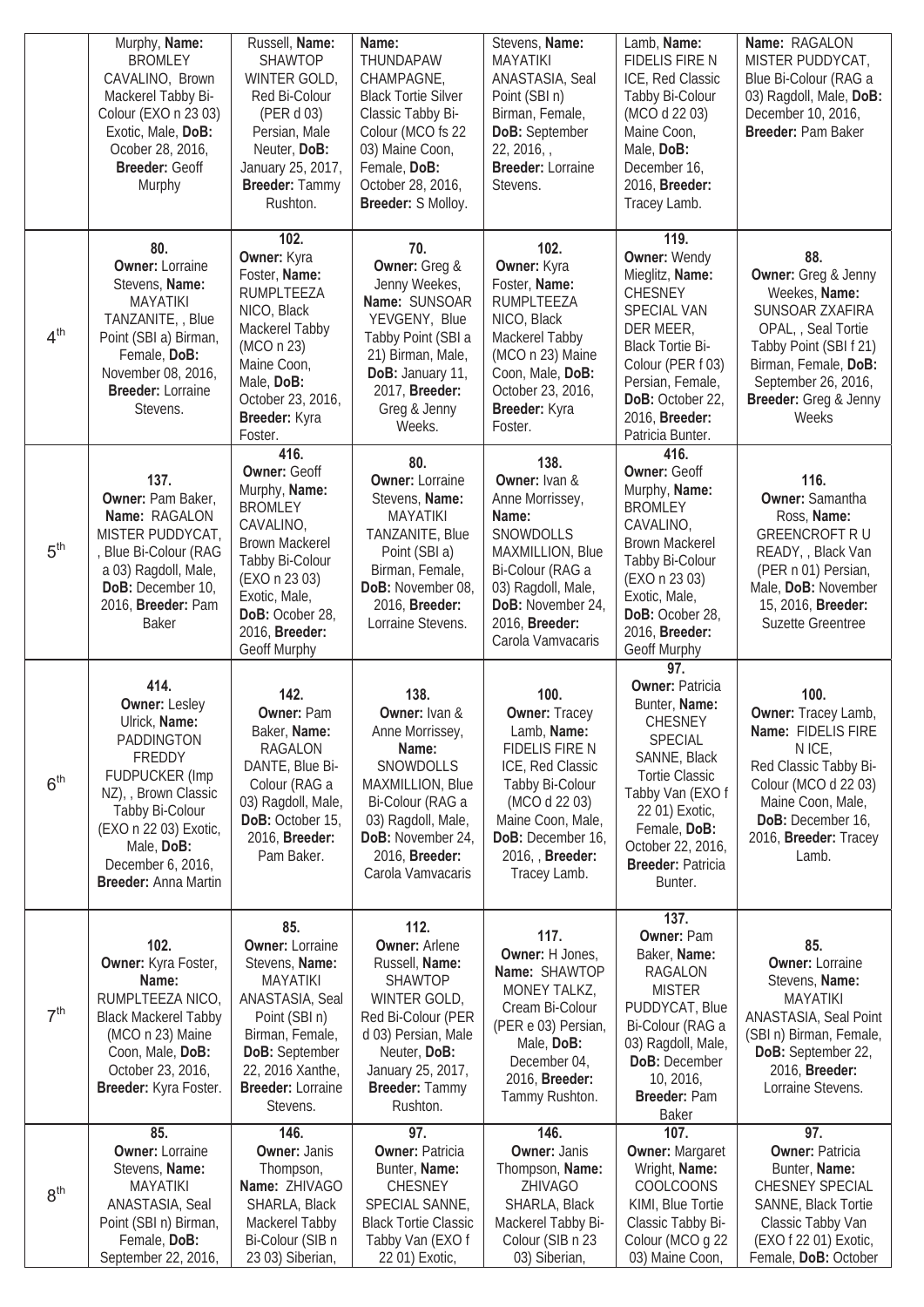|                  | <b>Breeder: Lorraine</b><br>Stevens.                                                                                                                                                                      | Female, DoB:<br>October 22, 2016,                                                                                                                                                                                              | Female, DoB:<br>October 22, 2016,                                                                                                                                                                         | Female, DoB:<br>October 22, 2016,                                                                                                                                                                                                         | Female, DoB:<br>October 05, 2016,                                                                                                                                                                                          | 22, 2016, Breeder:<br>Patricia Bunter.                                                                                                                                                            |
|------------------|-----------------------------------------------------------------------------------------------------------------------------------------------------------------------------------------------------------|--------------------------------------------------------------------------------------------------------------------------------------------------------------------------------------------------------------------------------|-----------------------------------------------------------------------------------------------------------------------------------------------------------------------------------------------------------|-------------------------------------------------------------------------------------------------------------------------------------------------------------------------------------------------------------------------------------------|----------------------------------------------------------------------------------------------------------------------------------------------------------------------------------------------------------------------------|---------------------------------------------------------------------------------------------------------------------------------------------------------------------------------------------------|
|                  |                                                                                                                                                                                                           | <b>Breeder: Janis</b><br>Thompson                                                                                                                                                                                              | <b>Breeder: Patricia</b><br>Bunter.                                                                                                                                                                       | <b>Breeder: Janis</b><br>Thompson.                                                                                                                                                                                                        | <b>Breeder: Fiona</b><br>Cooper & M<br><b>Bailey</b>                                                                                                                                                                       |                                                                                                                                                                                                   |
| 9 <sup>th</sup>  | 147.<br><b>Owner: Renee</b><br>Robinson, Name:<br>SHEMIAKA<br>REMINGTON, , Black<br>Bi-Colour (SIB n 03)<br>Siberian, Male<br>Neuter, DoB:<br>October 7, 2016,<br><b>Breeder: Sherrie</b><br><b>Noble</b> | 80.<br><b>Owner: Lorraine</b><br>Stevens, Name:<br><b>MAYATIKI</b><br>TANZANITE, Blue<br>Point (SBI a)<br>Birman, Female,<br>DoB: November<br>08, 2016,<br><b>Breeder: Lorraine</b><br>Stevens.                                | 116.<br><b>Owner: Samantha</b><br>Ross, Name:<br><b>GREENCROFT RU</b><br>READY, Black Van<br>(PER n 01) Persian,<br>Male, DoB:<br>November 15,<br>2016, Breeder:<br>Suzette Greentree.                    | 87.<br><b>Owner: Michelle</b><br>Zanesco, Name:<br>ZALARA GREAT<br>EXPECTATIONS,<br>Chocolate Point<br>(SBI b) Birman,<br>Female, DoB:<br>September 25,<br>2016, Breeder:<br>Michelle Zanesco.                                            | 121.<br><b>Owner: Linda</b><br>Kitson, Name:<br><b>RICHDEAN</b><br>SMOKING HOT,<br><b>Black Smoke</b><br>(PER ns) Persian,<br>Male, DoB:<br>October 15, 2016,<br>Breeder: Deanne<br>Kestel                                 | 142.<br>Owner: Pam Baker,<br>Name: RAGALON<br>DANTE, Blue Bi-Colour<br>(RAG a 03) Ragdoll,<br>Male, DoB: October 15,<br>2016, Breeder: Pam<br><b>Baker</b>                                        |
| 10 <sup>th</sup> | 116.<br>Owner: Samantha<br>Ross, Name:<br><b>GREENCROFT RU</b><br>READY, Black Van<br>(PER n 01) Persian,<br>Male, DoB:<br>November 15, 2016,<br><b>Breeder: Suzette</b><br>Greentree.                    | 134.<br><b>Owner: Patrica</b><br>Scrivener, Name:<br><b>REVERENCE</b><br>DREAM ON, Blue<br>Bi-Colour (RAG a<br>03) Ragdoll, Male,<br>DoB: January 04,<br>2017, Breeder:<br>Meriell Bilney                                      | 132.<br><b>Owner: Carolynne</b><br>May, Name:<br><b>MAYFLOWER</b><br><b>FANTASTIC</b><br>FABIAN, Lilac Bi-<br>Colour (RAG c 03)<br>Ragdoll, Male,<br>DoB: January 03,<br>2017, Breeder:<br>Carolynne May. | 107.<br><b>Owner: Margaret</b><br>Wright, Name:<br><b>COOLCOONS</b><br>KIMI, , Blue Tortie<br>Classic Tabby Bi-<br>Colour (MCO g 22<br>03) Maine Coon,<br>Female, DoB:<br>October 05, 2016,<br><b>Breeder: Fiona</b><br>Cooper & M Bailey | 85.<br><b>Owner: Lorraine</b><br>Stevens, Name:<br><b>MAYATIKI</b><br>ANASTASIA, Seal<br>Point (SBI n)<br>Birman, Female,<br>DoB: September<br>22, 2016,<br><b>Breeder: Lorraine</b><br><b>Stevens</b>                     | 131.<br>Owner: Carolynne May,<br>Name: MAYFLOWER<br>QUEENIE, Lilac Bi-<br>Colour (RAG c 03)<br>Ragdoll, Female, DoB:<br>December 20, 2016,<br>Breeder: Carolynne<br>May.                          |
| 11 <sup>th</sup> | 111.<br><b>Owner: Tammy</b><br>Rushton, Name:<br><b>GREENCROFT ALL</b><br>EYES ONYA, Black<br>Tortie Van (PER f 01)<br>Persian, Female,<br>DoB: March 03, 2017,<br><b>Breeder: S</b><br>Greentree.        | 414.<br><b>Owner: Lesley</b><br>Ulrick, Name:<br>PADDINGTON<br>FREDDY<br><b>FUDPUCKER</b><br>(Imp NZ), Brown<br>Classic Tabby Bi-<br>Colour (EXO n 22<br>03) Exotic, Male<br>DoB: December<br>6, 2016, Breeder:<br>Anna Martin | 102.<br>Owner: Kyra<br>Foster, Name:<br><b>RUMPLTEEZA</b><br>NICO Black<br>Mackerel Tabby<br>(MCO n 23) Maine<br>Coon, Male, DoB:<br>October 23, 2016,<br>Breeder: Kyra<br>Foster.                        | 144.<br><b>Owner: Emma</b><br>Slegers, Name:<br>JIPSIGLEN LUKA,<br>, Chocolate Point<br>(RAG b) Ragdoll,<br>Male, DoB: October<br>9, 2016, Breeder:<br>Kerry Ann Mackie.                                                                  | 88.<br>Owner: Greg &<br>Jenny Weekes,<br>Name:<br><b>SUNSOAR</b><br>ZXAFIRA OPAL,<br>Seal Tortie Tabby<br>Point (SBI f 21)<br>Birman, Female,<br><b>DoB:</b> September<br>26, 2016Breeder:<br>Greg & Jenny<br>Weeks.       | 80.<br><b>Owner: Lorraine</b><br>Stevens, Name:<br>MAYATIKI TANZANITE,<br>Blue Point (SBI a)<br>Birman, Female, DoB:<br>November 08, 2016,<br><b>Breeder:</b> Lorraine<br>Stevens.                |
| $12^{th}$        | 100.<br><b>Owner: Tracey</b><br>Lamb, Name:<br>FIDELIS FIRE N ICE,<br>Red Classic Tabby Bi-<br>Colour (MCO d 22 03)<br>Maine Coon, Male,<br>DoB: December 16,<br>2016, Breeder:<br>Tracey Lamb.           | 111.<br><b>Owner: Tammy</b><br>Rushton, Name:<br><b>GREENCROFT</b><br>ALL EYES ONYA,<br><b>Black Tortie Van</b><br>(PER f 01)<br>Persian, Female,<br>DoB: March 03,<br>2017, <b>Breeder:</b> S<br>Greentree.                   | 66.<br>Owner: Cheryl<br>Papez, Name:<br>SHEKINAH<br>SOLONON, Seal<br>Point (SBI n)<br>Birman, Male, DoB:<br>February 14, 2017,<br><b>Breeder: Cheryl</b><br>Papez.                                        | 92.<br><b>Owner: Joanne</b><br>Greentree, Name:<br>JAYGEE OH STOP<br>IT, Red Spotted<br>Tabby Bi-Colour<br>(EXO d 24 03)<br>Exotic, Female,<br>DoB: December 15,<br>2016, Breeder:<br>Joanne Greentree.                                   | 144.<br><b>Owner: Emma</b><br>Slegers, Name:<br><b>JIPSIGLEN</b><br>LUKA,<br>Chocolate Point<br>(RAG b) Ragdoll,<br>Male, DoB:<br>October 9, 2016,<br><b>Breeder: Kerry</b><br>Ann Mackie.                                 | 112.<br><b>Owner: Arlene Russell,</b><br>Name: SHAWTOP<br>WINTER GOLD, Red<br>Bi-Colour (PER d 03)<br>Persian, Male Neuter,<br><b>DoB:</b> January 25, 2017,<br><b>Breeder: Tammy</b><br>Rushton. |
| 13 <sup>th</sup> | 144.<br><b>Owner: Emma</b><br>Slegers, Name:<br>JIPSIGLEN LUKA,<br>Chocolate Point (RAG<br>b) Ragdoll, Male,<br>DoB: October 9,<br>2016, Breeder: Kerry<br>Ann Mackie.                                    | 86.<br><b>Owner: Veronica</b><br>Newman, Name:<br><b>FLORENCIA</b><br>LADY DE<br>CHEYANNA (Imp<br>NZ), Blue Point<br>(SBI a) Birman,<br>Female, DoB:<br>October 16, 2016,<br>Breeder: Jo<br>Fletcher                           | 100.<br><b>Owner: Tracey</b><br>Lamb, Name:<br>FIDELIS FIRE N<br>ICE, Red Classic<br>Tabby Bi-Colour<br>(MCO d 22 03)<br>Maine Coon, Male,<br>DoB: December 16,<br>2016, Breeder:<br>Tracey Lamb.         | 94.<br>Owner: Jan Jewson<br>& J Sorensen,<br>Name: WILLANGI<br>GEORGIA GIRL,<br><b>Black Tortie</b><br>Mackerel Tabby<br>(EXO f 23) Exotic,<br>Female, DoB:<br>November 22,<br>2016, Breeder: Jan<br>Jewson & J<br>Sorensen.              | 99.<br>Owner: Margaret<br>Wright, Name:<br><b>FIDELIS</b><br><b>MAXIMUS</b><br>CAESAR, Black<br>Classic Tabby Bi-<br>Colour (MCO n 22<br>03) Maine Coon,<br>Male, DoB:<br>December 22,<br>2016, <b>Breeder:</b> T<br>Lamb. | 128.<br>Owner: Meriell Bilney,<br>Name: REVERENCE<br>TOUCH OF CREAM,<br>Cream Bi-Colour (RAG<br>e 03) Ragdoll, Male,<br>DoB: January 23, 2017,<br><b>Breeder:</b> E Crothers                      |
| 14 <sup>th</sup> | 132.                                                                                                                                                                                                      | 131.                                                                                                                                                                                                                           | 146.                                                                                                                                                                                                      | 141.                                                                                                                                                                                                                                      | 117.                                                                                                                                                                                                                       | 70.                                                                                                                                                                                               |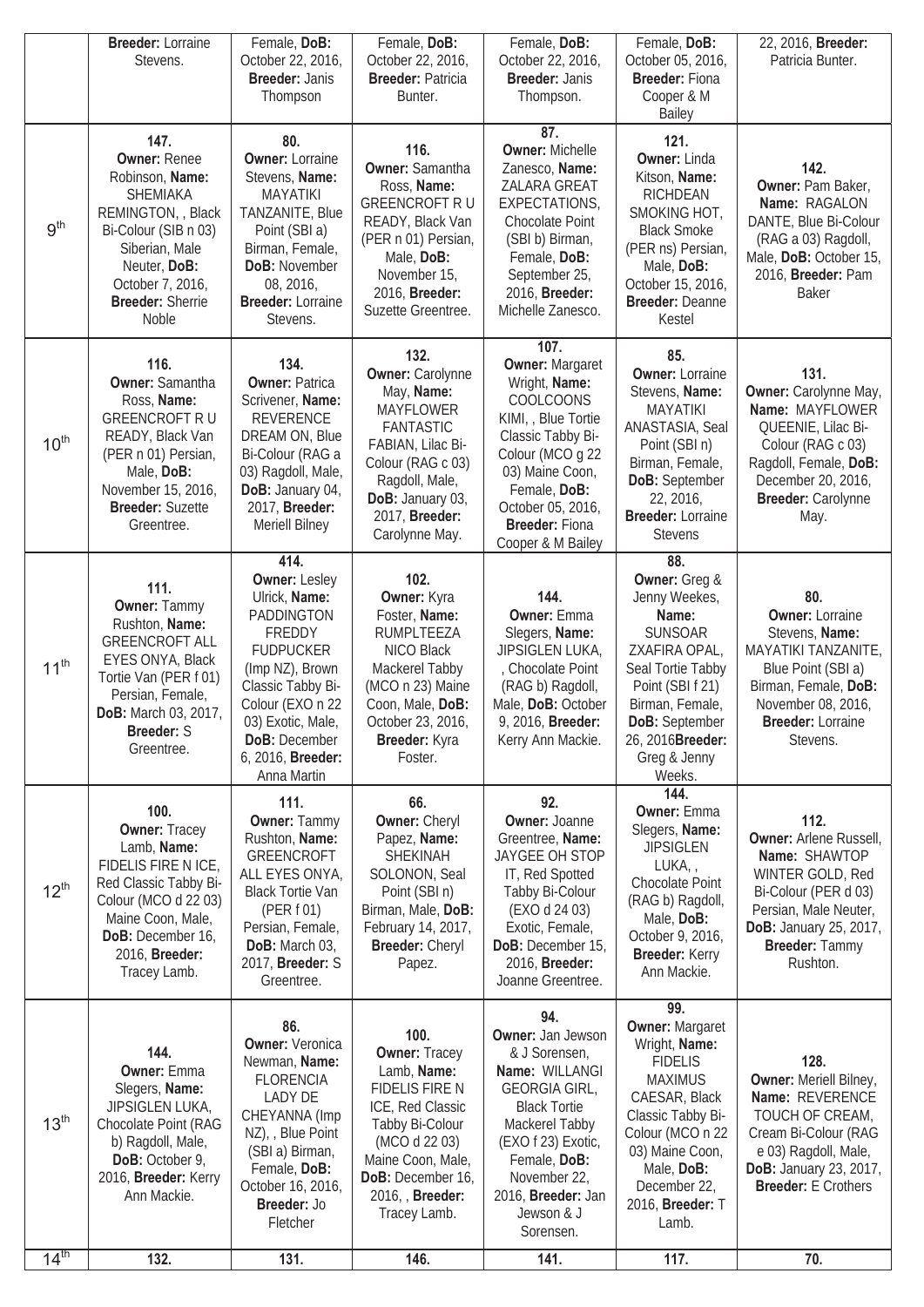|                  | <b>Owner: Carolynne</b>                                                                                                                                                                               | Owner:                                                                                                                                                                                                                                | <b>Owner: Janis</b>                                                                                                                                                                           | Owner: Pam Baker,                                                                                                                                                                                  | Owner: H Jones,                                                                                                                                                  | <b>Owner:</b> Greg & Jenny                                                                                                                                                                                         |
|------------------|-------------------------------------------------------------------------------------------------------------------------------------------------------------------------------------------------------|---------------------------------------------------------------------------------------------------------------------------------------------------------------------------------------------------------------------------------------|-----------------------------------------------------------------------------------------------------------------------------------------------------------------------------------------------|----------------------------------------------------------------------------------------------------------------------------------------------------------------------------------------------------|------------------------------------------------------------------------------------------------------------------------------------------------------------------|--------------------------------------------------------------------------------------------------------------------------------------------------------------------------------------------------------------------|
|                  | May, Name:                                                                                                                                                                                            | Carolynne May,                                                                                                                                                                                                                        | Thompson, Name:                                                                                                                                                                               | Name: RAGALON                                                                                                                                                                                      | Name:                                                                                                                                                            | Weekes, Name:                                                                                                                                                                                                      |
|                  | <b>MAYFLOWER</b>                                                                                                                                                                                      | Name:                                                                                                                                                                                                                                 | ZHIVAGO                                                                                                                                                                                       | CLEOPATRA, Blue                                                                                                                                                                                    | <b>SHAWTOP</b>                                                                                                                                                   | SUNSOAR YEVGENY,                                                                                                                                                                                                   |
|                  | FANTASTIC FABIAN,                                                                                                                                                                                     | <b>MAYFLOWER</b>                                                                                                                                                                                                                      | SHARLA, Black                                                                                                                                                                                 | Bi-Colour (RAG a                                                                                                                                                                                   | MONEY TALKZ,                                                                                                                                                     | Blue Tabby Point (SBI a                                                                                                                                                                                            |
|                  | , Lilac Bi-Colour (RAG                                                                                                                                                                                | QUEENIE, Lilac                                                                                                                                                                                                                        | Mackerel Tabby Bi-                                                                                                                                                                            | 03) Ragdoll,                                                                                                                                                                                       | Cream Bi-Colour                                                                                                                                                  | 21) Birman, Male, DoB:                                                                                                                                                                                             |
|                  | c 03) Ragdoll, Male,                                                                                                                                                                                  | Bi-Colour (RAG c                                                                                                                                                                                                                      | Colour (SIB n 23                                                                                                                                                                              | Female, DoB:                                                                                                                                                                                       | (PERe 03)                                                                                                                                                        | January 11, 2017,                                                                                                                                                                                                  |
|                  | DoB: January 03,                                                                                                                                                                                      | 03) Ragdoll,                                                                                                                                                                                                                          | 03) Siberian,                                                                                                                                                                                 | October 11, 2016,                                                                                                                                                                                  | Persian, Male,                                                                                                                                                   | Breeder: Greg & Jenny                                                                                                                                                                                              |
|                  | 2017, Breeder:                                                                                                                                                                                        | Female, DoB:                                                                                                                                                                                                                          | Female, DoB:                                                                                                                                                                                  | <b>Breeder: Pam</b>                                                                                                                                                                                | <b>DoB:</b> December                                                                                                                                             | Weeks                                                                                                                                                                                                              |
|                  | Carolynne May.                                                                                                                                                                                        | December 20,                                                                                                                                                                                                                          | October 22, 2016,                                                                                                                                                                             | Baker.                                                                                                                                                                                             | 04, 2016,                                                                                                                                                        |                                                                                                                                                                                                                    |
|                  |                                                                                                                                                                                                       | 2016, Breeder:                                                                                                                                                                                                                        | <b>Breeder: Janis</b>                                                                                                                                                                         |                                                                                                                                                                                                    | Breeder: Tammy                                                                                                                                                   |                                                                                                                                                                                                                    |
|                  |                                                                                                                                                                                                       | Carolynne May.                                                                                                                                                                                                                        | Thompson.                                                                                                                                                                                     |                                                                                                                                                                                                    | Rushton.                                                                                                                                                         |                                                                                                                                                                                                                    |
|                  |                                                                                                                                                                                                       | 93.                                                                                                                                                                                                                                   |                                                                                                                                                                                               |                                                                                                                                                                                                    |                                                                                                                                                                  |                                                                                                                                                                                                                    |
| 15 <sup>th</sup> | 127.<br><b>Owner: Terri-Ann</b><br>Riddle, Name:<br><b>FURRBALLZ MAGIC</b><br>VENUS, , Blue Mitted<br>(RAG a 04) Ragdoll,<br>Female, DoB:<br>January 31/2017,<br><b>Breeder: Terri-Ann</b><br>Riddle. | Owner:<br><b>Charmaine Jones</b><br>& Patricia Bunter,<br>Name:<br><b>CHESNEY</b><br><b>GOLDEN ZEBA,</b><br><b>Black Golden</b><br>Shaded (EXO ny<br>11) Exotic,<br>Female, DoB:<br>November 18,<br>2016, Breeder:<br>Patricia Bunter | 77.<br><b>Owner: Lesley</b><br>Freemann, Name:<br><b>ELDORATO</b><br>CHAUTOURQUA,<br>Seal Point (SBI n)<br>Birman, Male<br>Neuter, DoB:<br>December 09,<br>2016, Breeder:<br>Lesley Freemann. | 86.<br><b>Owner: Veronica</b><br>Newman, Name:<br><b>FLORENCIA LADY</b><br>DE CHEYANNA<br>(Imp NZ), Blue<br>Point (SBI a)<br>Birman, Female,<br>DoB: October 16,<br>2016, Breeder: Jo<br>Fletcher. | 142.<br><b>Owner: Pam</b><br>Baker, Name:<br>RAGALON<br>DANTE, Blue Bi-<br>Colour (RAG a<br>03) Ragdoll, Male,<br>DoB: October 15,<br>2016, Breeder:<br>Pam Bake | 104.<br><b>Owner: S Molloy,</b><br>Name: THUNDAPAW<br>CHAMPAGNE, Black<br><b>Tortie Silver Classic</b><br>Tabby Bi-Colour (MCO<br>fs 22 03) Maine Coon,<br>Female, DoB: October<br>28, 2016, Breeder: S<br>Molloy. |

#### Best Group 1 Neuters

|                 | Ring 1                                                                                                                                                                                                                                                                                                                                       | Ring 2                                                                                                                                                                                                                                                                                             | Ring 3                                                                                                                                                                                                                                                                                                                                   | Ring 4                                                                                                                                                                                                                                                                            | Ring 5                                                                                                                                                                                                                                 | Ring 6                                                                                                                                                                                                                        |
|-----------------|----------------------------------------------------------------------------------------------------------------------------------------------------------------------------------------------------------------------------------------------------------------------------------------------------------------------------------------------|----------------------------------------------------------------------------------------------------------------------------------------------------------------------------------------------------------------------------------------------------------------------------------------------------|------------------------------------------------------------------------------------------------------------------------------------------------------------------------------------------------------------------------------------------------------------------------------------------------------------------------------------------|-----------------------------------------------------------------------------------------------------------------------------------------------------------------------------------------------------------------------------------------------------------------------------------|----------------------------------------------------------------------------------------------------------------------------------------------------------------------------------------------------------------------------------------|-------------------------------------------------------------------------------------------------------------------------------------------------------------------------------------------------------------------------------|
| <b>Best</b>     | 169.<br><b>Owner: Wendy</b><br>Mieglitz, Name:<br><b>CCCA National</b><br>Show Champion &<br><b>CCCA Diamond Tpl</b><br>Gd Ch & ACF AoE<br>& Gold PN<br>WILLANGI<br><b>UPTOWN GIRL</b><br>(Hons), Black Tortie<br>& White (PER f 03)<br>Persian, Female<br>Spay, DoB:<br>September 19,<br>2003, Breeder: Jan<br>Jewson & Patricia<br>Bunter. | 159.<br><b>Owner: Gay</b><br>Hubbard,<br>Name: ACF<br>AoE Bronze &<br>Opal PN<br><b>ELHIZMA</b><br><b>GALAXY</b><br><b>WHYTE</b><br>KNIGHT (Hons),<br><b>Black Classic</b><br>Tabby Bi-Colour<br>(MCO n 22 03)<br>Maine Coon,<br>Male Neuter,<br>DoB: October 4,<br>2010, Breeder:<br>Gay Hubbard. | 169.<br><b>Owner: Wendy</b><br>Mieglitz, Name:<br><b>CCCA National</b><br>Show Champion<br>& CCCA Diamond<br>Tpl Gd Ch & ACF<br>AoE & Gold PN<br>WILLANGI<br><b>UPTOWN GIRL</b><br>(Hons), Black<br>Tortie & White<br>(PER f 03)<br>Persian, Female<br>Spay, DoB:<br>September 19,<br>2003, Breeder:<br>Jan Jewson &<br>Patricia Bunter. | 173.<br>Owner: H Jones,<br>Name: ACF AoE<br>& Platinum Db Gd<br>Ch &CQ PI Db Gd<br>Ch SHAWTOP<br>TOO HOT, Red<br>Bi-Colour (PER d<br>03) Persian, Male<br>Neuter, DoB:<br>January 15, 2015,<br>Breeder: Tammy<br>Rushton.                                                         | 170.<br>Owner: S.<br>Greentree,<br>Name: CCCA Ch<br>& DB GD CH<br><b>GREENCROFT</b><br>SHAKE IT OFF,<br><b>Black Van (PER</b><br>n 01) Persian,<br>Male Neuter,<br>DoB: January 5,<br>2015, Breeder:<br>S. Greentree.                  | 173.<br>Owner: H Jones,<br>Name: ACF AoE &<br>Platinum Db Gd Ch<br>&CQ PI Db Gd Ch<br>SHAWTOP TOO<br>HOT, Red Bi-Colour<br>(PER d 03) Persian,<br>Male Neuter, DoB:<br>January 15, 2015,<br><b>Breeder: Tammy</b><br>Rushton. |
| 2 <sup>nd</sup> | 170.<br>Owner: S.<br>Greentree, Name:<br>CCCA Ch & DB GD<br>CH GREENCROFT<br>SHAKE IT OFF,<br>Black Van (PER n<br>01) Persian, Male<br>Neuter, DoB:<br>January 5, 2015,<br>Breeder: S.<br>Greentree.                                                                                                                                         | 167.<br>Owner: R & S<br>Fitzgerald,<br>Name: Premier<br>Neuter<br><b>DEEARDEN</b><br><b>SUSPICIOUS</b><br>MIND, Black<br>(PER n)<br>Persian, Male<br>Neuter, DoB:<br>January 13,<br>2013, Breeder:<br>R & S Fitzgerald                                                                             | 408.<br><b>Owner: Denise</b><br>Livero, Name:<br><b>CCCA Ch &amp; Silver</b><br>Db Gd Ch<br>ARRAKISH<br>MILKSHAKE,<br>Brown Tabby Bi-<br>Colour (EXO n 21<br>03) Exotic, Male,<br>DoB: March 17,<br>2014, Breeder: B<br>& K Martland.                                                                                                    | 162.<br><b>Owner: Mabel</b><br>Dana, Name: ACF<br>AoE Bronze &<br>Opal PN<br><b>RUMPLTEEZA</b><br><b>TABITHA</b><br>DELIGHT (Hons),<br><b>Blue Smoke Tortie</b><br>Bi-Colour (MCO<br>gs 22 03) Maine<br>Coon, Female<br>Spay, DoB: March<br>22, 2013,<br>Breeder: Kyra<br>Foster. | 178.<br><b>Owner: Terri-</b><br>Ann Riddle,<br>Name: Gold PN<br><b>FURRBALLZ</b><br>WIZARD OF OZ,<br><b>Blue Tabby Point</b><br>(RAG a 21)<br>Ragdoll, Male<br>Neuter, DoB:<br>March 15, 2011,<br><b>Breeder: Terri-</b><br>Ann Riddle | 156.<br><b>Owner: Lisa</b><br>Kirkwood, Name:<br>Db Gd PN<br><b>RUMPLTEEZA</b><br><b>WOLFGANG</b><br>AMADEUS, Blue<br>(MCO a) Maine<br>Coon, Male Neuter,<br>DoB: February 14,<br>2015, Breeder:<br>Kyra Foster               |
| 3 <sup>rd</sup> | 162.                                                                                                                                                                                                                                                                                                                                         | 154.                                                                                                                                                                                                                                                                                               | 148.                                                                                                                                                                                                                                                                                                                                     | 179.                                                                                                                                                                                                                                                                              | 169.                                                                                                                                                                                                                                   | 154.                                                                                                                                                                                                                          |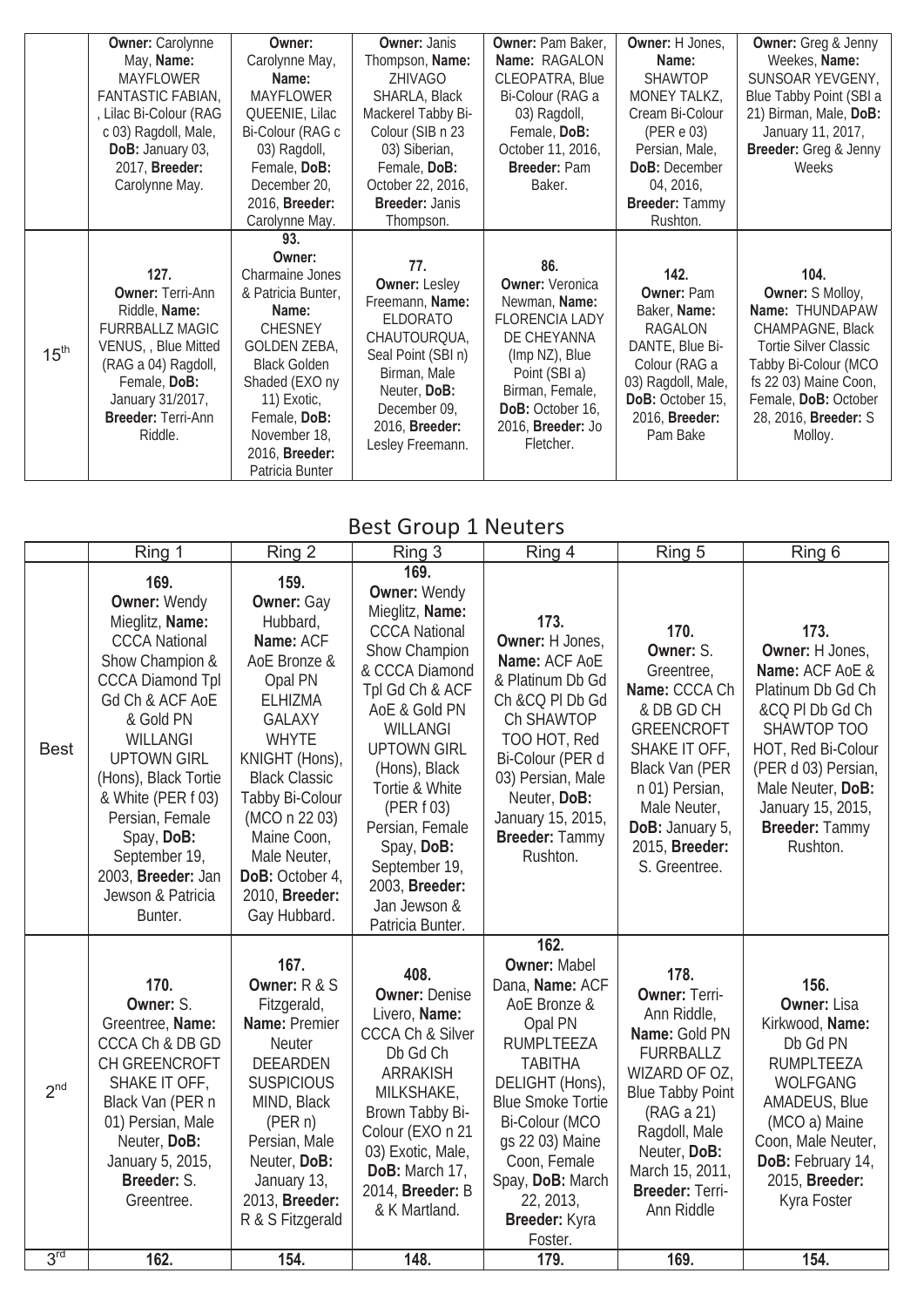|                 | <b>Owner: Mabel</b><br>Dana, Name: ACF<br>AoE Bronze & Opal<br>PN RUMPLTEEZA<br><b>TABITHA DELIGHT</b><br>(Hons), Blue Smoke<br>Tortie Bi-Colour<br>(MCO gs 22 03)<br>Maine Coon,<br>Female Spay, DoB:<br>March 22, 2013,<br>Breeder: Kyra<br>Foster.                          | <b>Owner: Rosalie</b><br>Parsons, Name:<br>Diamond Gd PN<br>KENLOCH<br><b>ENUFFS</b><br>ENUFF, Black<br>Bi-Colour (EXO<br>n 03) Exotic,<br>Male Neuter,<br>DoB: March 11,<br>2012, Breeder:<br>Leslie Ulrick.                                     | <b>Owner: Veronica</b><br>Newman, Name:<br>Db Gd Ch &<br><b>Premier Neuter</b><br><b>BLAXHAVEN</b><br>AFTER DARK,<br>Seal Point (SBI n)<br>Birman, Female<br>Spey, DoB:<br>September 4,<br>2014, Breeder:<br>Veronica<br>Newman.<br>176.                         | Owner: M & G<br>McPhee, Name:<br>CCCA Db Gd Ch<br>& Diamond Gd PN<br><b>SNOWGUM</b><br>ZAVISKA, Black<br>Spotted Tabby<br>(SIB n 24)<br>Siberian, Male<br>Neuter, DoB:<br>August 6, 2012,<br><b>Breeder: M</b><br>Fletcher.<br>176. | <b>Owner: Wendy</b><br>Mieglitz, Name:<br><b>CCCA National</b><br>Show Champion<br>& CCCA<br>Diamond Tpl Gd<br>Ch & ACF AoE &<br>Gold PN<br><b>WILLANGI</b><br><b>UPTOWN GIRL</b><br>(Hons), Black<br>Tortie & White<br>(PER f 03)<br>Persian, Female<br>Spay, DoB:<br>September 19,<br>2003, Breeder:<br>Jan Jewson &<br>Patricia Bunter. | <b>Owner: Rosalie</b><br>Parsons, Name:<br>Diamond Gd PN<br><b>KENLOCH ENUFFS</b><br>ENUFF, Black Bi-<br>Colour (EXO n 03)<br>Exotic, Male Neuter,<br>DoB: March 11,<br>2012, Breeder:<br>Leslie Ulrick                                                                     |
|-----------------|--------------------------------------------------------------------------------------------------------------------------------------------------------------------------------------------------------------------------------------------------------------------------------|---------------------------------------------------------------------------------------------------------------------------------------------------------------------------------------------------------------------------------------------------|------------------------------------------------------------------------------------------------------------------------------------------------------------------------------------------------------------------------------------------------------------------|-------------------------------------------------------------------------------------------------------------------------------------------------------------------------------------------------------------------------------------|--------------------------------------------------------------------------------------------------------------------------------------------------------------------------------------------------------------------------------------------------------------------------------------------------------------------------------------------|-----------------------------------------------------------------------------------------------------------------------------------------------------------------------------------------------------------------------------------------------------------------------------|
| 4 <sup>th</sup> | 175.<br><b>Owner: Elaine</b><br>Brunton, Name:<br>CCCA Gd Ch &<br>Diamond Gd PN<br>SHADOWMERE A<br>NEW HOPE, Black<br>Classic Tabby (PER<br>n 22) Persian,<br>Female Spay, DoB:<br>January 28, 2015,<br><b>Breeder: Rebecca</b><br>Dajcic.                                     | 149.<br><b>Owner: Kevin</b><br>Rock, Name:<br>Gold PN<br><b>ELDORATO</b><br><b>ZAMBESI</b><br>GOLD, Seal<br>Point (SBI n)<br>Birman, Male<br>Neuter, DoB:<br>January 22,<br>2013, Breeder:<br>Lesley<br>Freemann.                                 | <b>Owner: Fiona</b><br>Coombs, Name:<br>Gd Ch<br><b>PUSSYFOOT</b><br>CRÈME DELA<br>CRÈME, Cream<br>Classic Tabby<br>(PER e 22)<br>Persian, Male<br>Neuter, DoB:<br>December 06,<br>2014, Breeder:<br>Annette Swifte.                                             | <b>Owner: Fiona</b><br>Coombs, Name:<br>Gd Ch<br><b>PUSSYFOOT</b><br>CRÈME DELA<br>CRÈME, Cream<br>Classic Tabby<br>(PER e 22)<br>Persian, Male<br>Neuter, DoB:<br>December 06,<br>2014, Breeder:<br>Annette Swifte.                | 150<br><b>Owner: Leanne</b><br>Adams, Name:<br><b>EYECANDY MR</b><br><b>FANCY PANTS,</b><br>Seal Point (SBI<br>n) Birman, Male<br>Neuter, DoB:<br>September 24,<br>2015, Breeder:<br>Leanne Adams.                                                                                                                                         | 163.<br>Owner: Mrs D<br>Barrett & Mrs M<br>Townley, Name: Db<br><b>Gd Ch FIDELIS</b><br>FINNICK ODAIR,<br>Red Classic Tabby<br>Bi-Colour (MCO d<br>22 03) Maine Coon,<br>Male Neuter, DoB:<br>December 30, 2015,<br><b>Breeder: Tracey</b><br>Lamb                          |
| 5 <sup>th</sup> | 154.<br><b>Owner: Rosalie</b><br>Parsons, Name:<br>Diamond Gd PN<br>KENLOCH<br><b>ENUFFS ENUFF,</b><br><b>Black Bi-Colour</b><br>(EXO n 03) Exotic,<br>Male Neuter, DoB:<br>March 11, 2012,<br><b>Breeder: Leslie</b><br><b>Ulrick</b>                                         | 181.<br><b>Owner: Gail</b><br>Ransom, Name:<br><b>BABUSCHKA</b><br>CANDY<br>CRUSH, Black<br>Golden<br>Mackerel Tabby<br><b>Bi-Colour (SIB</b><br>ny 23 03)<br>Siberian,<br>Female Spey,<br><b>DoB:</b> July 04,<br>2016, Breeder:<br>C & P Cootes | 160.<br><b>Owner: Heather</b><br>Gordon, Name:<br>CCCA Ch & Brz<br>Db Gd Ch<br>COONMAGIC<br>COOL HARVEY,<br><b>Black Classic</b><br>Tabby Bi-Colour<br>(MCO n 22 03)<br>Maine Coon, Male<br>Neuter, DoB:<br>November 06,<br>2015, <b>Breeder:</b><br>Kim Mattock | 148.<br><b>Owner: Veronica</b><br>Newman, Name:<br>Db Gd Ch &<br><b>Premier Neuter</b><br>BLAXHAVEN<br>AFTER DARK,<br>Seal Point (SBI n)<br>Birman, Female<br>Spey, DoB:<br>September 4,<br>2014Breeder:<br>Veronica<br>Newman.     | 156.<br><b>Owner: Lisa</b><br>Kirkwood, Name:<br>Db Gd PN<br><b>RUMPLTEEZA</b><br><b>WOLFGANG</b><br>AMADEUS, Blue<br>(MCO a) Maine<br>Coon, Male<br>Neuter, DoB:<br>February 14,<br>2015, <b>Breeder:</b><br>Kyra Foster                                                                                                                  | 171.<br>Owner: H Jones,<br>Name: ACF Nat PN<br>& ACF Gold AoE &<br>Diamond Db Gd Ch<br>& CQ Sup Ch&<br>CCCa Nat Show Ch<br>& CCCA Gd Ch<br>SHAWTOP OH ME<br>OH MY, Black Van<br>(PER n 01) Persian,<br>Male Neuter, DoB:<br>February 07, 2012,<br>Breeder: Tammy<br>Rushton |
| 6 <sup>th</sup> | 171.<br>Owner: H Jones,<br>Name: ACF Nat PN<br>& ACF Gold AoE &<br>Diamond Db Gd Ch<br>& CQ Sup Ch&<br><b>CCCa Nat Show Ch</b><br>& CCCA Gd Ch<br>SHAWTOP OH ME<br>OH MY, Black Van<br>(PER n 01) Persian,<br>Male Neuter, DoB:<br>February 07, 2012,<br><b>Breeder: Tammy</b> | 178.<br><b>Owner: Terri-</b><br>Ann Riddle,<br>Name: Gold PN<br><b>FURRBALLZ</b><br><b>WIZARD OF</b><br>OZ, Blue Tabby<br>Point (RAG a<br>21) Ragdoll,<br>Male Neuter,<br>DoB: March 15,<br>2011, Breeder:<br>Terri-Ann<br>Riddle.                | 419.<br><b>Owner: Ann &amp;</b><br>Michael Burke,<br>Name: Premier<br><b>Neuter</b><br><b>NORSKATT</b><br>SEVANA, Black<br><b>Tortie Mackerel</b><br>Tabby Bi-Colour<br>(NFO f 23 03)<br>Norwegian Forest<br>Cat, Female<br>Spey, DoB: April<br>07, 2016,        | 152.<br>Owner:<br>Rebecca George,<br>Name: Gd PN<br>ADORABELLA<br>DONNERBLITZ,<br>Chocolate (SBI b)<br>Birman, Male<br>Neuter, DoB:<br>December 11,<br>2014, Breeder:<br>Cheryl Blake.                                              | 408.<br><b>Owner: Denise</b><br>Livero, Name:<br>CCCA Ch &<br>Silver Db Gd Ch<br>ARRAKISH<br>MILKSHAKE,<br>Brown Tabby Bi-<br>Colour (EXO n<br>21 03) Exotic,<br>Male, DoB:<br>March 17, 2014,<br>Breeder: B & K<br>Martland.                                                                                                              | 181.<br><b>Owner: Gail</b><br>Ransom, Name:<br><b>BABUSCHKA</b><br>CANDY CRUSH,<br><b>Black Golden</b><br>Mackerel Tabby Bi-<br>Colour (SIB ny 23<br>03) Siberian,<br>Female Spey, DoB:<br>July 04, 2016,<br>Breeder: C & P<br>Cootes                                       |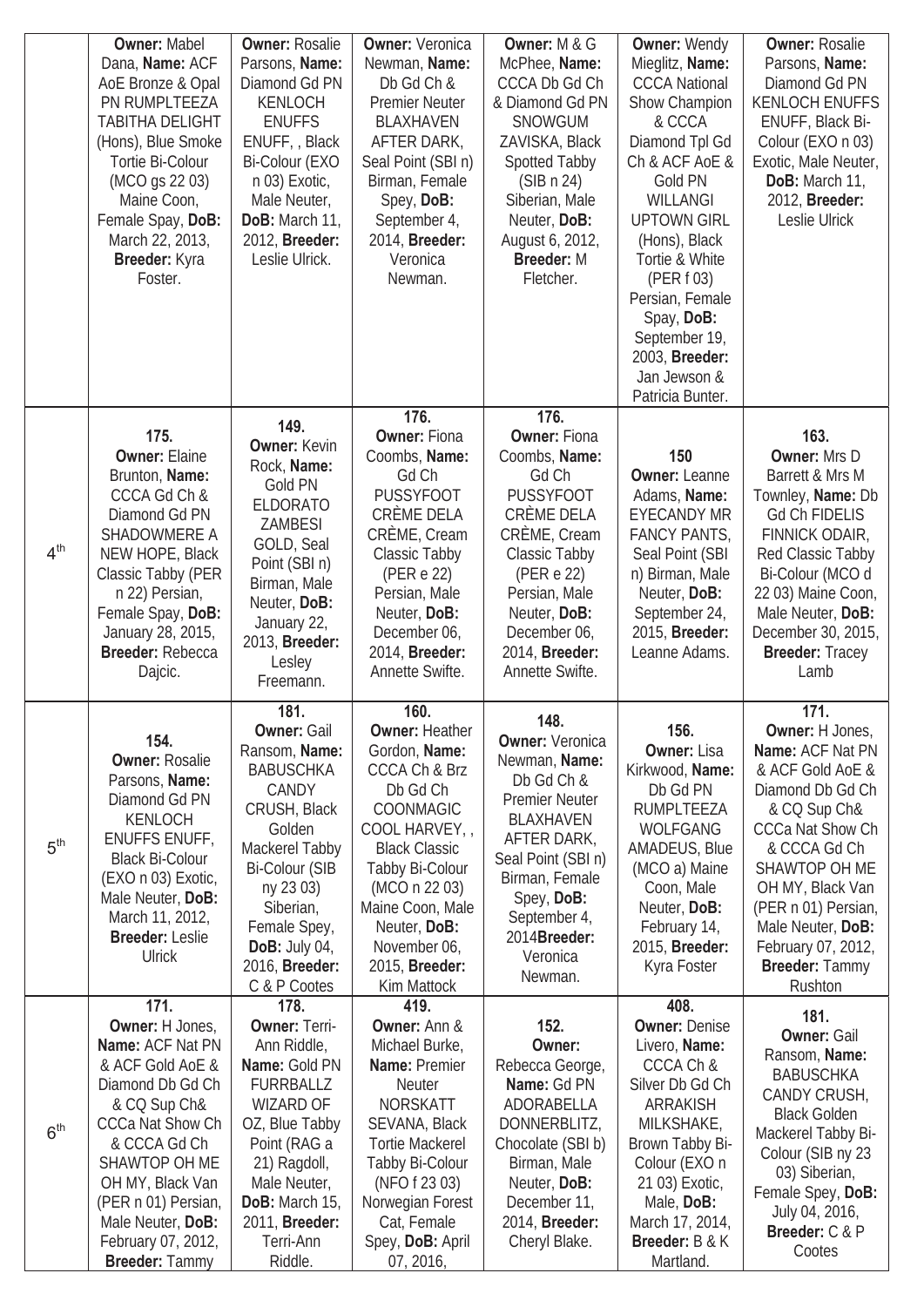|                  | Rushton                                                                                                                                                                                                                                     |                                                                                                                                                                                                                                                                                                                                             | Breeder: Sandra<br>Dukes.                                                                                                                                                                                                                          |                                                                                                                                                                                                                                                                                                        |                                                                                                                                                                                                                                                                                             |                                                                                                                                                                                                                                                                 |
|------------------|---------------------------------------------------------------------------------------------------------------------------------------------------------------------------------------------------------------------------------------------|---------------------------------------------------------------------------------------------------------------------------------------------------------------------------------------------------------------------------------------------------------------------------------------------------------------------------------------------|----------------------------------------------------------------------------------------------------------------------------------------------------------------------------------------------------------------------------------------------------|--------------------------------------------------------------------------------------------------------------------------------------------------------------------------------------------------------------------------------------------------------------------------------------------------------|---------------------------------------------------------------------------------------------------------------------------------------------------------------------------------------------------------------------------------------------------------------------------------------------|-----------------------------------------------------------------------------------------------------------------------------------------------------------------------------------------------------------------------------------------------------------------|
| 7 <sup>th</sup>  | 180.<br><b>Owner: Tracy</b><br>Stewart, Name:<br>Champion<br><b>BABUSCHKA</b><br>ZEUS, Black<br>Mackerel Tabby Bi-<br>Colour (SIB n 23<br>03) Siberian, Male<br>Neuter, DoB:<br>January 22, 2016,<br>Breeder: C & P<br>Cootes.              | 169.<br><b>Owner: Wendy</b><br>Mieglitz, Name:<br><b>CCCA National</b><br>Show Champion<br>& CCCA<br>Diamond Tpl Gd<br>Ch & ACF AoE<br>& Gold PN<br>WILLANGI<br><b>UPTOWN GIRL</b><br>(Hons), Black<br>Tortie & White<br>(PER f 03)<br>Persian, Female<br>Spay, DoB:<br>September 19,<br>2003, Breeder:<br>Jan Jewson &<br>Patricia Bunter. | 172.<br>Owner: M & M<br>Cannon, Name:<br><b>CCCA Tpl Gd Ch</b><br>& Diamond Db Gd<br>Ch ROYAL<br><b>GLAMOUR</b><br><b>FANCY PANTS,</b><br>Red Van (PER d<br>01) Persian, Male<br>Neuter, DoB:<br>April 11, 2015,<br><b>Breeder: Jeanine</b><br>Jay | 171.<br>Owner: H Jones,<br><b>Name: ACF Nat</b><br>PN & ACF Gold<br>AoE & Diamond<br>Db Gd Ch & CQ<br>Sup Ch& CCCa<br>Nat Show Ch &<br><b>CCCA Gd Ch</b><br>SHAWTOP OH<br>ME OH MY, Black<br>Van (PER n 01)<br>Persian, Male<br>Neuter, DoB:<br>February 07,<br>2012, Breeder:<br><b>Tammy Rushton</b> | 162.<br><b>Owner: Mabel</b><br>Dana, Name:<br><b>ACF AoE Bronze</b><br>& Opal PN<br><b>RUMPLTEEZA</b><br><b>TABITHA</b><br><b>DELIGHT</b><br>(Hons), Blue<br>Smoke Tortie Bi-<br>Colour (MCO gs<br>22 03) Maine<br>Coon, Female<br>Spay, DoB:<br>March 22, 2013,<br>Breeder: Kyra<br>Foster | 178.<br><b>Owner: Terri-Ann</b><br>Riddle, Name: Gold<br>PN FURRBALLZ<br>WIZARD OF OZ,<br><b>Blue Tabby Point</b><br>(RAG a 21) Ragdoll,<br>Male Neuter, DoB:<br>March 15, 2011,<br>Breeder: Terri-Ann<br>Riddle.                                               |
| 8 <sup>th</sup>  | 168.<br><b>Owner: Irene</b><br>Taylor, Name:<br>CCCA Ch &<br>Diamond Gd PN<br><b>DELMONT</b><br>CELESTIAL STAR,<br>14, White Orange<br>Eyed (PER w 62)<br>Persian, Male<br>Neuter, DoB:<br>October 03, 2013,<br>Breeder: Del<br>O'Halloran. | 172.<br>Owner: M & M<br>Cannon, Name:<br><b>CCCA Tpl Gd</b><br>Ch & Diamond<br>Db Gd Ch<br><b>ROYAL</b><br><b>GLAMOUR</b><br><b>FANCY PANTS,</b><br>Red Van (PER d<br>01) Persian,<br>Male Neuter,<br>DoB: April 11,<br>2015, Breeder:<br>Jeanine Jay                                                                                       | 180.<br><b>Owner: Tracy</b><br>Stewart, Name:<br>Champion<br><b>BABUSCHKA</b><br><b>ZEUS Black</b><br>Mackerel Tabby<br>Bi-Colour (SIB n<br>23 03) Siberian,<br>Male Neuter,<br>DoB: January 22,<br>2016, <b>Breeder:</b> C<br>& P Cootes.         | 170.<br>Owner: S.<br>Greentree, Name:<br>CCCA Ch & DB<br><b>GD CH</b><br><b>GREENCROFT</b><br>SHAKE IT OFF,<br>Black Van (PER n<br>01) Persian, Male<br>Neuter, DoB:<br>January 5, 2015,<br><b>Breeder:</b> S<br>Greentree.                                                                            | 173.<br>Owner: H<br>Jones, Name:<br>ACF AoE &<br>Platinum Db Gd<br>Ch &CQ PI Db<br>Gd Ch<br>SHAWTOP TOO<br>HOT, Red Bi-<br>Colour (PER d<br>03) Persian,<br>Male Neuter,<br>DoB: January<br>15, 2015,<br>Breeder: Tammy<br>Rushton.                                                         | 177.<br><b>Owner: Elaine</b><br>Brunton, Name: Brz<br><b>Gd PN TRAZARRA</b><br>ARABELLA FIGG,<br>14, Black Silver<br><b>Tortie Classic Tabby</b><br>Bi-Colour (PER fs<br>22 03) Persian,<br>Female Spay, DoB:<br>March 30, 2014,<br>Breeder: Wendy<br>Mieglitz. |
| 9 <sup>th</sup>  | 150.<br><b>Owner: Leanne</b><br>Adams, Name:<br><b>EYECANDY MR</b><br><b>FANCY PANTS,</b><br>Seal Point (SBI n)<br>Birman, Male<br>Neuter, DoB:<br>September 24,<br>2015, Breeder:<br>Leanne Adams.                                         | 157.<br><b>Owner: Mabel</b><br>Dana, Name:<br>ACF AoE &<br>Gold PN<br><b>RUMPLTEEZA</b><br><b>ASTRO</b><br>ZINGER (Hons),<br><b>Black Bi-Colour</b><br>(MCO n 03)<br>Maine Coon,<br>Male Neuter,<br>DoB: April 10,<br>2014, Breeder:<br>Kyra Foster.                                                                                        | 167.<br>Owner: $R & S$<br>Fitzgerald, Name:<br><b>Premier Neuter</b><br><b>DEEARDEN</b><br><b>SUSPICIOUS</b><br>MIND, Black<br>(PER n) Persian,<br>Male Neuter,<br>DoB: January 13,<br>2013, <b>Breeder:</b> R<br>& S Fitzgerald                   | 408.<br><b>Owner: Denise</b><br>Livero, Name:<br><b>CCCA Ch &amp; Silver</b><br>Db Gd Ch<br><b>ARRAKISH</b><br>MILKSHAKE,<br>Brown Tabby Bi-<br>Colour (EXO n 21<br>03) Exotic, Male,<br>DoB: March 17,<br>2014, D, Breeder:<br>B & K Martland.                                                        | 420.<br>Owner: Ann &<br>Michael Burke,<br><b>Name: Premier</b><br><b>Neuter</b><br><b>BOREALIS</b><br><b>AARON THE</b><br>RAUD, Red<br>Mackerel Tabby<br>Bi-Colour (NFO d<br>2303)<br>Norwegian<br>Forest Cat, Male<br>Neuter, DoB:<br>January 21,<br>2016, Breeder:<br>Loraine Smith.      | 151.<br><b>Owner: Lauren</b><br>Mitchell, Name:<br><b>ARMENTI MYSTIC</b><br>MOON, Blue Point<br>(SBI a) Birman,<br>Female spey, DoB:<br>July 27, 2016,<br>Breeder: Lauren<br>Mitchell.                                                                          |
| 10 <sup>th</sup> | 156.<br><b>Owner: Lisa</b><br>Kirkwood, Name:<br>Db Gd PN<br><b>RUMPLTEEZA</b><br><b>WOLFGANG</b><br>AMADEUS, Blue<br>(MCO a) Maine                                                                                                         | 179.<br>Owner: M & G<br>McPhee, Name:<br><b>CCCA Db Gd</b><br>Ch & Diamond<br>Gd PN<br>SNOWGUM<br>ZAVISKA,                                                                                                                                                                                                                                  | 157.<br><b>Owner: Mabel</b><br>Dana, Name:<br><b>ACF AoE &amp; Gold</b><br>PN<br><b>RUMPLTEEZA</b><br><b>ASTRO ZINGER</b><br>(Hons), Black Bi-                                                                                                     | 158.<br>Owner: Gay<br>Hubbard, Name:<br><b>Gd PN ELHIZMA</b><br><b>GALAXY</b><br>SNOOPY, Black<br>Tabby Bi-Colour<br>(MCO n 21 03)                                                                                                                                                                     | 419.<br><b>Owner: Ann &amp;</b><br>Michael Burke,<br><b>Name: Premier</b><br><b>Neuter</b><br><b>NORSKATT</b><br>SEVANA, Black<br><b>Tortie Mackerel</b>                                                                                                                                    | 419.<br><b>Owner: Ann &amp;</b><br>Michael Burke,<br><b>Name: Premier</b><br>Neuter NORSKATT<br>SEVANA, Black<br><b>Tortie Mackerel</b><br>Tabby Bi-Colour                                                                                                      |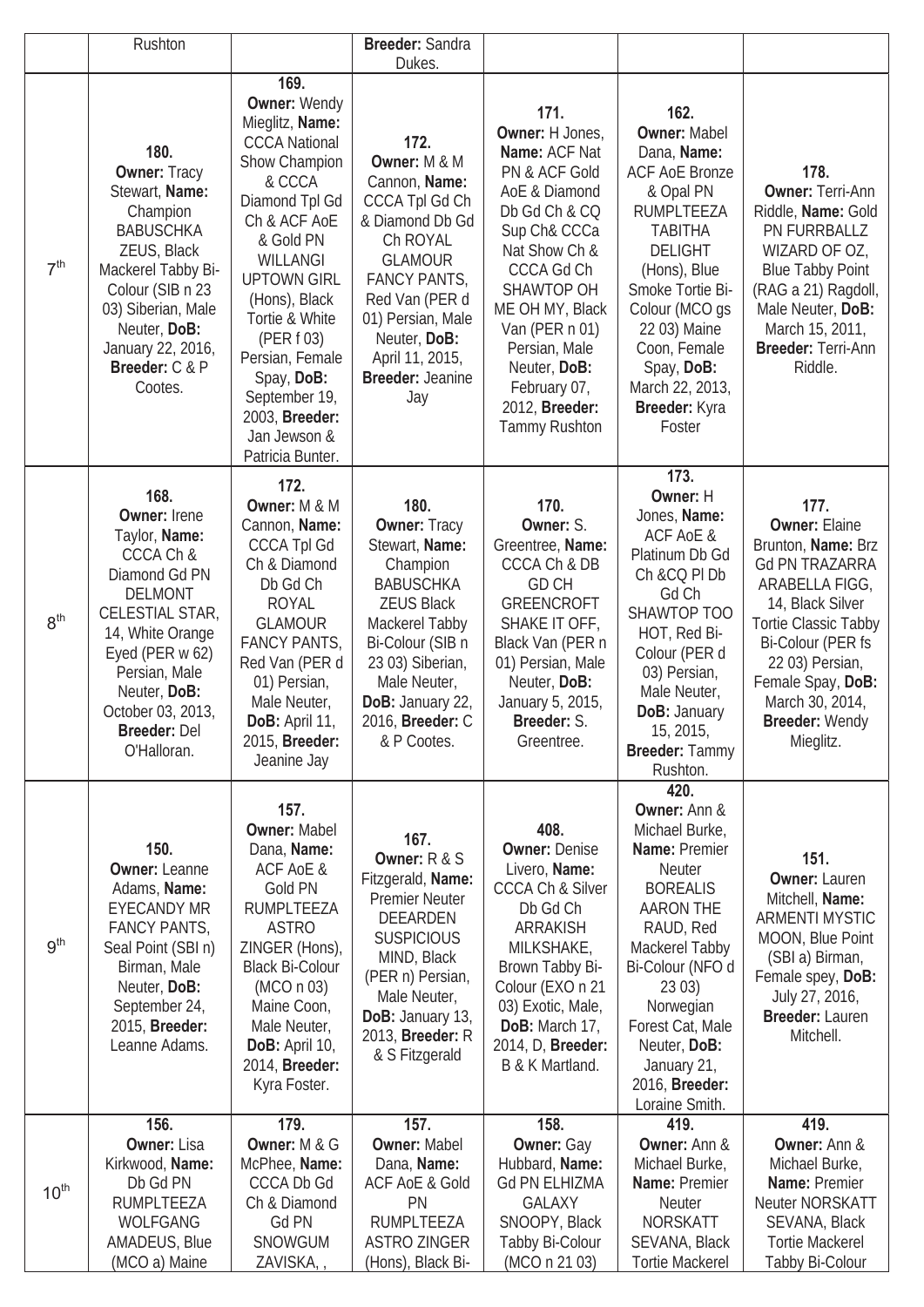| Coon, Male Neuter,    | <b>Black Spotted</b>  | Colour (MCO n   | Maine Coon, Male      | Tabby Bi-Colour | (NFO f 23 03)               |
|-----------------------|-----------------------|-----------------|-----------------------|-----------------|-----------------------------|
| DoB: February 14,     | Tabby (SIB n          | 03) Maine Coon, | Neuter, DoB:          | (NFO f 23 03)   | Norwegian Forest            |
| 2015, <b>Breeder:</b> | 24) Siberian,         | Male Neuter,    | December 4,           | Norwegian       | Cat, Female Spey,           |
| Kyra Foster           | Male Neuter,          | DoB: April 10,  | 2015, <b>Breeder:</b> | Forest Cat,     | <b>DoB:</b> April 07, 2016, |
|                       | <b>DoB:</b> August 6, | 2014, Breeder:  | Gay Hubbard.          | Female Spey,    | <b>Breeder: Sandra</b>      |
|                       | 2012, Breeder:        | Kyra Foster.    |                       | DoB: April 07,  | Dukes.                      |
|                       | M Fletcher.           |                 |                       | 2016, Breeder:  |                             |
|                       |                       |                 |                       | Sandra Dukes.   |                             |

#### Best Group 2 Adults

|                 | Ring 1                                                                                                                                                                                        | Ring 2                                                                                                                                                                                                                          | Ring 3                                                                                                                                                                                                                          | Ring 4                                                                                                                                                                                    | Ring 5                                                                                                                                                                                                      | Ring 6                                                                                                                                                                                                           |
|-----------------|-----------------------------------------------------------------------------------------------------------------------------------------------------------------------------------------------|---------------------------------------------------------------------------------------------------------------------------------------------------------------------------------------------------------------------------------|---------------------------------------------------------------------------------------------------------------------------------------------------------------------------------------------------------------------------------|-------------------------------------------------------------------------------------------------------------------------------------------------------------------------------------------|-------------------------------------------------------------------------------------------------------------------------------------------------------------------------------------------------------------|------------------------------------------------------------------------------------------------------------------------------------------------------------------------------------------------------------------|
|                 |                                                                                                                                                                                               | 189.                                                                                                                                                                                                                            |                                                                                                                                                                                                                                 |                                                                                                                                                                                           |                                                                                                                                                                                                             |                                                                                                                                                                                                                  |
| <b>Best</b>     | 189.<br>Owner: Kim Fuhrer<br>& Steven Gates,<br>Name: GAUTAMA<br>TAO, Seal Tabby<br>Point (SIA n 21)<br>Siamese, Male,<br>DoB: February 05,<br>2016, Breeder: Kim<br>Fuhrer & Steven<br>Gates | <b>Owner: Kim</b><br>Fuhrer & Steven<br>Gates, Name:<br><b>GAUTAMA</b><br>TAO, Seal<br><b>Tabby Point</b><br>(SIA n 21)<br>Siamese, Male,<br><b>DoB: February</b><br>05, 2016,<br>Breeder: Kim<br>Fuhrer & Steven<br>Gates.     | 182.<br><b>Owner: Eileen</b><br>Bathgate, Name:<br>ChampionTOMEL<br>IMA TABAASHI,<br>Chocolate (OSH<br>b) Oriental,<br>Female, DoB:<br>June 12, 2016,<br><b>Breeder: Meryle</b><br>Frame.                                       | 182.<br><b>Owner: Eileen</b><br>Bathgate, Name:<br>ChampionTOMEL<br>IMA TABAASHI,<br>Chocolate (OSH<br>b) Oriental,<br>Female, DoB:<br>June 12, 2016,<br><b>Breeder: Meryle</b><br>Frame. | 183A<br><b>Owner: Eileen</b><br>Bathgate, Name:<br><b>JINDO JUST</b><br>MARIGOLD, Choc<br>Point Siamese,<br><b>DoB:</b> May 25,<br>2016 Breeder:<br>Eileen Bathgate                                         | 189.<br><b>Owner: Kim Fuhrer</b><br>& Steven Gates,<br>Name: GAUTAMA<br><b>TAOSeal Tabby</b><br>Point (SIA n 21)<br>Siamese, Male,<br>DoB: February 05,<br>2016, Breeder:<br>Kim Fuhrer &<br><b>Steven Gates</b> |
| 2 <sup>nd</sup> | 182.<br><b>Owner: Eileen</b><br>Bathgate, Name:<br>ChampionTOMELI<br>MA TABAASHI,<br>Chocolate (OSH b)<br>Oriental, Female,<br>DoB: June $12$ ,<br>2016, Breeder:<br>Meryle Frame.            | 190.<br><b>Owner: Mrs</b><br>Debra<br>Copeland,<br>Name: SIAM<br><b>JEWELS</b><br>MAXIMILLIAN,<br>Chocolate<br><b>Tabby Point</b><br>(SIA b 21)<br>Siamese, Male,<br>DoB: March 09,<br>2016, Breeder:<br>Mrs Debra<br>Copeland. | 187.<br><b>Owner: Janet</b><br>Sterry, Name:<br><b>EVEREST RED</b><br>LABEL, Red Point<br>(SIA d) Siamese,<br>Male, DoB:<br>August 11, 2016,<br><b>Breeder: Janet</b><br><b>Sterry</b>                                          | 187.<br><b>Owner: Janet</b><br>Sterry, Name:<br><b>EVEREST RED</b><br>LABEL, Point (SIA<br>d) Siamese, Male,<br>DoB: August 11,<br>2016, Breeder:<br><b>Janet Sterry</b>                  | 182.<br><b>Owner: Eileen</b><br>Bathgate, Name:<br>ChampionTOMEL<br>IMA TABAASHI,<br>Chocolate (OSH<br>b) Oriental,<br>Female, DoB:<br>June 12, 2016,<br><b>Breeder: Meryle</b><br>Frame.                   | 183A<br><b>Owner: Eileen</b><br>Bathgate, Name:<br><b>JINDO JUST</b><br>MARIGOLD, Choc<br>Point Siamese,<br><b>DoB:</b> May 25, 2016<br><b>Breeder: Eileen</b><br>Bathgate                                       |
| 3 <sup>rd</sup> | 183A<br><b>Owner: Eileen</b><br>Bathgate, Name:<br><b>JINDO JUST</b><br>MARIGOLD, Choc<br>Point Siamese,<br><b>DoB:</b> May 25, 2016<br><b>Breeder: Eileen</b><br><b>Bathgate</b>             | 187.<br><b>Owner: Janet</b><br>Sterry, Name:<br><b>EVEREST RED</b><br>LABEL, Red<br>Point (SIA d)<br>Siamese, Male,<br><b>DoB: August</b><br>11, 2016,<br><b>Breeder: Janet</b><br><b>Sterry</b>                                | 189.<br><b>Owner: Kim</b><br>Fuhrer & Steven<br>Gates, Name:<br><b>GAUTAMA TAO,</b><br>Seal Tabby Point<br>(SIA n 21)<br>Siamese, Male,<br><b>DoB: February</b><br>05, 2016,<br><b>Breeder: Kim</b><br>Fuhrer & Steven<br>Gates | 183A<br><b>Owner: Eileen</b><br>Bathgate, Name:<br><b>JINDO JUST</b><br>MARIGOLD, Choc<br>Point Siamese,<br><b>DoB:</b> May 25,<br>2016 Breeder:<br>Eileen Bathgate                       | 189.<br><b>Owner: Kim</b><br>Fuhrer & Steven<br>Gates, Name:<br>GAUTAMA TAO,<br>Seal Tabby Point<br>(SIA n 21)<br>Siamese, Male,<br>DoB: February<br>05, 2016,<br>Breeder: Kim<br>Fuhrer & Steven<br>Gates. | 190.<br><b>Owner: Mrs Debra</b><br>Copeland, Name:<br><b>SIAM JEWELS</b><br>MAXIMILLIAN,<br>Chocolate Tabby<br>Point (SIA b 21)<br>Siamese, Male,<br>DoB: March 09,<br>2016, Breeder:<br>Mrs Debra<br>Copeland   |
| 4 <sup>th</sup> | 187.<br><b>Owner: Janet</b><br>Sterry, Name:<br><b>EVEREST RED</b><br>LABEL, Red Point<br>(SIA d) Siamese,<br>Male, DoB: August<br>11, 2016, Breeder:<br><b>Janet Sterry</b>                  | 183A<br><b>Owner: Eileen</b><br>Bathgate,<br>Name: JINDO<br><b>JUST</b><br>MARIGOLD,<br>Choc Point<br>Siamese, DoB:<br>May 25, 2016<br><b>Breeder: Eileen</b>                                                                   | 190.<br><b>Owner: Mrs</b><br>Debra Copeland,<br>Name: SIAM<br><b>JEWELS</b><br>MAXIMILLIAN,<br>Chocolate Tabby<br>Point (SIA b 21)<br>Siamese, Male,<br>DoB: March 09,                                                          | 190.<br><b>Owner: Mrs</b><br>Debra Copeland,<br>Name: SIAM<br><b>JEWELS</b><br>MAXIMILLIAN,<br>Chocolate Tabby<br>Point (SIA b 21)<br>Siamese, Male,<br>DoB: March 09,                    | 190.<br><b>Owner: Mrs</b><br>Debra Copeland,<br>Name: SIAM<br><b>JEWELS</b><br>MAXIMILLIAN,<br>Chocolate Tabby<br>Point (SIA b 21)<br>Siamese, Male,<br>DoB: March 09,                                      | 182.<br><b>Owner: Eileen</b><br>Bathgate, Name:<br>ChampionTOMELI<br>MA TABAASHI,<br>Chocolate (OSH b)<br>Oriental, Female,<br>DoB: June $12$ ,<br>2016, Sire: Mariols<br><b>Breeder: Meryle</b>                 |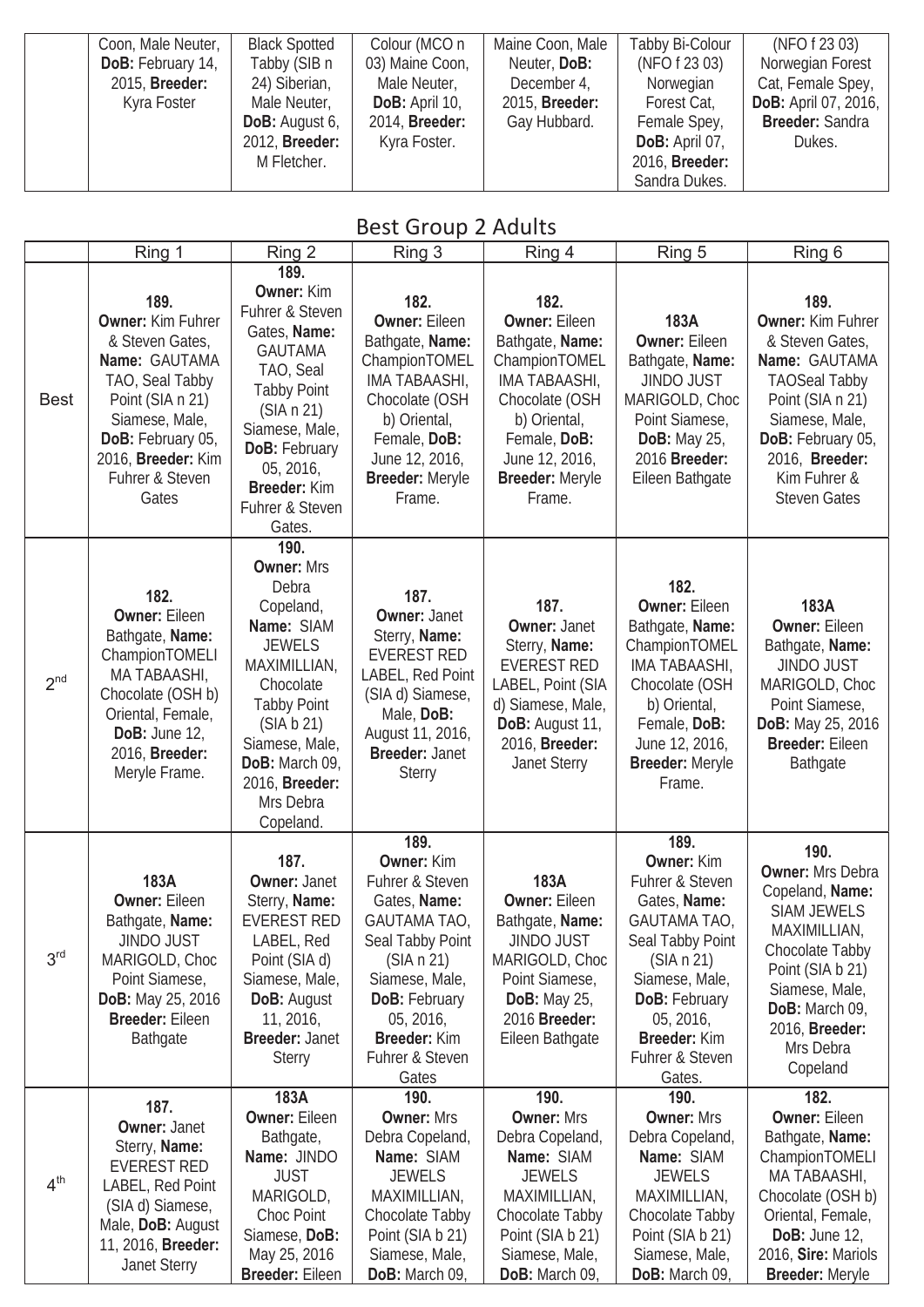|                 |                                                                                                                                                                                                             | <b>Bathgate</b>                                                                                                                                                                       | 2016, Breeder:                                                                                                                                                                                              | 2016, Breeder:                                                                                                                                                                                           | 2016, Breeder:                                                                                                                                                                                                 | Frame.                                                                                                                                                                                                           |
|-----------------|-------------------------------------------------------------------------------------------------------------------------------------------------------------------------------------------------------------|---------------------------------------------------------------------------------------------------------------------------------------------------------------------------------------|-------------------------------------------------------------------------------------------------------------------------------------------------------------------------------------------------------------|----------------------------------------------------------------------------------------------------------------------------------------------------------------------------------------------------------|----------------------------------------------------------------------------------------------------------------------------------------------------------------------------------------------------------------|------------------------------------------------------------------------------------------------------------------------------------------------------------------------------------------------------------------|
|                 |                                                                                                                                                                                                             |                                                                                                                                                                                       | Mrs Debra                                                                                                                                                                                                   | Mrs Debra                                                                                                                                                                                                | Mrs Debra                                                                                                                                                                                                      |                                                                                                                                                                                                                  |
|                 |                                                                                                                                                                                                             |                                                                                                                                                                                       | Copeland                                                                                                                                                                                                    | Copeland.                                                                                                                                                                                                | Copeland.                                                                                                                                                                                                      |                                                                                                                                                                                                                  |
| 5 <sup>th</sup> | 190.<br><b>Owner: Mrs Debra</b><br>Copeland, Name:<br><b>SIAM JEWELS</b><br>MAXIMILLIAN,<br>Chocolate Tabby<br>Point (SIA b 21)<br>Siamese, Male,<br>DoB: March 09,<br>2016, Breeder: Mrs<br>Debra Copeland | 182.<br><b>Owner: Eileen</b><br>Bathgate,<br>Name:<br>ChampionTOM<br>ELIMA<br>TABAASHI,<br>Chocolate (OSH<br>b) Oriental,<br>Female, DoB:<br>June 12, 2016,<br><b>Breeder: Meryle</b> | 185.<br><b>Owner: Elizabeth</b><br>Angus, Name:<br><b>SILMARWEN</b><br>VALKRIS,<br><b>Chocolate Silver</b><br><b>Ticked Tabby</b><br>(PEB bs 25)<br>Peterbald,<br>Female, DoB:<br>May 23, 2016,<br>Breeder: | 183.<br><b>Owner: Matthew</b><br>Branagh, Name:<br>Champion<br><b>BARRADENE</b><br>ODDITY,<br>Chocolate Bi-<br>Colour Odd Eyed<br>(ORI b 03 63)<br>Oriental, Male,<br>DoB: January 14,<br>2014, Breeder: | 185.<br>Owner:<br>Elizabeth Angus,<br>Name:<br><b>SILMARWEN</b><br>VALKRIS,<br><b>Chocolate Silver</b><br><b>Ticked Tabby</b><br>(PEB bs 25)<br>Peterbald,<br>Female, DoB:<br>May 23, 2016,<br><b>Breeder:</b> | 185.<br><b>Owner: Elizabeth</b><br>Angus, Name:<br><b>SILMARWEN</b><br>VALKRISChocolate<br>Silver Ticked Tabby<br>(PEB bs 25)<br>Peterbald, Female,<br><b>DoB:</b> May 23,<br>2016, Breeder:<br>Elizabeth Angus. |
|                 |                                                                                                                                                                                                             | Frame.                                                                                                                                                                                | Elizabeth Angus.                                                                                                                                                                                            | Matthew Branagh.                                                                                                                                                                                         | Elizabeth Angus.                                                                                                                                                                                               |                                                                                                                                                                                                                  |

Best Group 2 Kittens

|                 | Ring 1                                                                                                                                                                                          | Ring 2                                                                                                                                                                                          | Ring 3                                                                                                                                                                                                               | Ring 4                                                                                                                                                                                                                       | Ring 5                                                                                                                                                                                             | Ring 6                                                                                                                                                                                                                       |
|-----------------|-------------------------------------------------------------------------------------------------------------------------------------------------------------------------------------------------|-------------------------------------------------------------------------------------------------------------------------------------------------------------------------------------------------|----------------------------------------------------------------------------------------------------------------------------------------------------------------------------------------------------------------------|------------------------------------------------------------------------------------------------------------------------------------------------------------------------------------------------------------------------------|----------------------------------------------------------------------------------------------------------------------------------------------------------------------------------------------------|------------------------------------------------------------------------------------------------------------------------------------------------------------------------------------------------------------------------------|
|                 | 204.                                                                                                                                                                                            | 204.                                                                                                                                                                                            | 204.                                                                                                                                                                                                                 | 204.                                                                                                                                                                                                                         | 204.                                                                                                                                                                                               | 204.                                                                                                                                                                                                                         |
| <b>Best</b>     | <b>Owner: Margaret</b><br>Osler, Name:<br><b>SYRECKS CRAZY</b><br>ABOUT YOU,<br>Lilac Tabby Point<br>(SIA c 21) Siamese,<br>Female, Breeder:<br>Margaret Osler.                                 | <b>Owner: Margaret</b><br>Osler, Name:<br><b>SYRECKS CRAZY</b><br>ABOUT YOU, Lilac<br>Tabby Point (SIA c<br>21) Siamese,<br>Female Breeder:<br>Margaret Osler.                                  | <b>Owner: Margaret</b><br>Osler, Name:<br><b>SYRECKS CRAZY</b><br>ABOUT YOU, Lilac<br>Tabby Point (SIA c<br>21) Siamese,<br>Female, Breeder:<br>Margaret Osler.                                                      | <b>Owner: Margaret</b><br>Osler, Name:<br><b>SYRECKS CRAZY</b><br>ABOUT YOU, Lilac<br>Tabby Point (SIA c<br>21) Siamese,<br>Female Breeder:<br>Margaret Osler.                                                               | <b>Owner: Margaret</b><br>Osler, Name:<br><b>SYRECKS CRAZY</b><br>ABOUT YOU, Lilac<br>Tabby Point (SIA c<br>21) Siamese,<br>Female, Breeder:<br>Margaret Osler.                                    | <b>Owner: Margaret</b><br>Osler, Name:<br><b>SYRECKS CRAZY</b><br><b>ABOUT YOU Tabby</b><br>Point (SIA c 21)<br>Siamese, Female, ,<br><b>Breeder: Margaret</b><br>Osler.                                                     |
| 2 <sup>nd</sup> | 205.<br>Owner: C<br>Hawkes, Name:<br><b>TEMPLETON ICE</b><br>DANCER,<br>Chocolate Point Bi-<br>Colour (SIA b 03)<br>Siamese, Male<br>Neuter, DoB:<br>October 05, 2016,<br>Breeder: M Wood       | 205.<br>Owner: C Hawkes,<br>Name:<br><b>TEMPLETON ICE</b><br>DANCERChocolate<br>Point Bi-Colour (SIA<br>b 03) Siamese,<br>Male Neuter, DoB:<br>October 05, 2016,<br>Breeder: M Wood.            | 194.<br>Owner: Helena &<br>Aaron Sugar,<br>Name: NEVABAY<br>OKSANA, Black<br>Spotted Tabby<br>(PEB n 24)<br>Peterbald, Female,<br>DoB: January 02,<br>2017, Breeder:<br>Helena & Aaron<br>Sugar                      | 205.<br>wner: C Hawkes,<br>Name:<br><b>TEMPLETON ICE</b><br>DANCER,<br>Chocolate Point Bi-<br>Colour (SIA b 03)<br>Siamese, Male<br>Neuter, DoB:<br>October 05, 2016,<br>Breeder: M Wood.                                    | 188.<br><b>Owner: Margaret</b><br>Osler, Name:<br><b>SYRECKS HEART</b><br>OF GOLD,<br>Chocolate Point<br>(SIA b) Siamese,<br>Female, DoB:<br>October 28, 2016,<br>Breeder: Margaret<br>Osler.      | 205.<br>Owner: C Hawkes,<br>Name:<br><b>TEMPLETON ICE</b><br>DANCER, Chocolate<br>Point Bi-Colour (SIA<br>b 03) Siamese, Male<br>Neuter, DoB:<br>October 05, 2016,<br><b>Breeder: M Wood</b>                                 |
| 3 <sup>rd</sup> | 191.<br>Owner: Jay &<br>Amie Hobbs,<br>Name: SIAM<br><b>JEWELS HENRY</b><br>QUENTIN, Blue<br>(OSH a) Oriental,<br>Male Neuter, DoB:<br>November 21,<br>2016, Breeder:<br>Debra Copeland.        | 191.<br>Owner: Jay & Amie<br>Hobbs, Name:<br><b>SIAM JEWELS</b><br>HENRY QUENTIN,<br>Blue (OSH a)<br>Oriental, Male<br>Neuter, DoB:<br>November 21, 2016,<br>Breeder: Debra<br>Copeland.        | 191.<br>Owner: Jay &<br>Amie Hobbs,<br>Name: SIAM<br><b>JEWELS HENRY</b><br>QUENTIN, lue<br>(OSH a) Oriental,<br>Male Neuter, DoB:<br>November 21,<br>2016, Breeder:<br>Debra Copeland.                              | 202.<br><b>Owner: Margaret</b><br>Osler, Name:<br><b>SYRECKS CRUSH</b><br>ON YOU, Chocolate<br>Tabby Point Bi-<br>Colour (SIA b 21<br>03) Siamese, Male<br>Neuter, DoB:<br>November 14,<br>2016, Breeder:<br>Margaret Osler. | 191.<br>Owner: Jay & Amie<br>Hobbs, Name:<br><b>SIAM JEWELS</b><br>HENRY QUENTIN,<br>Blue (OSH a)<br>Oriental, Male<br>Neuter, DoB:<br>November 21,<br>2016, Breeder:<br>Debra Copeland.           | 194.<br>Owner: Helena &<br>Aaron Sugar, Name:<br>NEVABAY OKSANA,<br><b>Black Spotted Tabby</b><br>(PEB n 24)<br>Peterbald, Female,<br>DoB: January 02,<br>2017, Breeder:<br>Helena & Aaron<br>Sugar                          |
| 4 <sup>th</sup> | 194.<br>Owner: Helena &<br>Aaron Sugar,<br>Name: NEVABAY<br>OKSANA, Black<br>Spotted Tabby<br>(PEB n 24)<br>Peterbald, Female,<br>DoB: January 02,<br>2017, Breeder:<br>Helena & Aaron<br>Sugar | 196.<br>Owner: Helena &<br>Aaron Sugar,<br>Name: NEVABAY<br>VASILISA, Black<br>Spotted Tabby (PEB<br>n 24) Peterbald,<br>Female, DoB:<br>November 24, 2016,<br>Breeder: Helena &<br>Aaron Sugar | 202.<br><b>Owner: Margaret</b><br>Osler, Name:<br>SYRECKS CRUSH<br>ON YOU,<br>Chocolate Tabby<br>Point Bi-Colour (SIA<br>b 21 03) Siamese,<br>Male Neuter, DoB:<br>November 14,<br>2016, Breeder:<br>Margaret Osler. | 191.<br>Owner: Jay & Amie<br>Hobbs, Name:<br><b>SIAM JEWELS</b><br>HENRY QUENTIN,<br>Blue (OSH a)<br>Oriental, Male<br>Neuter, DoB:<br>November 21,<br>2016, Breeder:<br>Debra Copeland.                                     | 199.<br><b>Owner: Heather</b><br>Redmond, Name:<br><b>TRANQUILITY</b><br>CELESTIAL<br>MYSTIQUE, Seal<br>Point (SIA n)<br>Siamese, Female,<br>DoB: February 01,<br>2017, Breeder:<br>Yvonne Francis | 202.<br><b>Owner: Margaret</b><br>Osler, Name:<br>SYRECKS CRUSH<br>ON YOU, Chocolate<br>Tabby Point Bi-<br>Colour (SIA b 21 03)<br>Siamese, Male<br>Neuter, DoB:<br>November 14, 2016,<br><b>Breeder: Margaret</b><br>Osler. |
| 5 <sup>th</sup> | 194.                                                                                                                                                                                            | 202.                                                                                                                                                                                            | 194.                                                                                                                                                                                                                 | 196.                                                                                                                                                                                                                         | 205.                                                                                                                                                                                               | 194.                                                                                                                                                                                                                         |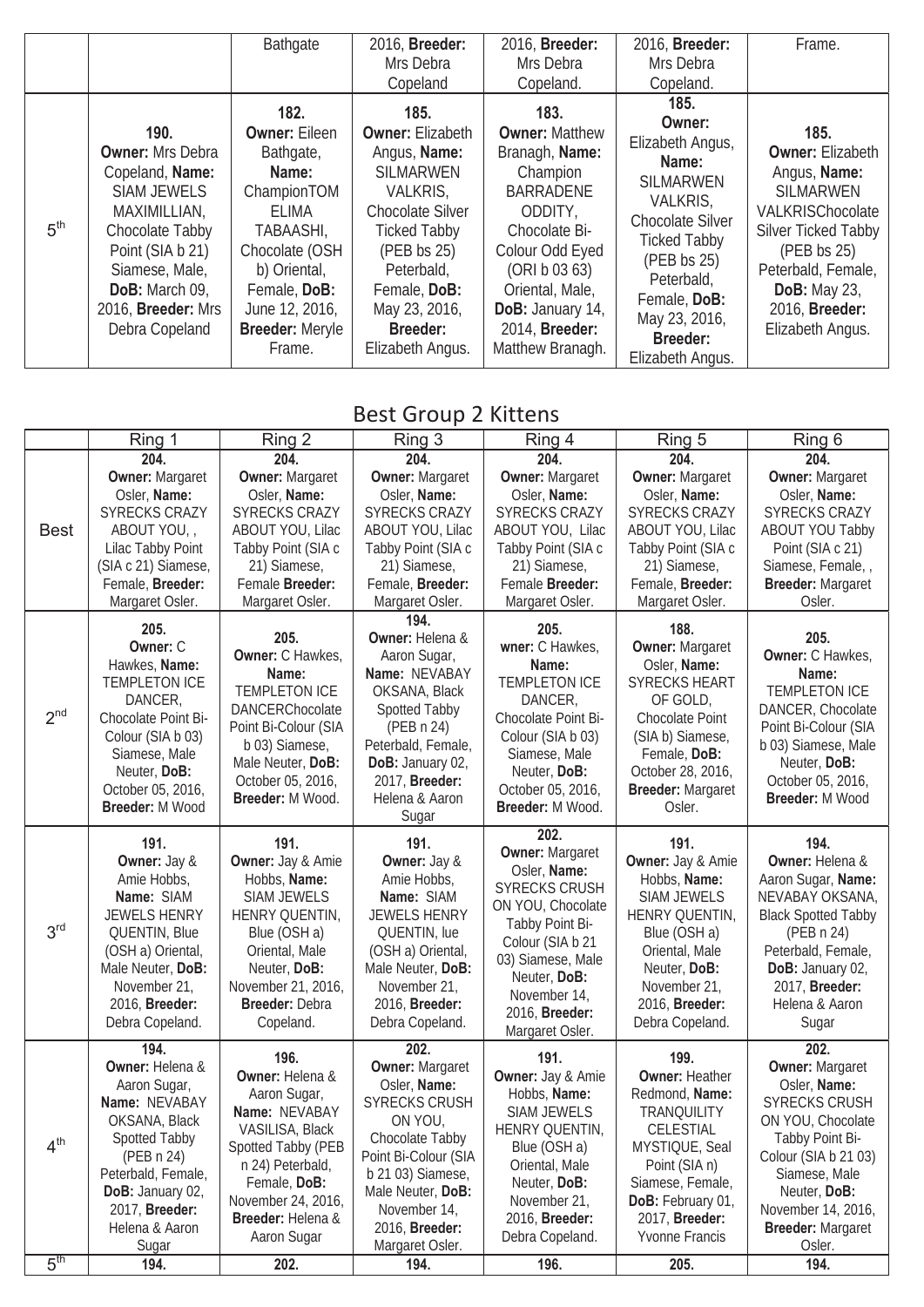| <b>Owner: Helena &amp;</b> | <b>Owner: Margaret</b>   | <b>Owner: Helena &amp;</b> | <b>Owner:</b> Helena &   | Owner: C             | <b>Owner:</b> Helena &     |
|----------------------------|--------------------------|----------------------------|--------------------------|----------------------|----------------------------|
| Aaron Sugar,               | Osler, Name:             | Aaron Sugar,               | Aaron Sugar,             | Hawkes, Name:        | Aaron Sugar, Name:         |
| Name: NEVABAY              | <b>SYRECKS CRUSH</b>     | Name: NEVABAY              | Name: NEVABAY            | <b>TEMPLETON ICE</b> | NEVABAY OKSANA,            |
| OKSANA, Black              | ON YOU, Chocolate        | OKSANA, Black              | VASILISA, Black          | DANCER.              | <b>Black Spotted Tabby</b> |
| Spotted Tabby              | Tabby Point Bi-          | <b>Spotted Tabby</b>       | <b>Spotted Tabby</b>     | Chocolate Point Bi-  | (PEB n 24)                 |
| (PEB n 24)                 | Colour (SIA b 21 03)     | (PEB n 24)                 | (PEB n 24)               | Colour (SIA b 03)    | Peterbald, Female,         |
| Peterbald, Female,         | Siamese, Male            | Peterbald, Female,         | Peterbald, Female,       | Siamese, Male        | DoB: January 02,           |
| DoB: January 02,           | Neuter, DoB:             | DoB: January 02,           | <b>DoB:</b> November 24, | Neuter, DoB:         | 2017, <b>Breeder:</b>      |
| 2017, <b>Breeder:</b>      | November 14, 2016,       | 2017, <b>Breeder:</b>      | 2016, <b>Breeder:</b>    | October 05, 2016,    | Helena & Aaron             |
| Helena & Aaron             | <b>Breeder: Margaret</b> | Helena & Aaron             | Helena & Aaron           | Breeder: M Wood.     | Sugar                      |
| Sugar                      | Osler.                   | Sugar                      | Sugar                    |                      |                            |

#### Best Group 2 Neuters

|                 | Ring 1                                                                                                                                                                                                                                                                   | Ring 2                                                                                                                                                                                                                                                              | Ring 3                                                                                                                                                                                                                                                                       | Ring 4                                                                                                                                                                                                        | Ring 5                                                                                                                                                                                                                 | Ring 6                                                                                                                                                                                                                                           |
|-----------------|--------------------------------------------------------------------------------------------------------------------------------------------------------------------------------------------------------------------------------------------------------------------------|---------------------------------------------------------------------------------------------------------------------------------------------------------------------------------------------------------------------------------------------------------------------|------------------------------------------------------------------------------------------------------------------------------------------------------------------------------------------------------------------------------------------------------------------------------|---------------------------------------------------------------------------------------------------------------------------------------------------------------------------------------------------------------|------------------------------------------------------------------------------------------------------------------------------------------------------------------------------------------------------------------------|--------------------------------------------------------------------------------------------------------------------------------------------------------------------------------------------------------------------------------------------------|
| <b>Best</b>     | 206.<br><b>Owner: Janet</b><br>Overton, Name:<br>ACF AoE Ruby &<br>Opal PN<br><b>CINDYLIN</b><br>ZEUSS (Hons),<br><b>Chocolate Spotted</b><br>Tabby Bi-Colour<br>(OSH b 24 03)<br>Oriental, Male<br>Neuter, DoB:<br>November 23,<br>2013, <b>Breeder:</b> R<br>& M Fleay | 208.<br>Owner: Jay &<br>Amie Hobbs,<br>Name: KALINYA<br>YJ SHERWOOD,<br>Seal Point (SIA n)<br>Siamese, Male<br>Neuter, DoB:<br>January 09, 2016,<br>Breeder: Tony &<br>Bev Hurry.                                                                                   | 206.<br><b>Owner: Janet</b><br>Overton, Name:<br><b>ACF AoE Ruby &amp;</b><br>Opal PN<br><b>CINDYLIN</b><br>ZEUSS (Hons),<br><b>Chocolate Spotted</b><br>Tabby Bi-Colour<br>(OSH b 24 03)<br>Oriental, Male<br>Neuter, DoB:<br>November 23,<br>2013, Breeder: R<br>& M Fleay | 209. Owner: Mrs<br>Debra Copeland,<br>Name:<br><b>MALINGBU SEAL</b><br>SHAJHAN, Seal<br>Point (SIA n)<br>Siamese, Male<br>Neuter, DoB:<br>September 05,<br>2012, Breeder:<br>Mrs Margaret<br><b>Bush</b>      | 209. Owner: Mrs<br>Debra Copeland,<br>Name:<br><b>MALINGBU SEAL</b><br>SHAJHAN, Seal<br>Point (SIA n)<br>Siamese, Male<br>Neuter, DoB:<br>September 05,<br>2012, Breeder:<br>Mrs Margaret<br><b>Bush</b>               | 206.<br><b>Owner: Janet</b><br>Overton, Name:<br>ACF AoE Ruby &<br>Opal PN CINDYLIN<br>ZEUSS (Hons),<br>Chocolate Spotted<br>Tabby Bi-Colour<br>(OSH b 24 03)<br>Oriental, Male<br>Neuter, DoB:<br>November 23,<br>2013, Breeder: R &<br>M Fleay |
| 2 <sup>nd</sup> | 208.<br>Owner: Jay &<br>Amie Hobbs,<br>Name: KALINYA<br>YJ SHERWOOD,<br>Seal Point (SIA n)<br>Siamese, Male<br>Neuter, DoB:<br>January 09, 2016,<br><b>Breeder: Tony &amp;</b><br>Bev Hurry.                                                                             | 206.<br><b>Owner: Janet</b><br>Overton, Name:<br>ACF AoE Ruby &<br>Opal PN<br><b>CINDYLIN</b><br>ZEUSS (Hons),<br>Chocolate<br>Spotted Tabby Bi-<br>Colour (OSH b 24<br>03) Oriental, Male<br>Neuter, DoB:<br>November 23,<br>2013, <b>Breeder:</b> R<br>& M Fleay. | 209.<br><b>Owner: Mrs</b><br>Debra Copeland,<br>Name:<br><b>MALINGBU SEAL</b><br>SHAJHAN, Seal<br>Point (SIA n)<br>Siamese, Male<br>Neuter, DoB:<br>September 05,<br>2012, Breeder:<br>Mrs Margaret<br>Bush.                                                                 | 210. Owner: Jan<br>Brasher, Name:<br><b>BARRADENE</b><br><b>OSHCOSHBYGO</b><br>SH, Blue Bi-<br>Colour (SIA a 03)<br>Siamese, Male<br>Neuter, DoB:<br>December 15,<br>2015, <b>Breeder:</b><br>Matthew Branagh | 207. Owner: C<br>Hawkes, Name:<br><b>TEMPLETON</b><br><b>TANGO</b><br>TERRIFIC, Black<br>Ticked Tabby Bi-<br>Colour (OSH n 25<br>03) Oriental, Male<br>Neuter, DoB:<br>January 14, 2016,<br><b>Breeder: M</b><br>Wood. | 209.<br><b>Owner: Mrs Debra</b><br>Copeland, Name:<br><b>MALINGBU SEAL</b><br>SHAJHAN, Seal<br>Point (SIA n)<br>Siamese, Male<br>Neuter, DoB:<br>September 05,<br>2012, Breeder: Mrs<br>Margaret Bush.                                           |

Best Group 3 Adults

|             | Ring 1                                                                                                                                                                                                                           | Ring 2                                                                                                                                                                                                                                                        | Ring 3                                                                                                                                                                                                                                 | Ring 4                                                                                                                                                                                                              | Ring 5                                                                                                                                                                                                          | Ring 6                                                                                                                                                                                                                                 |
|-------------|----------------------------------------------------------------------------------------------------------------------------------------------------------------------------------------------------------------------------------|---------------------------------------------------------------------------------------------------------------------------------------------------------------------------------------------------------------------------------------------------------------|----------------------------------------------------------------------------------------------------------------------------------------------------------------------------------------------------------------------------------------|---------------------------------------------------------------------------------------------------------------------------------------------------------------------------------------------------------------------|-----------------------------------------------------------------------------------------------------------------------------------------------------------------------------------------------------------------|----------------------------------------------------------------------------------------------------------------------------------------------------------------------------------------------------------------------------------------|
| <b>Best</b> | 227.<br><b>Owner: Faye</b><br>Martini-Jakson,<br>Name: Champion<br>KALAME<br><b>KEEPING UP</b><br>APPEARANCES,<br>Blue (BRI a)<br>British Shorthair,<br>Male, DoB: March<br>17, 2016,<br><b>Breeder: Faye</b><br>Martini-Jakson. | 237.<br><b>Owner: Michele</b><br>Ristuccia, Name:<br>Champion<br><b>MIAMBER</b><br><b>JUBILEES ICE</b><br>IMPERIAL,<br>Chocolate Tipped<br>Silver (BML bs 12)<br>Burmilla Longhair,<br>Male, DoB: April<br>11, 2016,<br><b>Breeder: Michele</b><br>Ristuccia. | 253.<br>Owner: Jo<br>Dennington &<br>Jacqueline Coles<br>& Janice<br>Gablonski, Name:<br>AMARANTH<br>GLENMORANGIE<br>, Blue Spotted<br>Tabby Bi-Colour<br>(SFS a 24 03)<br><b>Scottish Fold</b><br>Shorthair, Male,<br>DoB: August 11, | 421.<br><b>Owner: Eileen &amp;</b><br>Karel Pittaway,<br>Name: Bronze Gd<br>Ch MERINDALEE<br>ENDEAVOUR,<br>Tawny (ABY n)<br>Abyssinian, Male,<br>DoB: September<br>28, 2015,<br>Breeder: Eileen &<br>Karel Pittaway | 422.<br><b>Owner: Pamela</b><br>Lanigan, Name:<br>Silver Gd Ch<br>AMBRITT<br>POETRY IN<br>MOTION, Blue<br>(BRI a) British<br>Shorthair, Female,<br><b>DoB: November</b><br>17, 2014,<br>Breeder: J & A<br>Maas. | 225.<br><b>Owner: Jaures</b><br>Tiangco & Matthew<br>Borradale, Name:<br>Brz Gd Ch<br>PHILAUS JAMIE,<br>Blue (BRI a) British<br>Shorthair, Female,<br>DoB: July 29,<br>2015, <b>Breeder:</b><br>Jaures Tiangco &<br>Matthew Borradale. |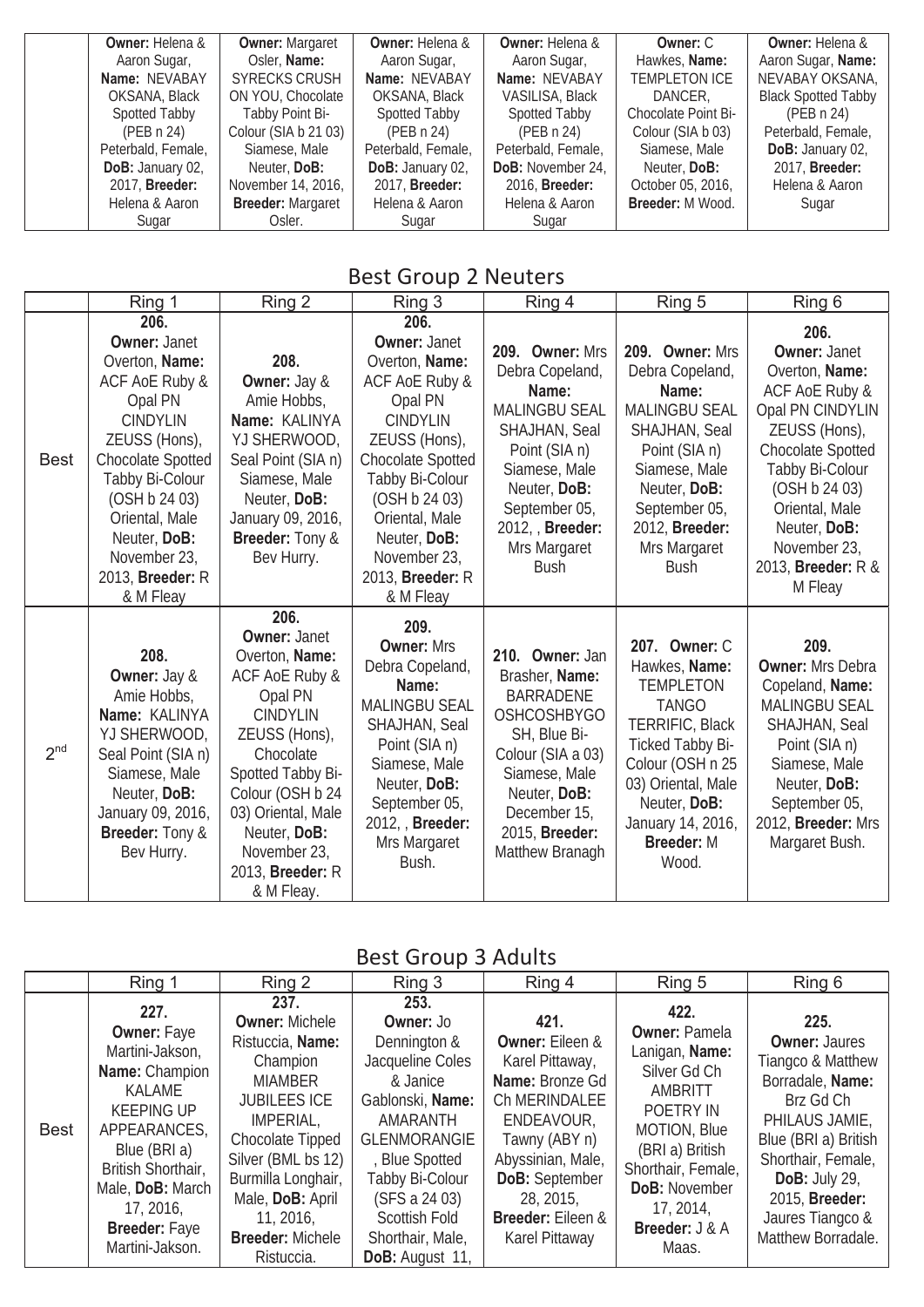|                 |                                                                                                                                                                                                                                                                                                                                                  |                                                                                                                                                                                                                                                                                                                                                  | 2016 Breeder: Jo<br>Dennington &<br>Jacqueline Coles<br>& Janice<br>Gablonski.                                                                                                                                                                                           |                                                                                                                                                                                                                                                                                                                                       |                                                                                                                                                                                                                                                               |                                                                                                                                                                                                                                 |
|-----------------|--------------------------------------------------------------------------------------------------------------------------------------------------------------------------------------------------------------------------------------------------------------------------------------------------------------------------------------------------|--------------------------------------------------------------------------------------------------------------------------------------------------------------------------------------------------------------------------------------------------------------------------------------------------------------------------------------------------|--------------------------------------------------------------------------------------------------------------------------------------------------------------------------------------------------------------------------------------------------------------------------|---------------------------------------------------------------------------------------------------------------------------------------------------------------------------------------------------------------------------------------------------------------------------------------------------------------------------------------|---------------------------------------------------------------------------------------------------------------------------------------------------------------------------------------------------------------------------------------------------------------|---------------------------------------------------------------------------------------------------------------------------------------------------------------------------------------------------------------------------------|
| 2 <sup>nd</sup> | 421.<br><b>Owner: Eileen &amp;</b><br>Karel Pittaway,<br>Name: Bronze Gd<br>Ch MERINDALEE<br>ENDEAVOUR,<br>Tawny (ABY n)<br>Abyssinian, Male,<br>DoB: September<br>28, 2015,<br>Breeder: Eileen &<br>Karel Pittaway                                                                                                                              | 251.<br><b>Owner: Lucy</b><br>Nikiforos, Name:<br>Champion<br><b>METALICA BLU</b><br><b>SUMFIN</b><br>SPECIAL, Blue<br>(RUS a) Russian,<br>Male, DoB:<br>December 12,<br>2014, Breeder:<br>Lucy Nikiforos                                                                                                                                        | 219.<br><b>Owner: Patricia</b><br>Scrivener, Name:<br><b>OYKI ROCKY</b><br>ROAD, Black<br><b>Silver Classic</b><br>Tabby (AMS ns<br>22) American<br>Shorthair, Male,<br>DoB: June 10,<br>2016, Breeder:<br>Keith & Linda<br>Harding                                      | 253.<br>Owner: Jo<br>Dennington &<br>Jacqueline Coles<br>& Janice<br>Gablonski, Name:<br>AMARANTH<br><b>GLENMORANGIE</b><br><b>Blue Spotted</b><br>Tabby Bi-Colour<br>(SFS a 24 03)<br><b>Scottish Fold</b><br>Shorthair, Male,<br>DoB: August 11,<br>2016, Breeder: Jo<br>Dennington &<br>Jacqueline Coles<br>& Janice<br>Gablonski. | 213.<br><b>Owner:</b> Sue &<br>Michael Shawn,<br>Name:<br>OSIRIS(V)<br><b>BLACK BEAUTY,</b><br>Tawny (ABY n)<br>Abyssinian, Male,<br><b>DoB: February</b><br>16, 2016,<br>Breeder: Sue &<br>Michael Shawn                                                     | 221.<br><b>Owner: Burke &amp;</b><br>Winser, Name:<br><b>JABRINY USAIN</b><br><b>BOLT, Brown</b><br>Spotted (BEN n 24)<br>Bengal, Male, DoB:<br>July 30, 2016,<br>Breeder: Burke &<br>Winser.                                   |
| 3 <sup>rd</sup> | 241.<br><b>Owner: Carissa</b><br>Dyett, Name: ACF<br>Diamond AoE &<br><b>CCCA Champion</b><br>& Diamond Db Gd<br>Ch & FCCQ Ruby<br>Db Gd Ch & QICC<br>Diamond Db Gd<br>Ch & CQ Plat Db<br><b>Gd Ch BAHATI</b><br><b>HIDDEN</b><br>TREASURE,<br>Black (MDY n)<br>Mandalay,<br>Female, DoB:<br>July 30, 2013,<br><b>Breeder: Carissa</b><br>Dyett. | 213.<br>Owner: Sue &<br>Michael Shawn,<br>Name:<br>OSIRIS(V)<br><b>BLACK BEAUTY,</b><br>Tawny (ABY n)<br>Abyssinian, Male,<br><b>DoB: February</b><br>16, 2016,<br>Breeder: Sue &<br>Michael Shawn.                                                                                                                                              | 340A<br>Owner: K Vella,<br>Name:<br><b>CYCLARD</b><br><b>BARNEY</b><br>RUBBLE, Blue<br><b>British Shorthair</b><br>Male, DoB: March<br>2, 2016 Breeder:<br>M Orchard                                                                                                     | 249.<br><b>Owner: Lucy</b><br>Nikiforos, Name:<br>Patinum Gd Ch<br>KIMARA BLU<br><b>SHIMMA</b><br><b>ASCHEA, Blue</b><br>(RUS a) Russian,<br>Female, DoB:<br>September 21,<br>2012, Breeder:<br>Lucy Nikiforos.                                                                                                                       | 221.<br><b>Owner: Burke &amp;</b><br>Winser, Name:<br><b>JABRINY USAIN</b><br><b>BOLT, Brown</b><br>Spotted (BEN n<br>24) Bengal, Male,<br><b>DoB:</b> July 30,<br>2016, Breeder:<br>Burke & Winser.                                                          | 213.<br><b>Owner: Sue &amp;</b><br>Michael Shawn,<br>Name: OSIRIS(V)<br><b>BLACK BEAUTY,</b><br>Tawny (ABY n)<br>Abyssinian, Male,<br>DoB: February 16,<br>2016, Breeder:<br>Sue & Michael<br>Shawn                             |
| 4 <sup>th</sup> | 260.<br><b>Owner: Dale</b><br>Plummer, Name:<br><b>SHILABO</b><br><b>GENTLEMAN</b><br>JACK, Tawny<br>(SOM n) Somali,<br>Male, DoB: March<br>07, 2016,<br><b>Breeder: Dale</b><br>Plummer.                                                                                                                                                        | 241.<br><b>Owner: Carissa</b><br>Dyett, Name: ACF<br>Diamond AoE &<br><b>CCCA Champion</b><br>& Diamond Db Gd<br>Ch & FCCQ Ruby<br>Db Gd Ch & QICC<br>Diamond Db Gd<br>Ch & CQ Plat Db<br><b>Gd Ch BAHATI</b><br><b>HIDDEN</b><br>TREASURE,<br>Black (MDY n)<br>Mandalay,<br>Female, DoB:<br>July 30, 2013,<br><b>Breeder: Carissa</b><br>Dyett. | 257.<br>Owner: W J Van<br>Hoboken, Name:<br><b>CCCA Ch &amp; Ruby</b><br><b>Gd Ch KILLARA</b><br>WHAT A GUY,<br><b>Red Shaded</b><br>Silver (SRS ds 11)<br>Selkirk Rex<br>Shorthair, Male,<br><b>DoB: December</b><br>05, 2013, Narissa,<br>Breeder: W J Van<br>Hoboken. | 214.<br><b>Owner: Marion &amp;</b><br>Andrew Kidd,<br>Name: Imperial<br>Db Gd Ch<br><b>OVEREAR</b><br>SOMEWHEREOV<br>ERTHERAINBOW<br>, Blue Tortie<br>Mackerel Tabby<br>(ACL g 23)<br>American Curl<br>Longhair, Female,<br>DoB: August 07,<br>2010, Breeder:<br>Claire Winman.                                                       | 237.<br><b>Owner: Michele</b><br>Ristuccia, Name:<br>Champion<br><b>MIAMBER</b><br><b>JUBILEES ICE</b><br>IMPERIAL,<br>Chocolate Tipped<br>Silver (BML bs 12)<br>Burmilla Longhair,<br>Male, DoB: April<br>11, 2016,<br><b>Breeder: Michele</b><br>Ristuccia. | 219.<br><b>Owner: Patricia</b><br>Scrivener, Name:<br><b>OYKI ROCKY</b><br>ROAD, Black Silver<br>Classic Tabby<br>(AMS ns 22)<br>American<br>Shorthair, Male,<br>DoB: June $10$ ,<br>2016, Breeder:<br>Keith & Linda<br>Harding |
| 5 <sup>th</sup> | 225.                                                                                                                                                                                                                                                                                                                                             | 245.                                                                                                                                                                                                                                                                                                                                             | 241.                                                                                                                                                                                                                                                                     | 219.                                                                                                                                                                                                                                                                                                                                  | 216.                                                                                                                                                                                                                                                          | 260.                                                                                                                                                                                                                            |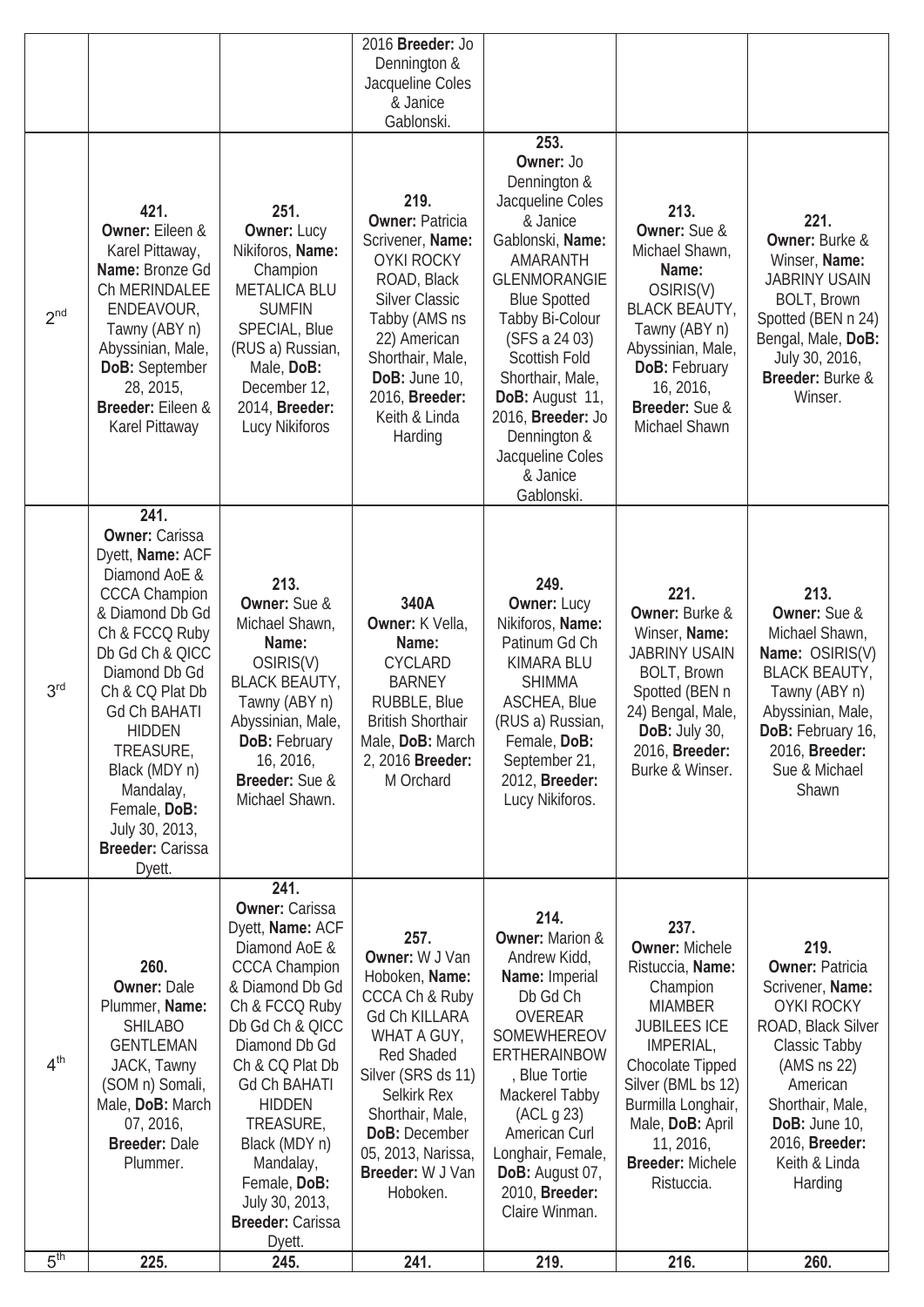|                 | <b>Owner: Jaures</b><br>Tiangco &<br>Matthew<br>Borradale, Name:<br>Brz Gd Ch<br>PHILAUS JAMIE,<br>Blue (BRI a)<br>British Shorthair,<br>Female, DoB:<br>July 29, 2015,<br><b>Breeder: Jaures</b><br>Tiangco &<br>Matthew<br>Borradale.   | <b>Owner: Rebecca</b><br>Kuss, Name: Db<br><b>Gd Ch REBUSS</b><br><b>WASSA MATTA</b><br>YOU, Black<br>Classic Tabby<br>(MAN n 22 52)<br>Manx, Male, DoB:<br>March 20, 2012,<br><b>Breeder:</b><br>Rebecca Kuss.                                                                  | <b>Owner: Carissa</b><br>Dyett, Name: ACF<br>Diamond AoE &<br><b>CCCA Champion</b><br>& Diamond Db Gd<br>Ch & FCCQ Ruby<br>Db Gd Ch & QICC<br>Diamond Db Gd<br>Ch & CQ Plat Db<br><b>Gd Ch BAHATI</b><br><b>HIDDEN</b><br>TREASURE,<br>Black (MDY n)<br>Mandalay,<br>Female, DoB:<br>July 30, 2013,<br><b>Breeder: Carissa</b><br>Dyett. | <b>Owner: Patricia</b><br>Scrivener, Name:<br><b>OYKI ROCKY</b><br>ROAD, Black<br><b>Silver Classic</b><br>Tabby (AMS ns<br>22) American<br>Shorthair, Male,<br>DoB: June 10,<br>2016, Breeder:<br>Keith & Linda<br>Harding                                                                                                                      | <b>Owner: Patricia</b><br>Scrivener, Name:<br>EYECANDY<br>CALAMITY JANE,<br><b>Black Silver</b><br>Classic Tabby<br>(AMS ns 22)<br>American<br>Shorthair, Female,<br>DoB: March 01,<br>2016, Breeder:<br>Leanne Adams.                                                                                                                              | <b>Owner: Dale</b><br>Plummer, Name:<br><b>SHILABO</b><br><b>GENTLEMAN</b><br><b>JACKTawny (SOM</b><br>n) Somali, Male,<br>DoB: March 07,<br>2016, <b>Breeder:</b><br>Dale Plummer. |
|-----------------|-------------------------------------------------------------------------------------------------------------------------------------------------------------------------------------------------------------------------------------------|----------------------------------------------------------------------------------------------------------------------------------------------------------------------------------------------------------------------------------------------------------------------------------|------------------------------------------------------------------------------------------------------------------------------------------------------------------------------------------------------------------------------------------------------------------------------------------------------------------------------------------|--------------------------------------------------------------------------------------------------------------------------------------------------------------------------------------------------------------------------------------------------------------------------------------------------------------------------------------------------|-----------------------------------------------------------------------------------------------------------------------------------------------------------------------------------------------------------------------------------------------------------------------------------------------------------------------------------------------------|-------------------------------------------------------------------------------------------------------------------------------------------------------------------------------------|
| 6 <sup>th</sup> | 213.<br>Owner: Sue &<br>Michael Shawn,<br>Name:<br>OSIRIS(V)<br><b>BLACK BEAUTY,</b><br>Tawny (ABY n)<br>Abyssinian, Male,<br>DoB: February<br>16, 2016,<br>Breeder: Sue &<br>Michael Shawn.                                              | 225.<br><b>Owner: Jaures</b><br>Tiangco &<br>Matthew<br>Borradale, Name:<br>Brz Gd Ch<br>PHILAUS JAMIE,<br>Blue (BRI a)<br>British Shorthair,<br>Female, DoB:<br>July 29, 2015,<br><b>Breeder: Jaures</b><br>Tiangco &<br>Matthew<br>Borradale.                                  | 245.<br><b>Owner: Rebecca</b><br>Kuss, Name: Db<br><b>Gd Ch REBUSS</b><br><b>WASSA MATTA</b><br>YOU, Tabby<br>(MAN n 22 52)<br>Manx, Male, DoB:<br>March 20, 2012,<br><b>Breeder:</b><br>Rebecca Kuss.                                                                                                                                   | 340A<br>Owner: K Vella,<br>Name:<br><b>CYCLARD</b><br><b>BARNEY</b><br>RUBBLE, Blue<br><b>British Shorthair</b><br>Male, DoB: March<br>2, 2016 Breeder:<br>M Orchard                                                                                                                                                                             | 256.<br><b>Owner: Andrew</b><br>Fraser & Chris<br>Smith, Name:<br><b>CCCa Diamond</b><br>Trp Gd Ch &<br>Diamond Dbl Gd<br>Ch& NC Ch<br><b>MELODRAMA</b><br><b>COL HUGH</b><br>PICKERING,<br>Cream Spotted<br>Tabby Bi-Colour<br>(SRS e 24 03)<br><b>Selkirk Rex</b><br>Shorthair, Male,<br>DoB: October 08,<br>2012, <b>Breeder:</b> S<br>Rafferty. | 235A<br><b>Owner: Carol</b><br>Liebelt, Name: CH<br><b>BAJIMBI AIM FOR</b><br>GOLD, Cream<br><b>Burmese Male</b><br>DoB: May 11, 2016<br>Breeder: B.J<br>Edwards                    |
| 7 <sup>th</sup> | 240.<br><b>Owner: Cara</b><br>Cassar, Name:<br><b>ACF Aoe &amp; Gold</b><br>Ch MAULLENIUM<br>ASAR, Black<br><b>Silver Spotted</b><br>$(MAU$ ns 24)<br>Egyptian Mau,<br>Male, DoB:<br>October 7, 2014,<br><b>Breeder: Dot</b><br>Mandulier | 252.<br><b>Owner: Marion &amp;</b><br>Andrew Kidd,<br>Name: AcF Aoe &<br>Aust Nat Ch &<br>Regal Db Gd Ch<br><b>REMPORTER</b><br>EMO BEAR,<br>Black Van (SFS n<br>01) Scottish Fold<br>Shorthair, Male,<br>DoB: December<br>04, 2010,<br><b>Breeder: Marion</b><br>& Andrew Kidd. | 235A<br><b>Owner: Carol</b><br>Liebelt, Name:<br>CH BAJIMBI AIM<br>FOR GOLD,<br>Cream Burmese<br>Male DoB: May<br>11, 2016<br>Breeder: B.J<br>Edwards                                                                                                                                                                                    | 241.<br><b>Owner: Carissa</b><br>Dyett, Name: ACF<br>Diamond AoE &<br><b>CCCA Champion</b><br>& Diamond Db Gd<br>Ch & FCCQ Ruby<br>Db Gd Ch & QICC<br>Diamond Db Gd<br>Ch & CQ Plat Db<br><b>Gd Ch BAHATI</b><br><b>HIDDEN</b><br>TREASURE,<br>Black (MDY n)<br>Mandalay,<br>Female, DoB:<br>July 30, 2013,<br><b>Breeder: Carissa</b><br>Dyett. | 228.<br><b>Owner: Nick &amp;</b><br>Cathy Tricarico,<br>Name: ACF AOE<br>& Gold Ch<br><b>AMBRITT LET</b><br>THE GOOD<br>TIMES ROLL,<br>Blue (BRI a)<br>British Shorthair,<br>Male, DoB: March<br>25, 2015,<br>Breeder: Julie &<br>Aaron Maas.                                                                                                       | 340A<br>Owner: K Vella,<br>Name: CYCLARD<br><b>BARNEY RUBBLE,</b><br><b>Blue British</b><br>Shorthair Male,<br>DoB: March 2,<br>2016 Breeder: M<br>Orchard                          |
|                 | 245.                                                                                                                                                                                                                                      | 234.                                                                                                                                                                                                                                                                             | 249.                                                                                                                                                                                                                                                                                                                                     | 256.                                                                                                                                                                                                                                                                                                                                             | 241.                                                                                                                                                                                                                                                                                                                                                | 249.                                                                                                                                                                                |
| 8 <sup>th</sup> | <b>Owner: Rebecca</b><br>Kuss, Name: Db<br><b>Gd Ch REBUSS</b><br><b>WASSA MATTA</b><br>YOU, Black<br>Classic Tabby                                                                                                                       | Owner: W J Van<br>Hoboken, Name:<br>Silver Gd Ch<br>KILLARA YOU<br>WERE SAYING,<br>Brown (BUR n)                                                                                                                                                                                 | <b>Owner: Lucy</b><br>Nikiforos, Name:<br>Patinum Gd Ch<br>KIMARA BLU<br><b>SHIMMA</b><br>ASCHEA, Blue                                                                                                                                                                                                                                   | <b>Owner: Andrew</b><br>Fraser & Chris<br>Smith, Name:<br><b>CCCa Diamond</b><br>Trp Gd Ch &<br>Diamond Dbl Gd                                                                                                                                                                                                                                   | <b>Owner: Carissa</b><br>Dyett, Name: ACF<br>Diamond AoE &<br><b>CCCA Champion</b><br>& Diamond Db Gd<br>Ch & FCCQ Ruby                                                                                                                                                                                                                             | <b>Owner: Lucy</b><br>Nikiforos, Name:<br>Patinum Gd Ch<br>KIMARA BLU<br>SHIMMA ASCHEA,<br>Blue (RUS a)                                                                             |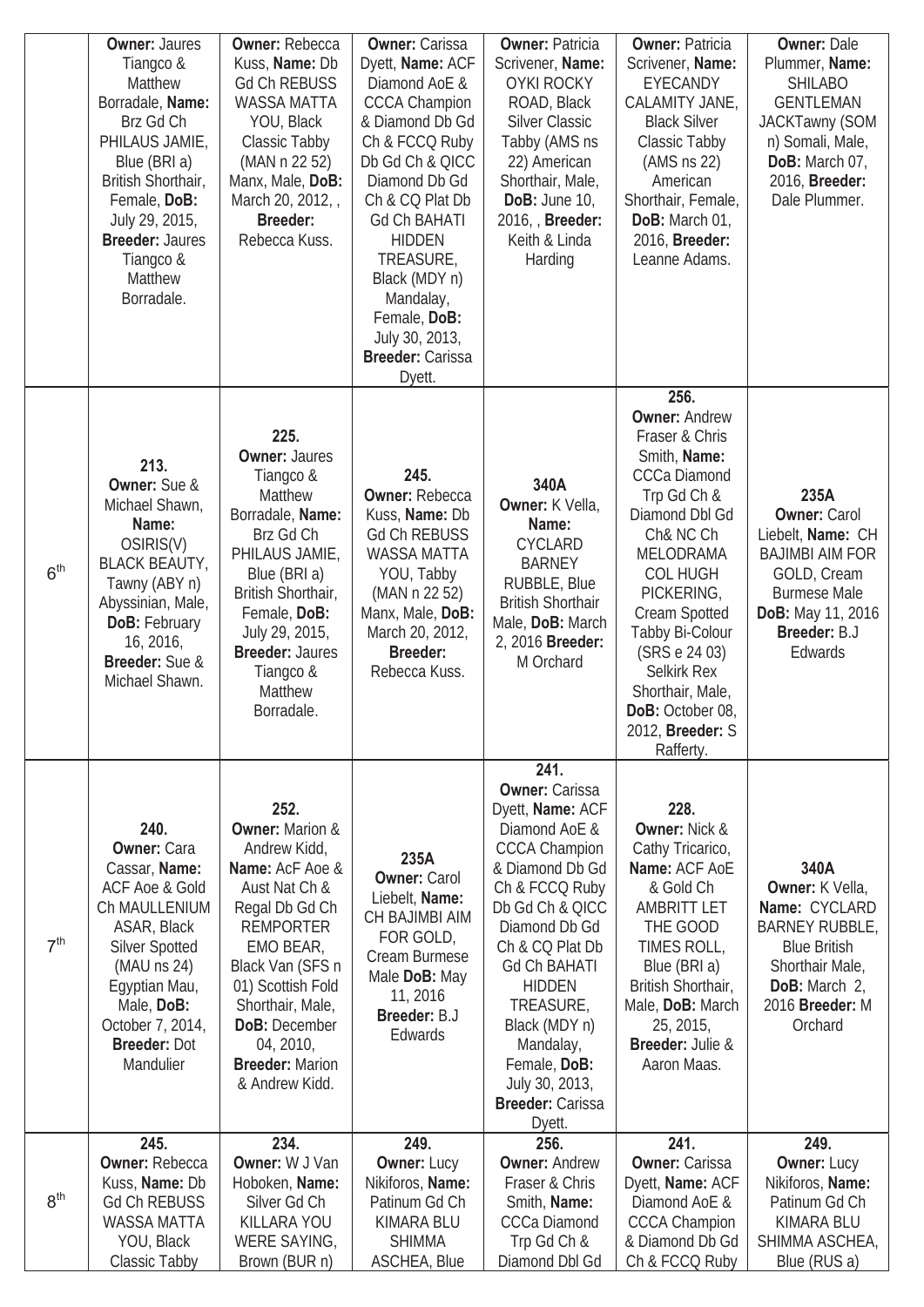|                  | (MAN n 22 52)<br>Manx, Male, DoB:<br>March 20, 2012,<br><b>Breeder:</b><br>Rebecca Kuss.                                                                                                                 | Burmese, Male,<br>DoB: April 03,<br>2015, Breeder: W<br>J Van Hoboken.                                                                                                                                                                                                                 | (RUS a) Russian,<br>Female, DoB:<br>September 21,<br>2012, Breeder:<br>Lucy Nikiforos.                                                                                                                                                                                    | Ch& NC Ch<br>MELODRAMA<br><b>COL HUGH</b><br>PICKERING,<br>Cream Spotted<br>Tabby Bi-Colour<br>(SRS e 24 03)<br><b>Selkirk Rex</b><br>Shorthair, Male,<br>DoB: October 08,<br>2012, Breeder: S<br>Rafferty.                                   | Db Gd Ch & QICC<br>Diamond Db Gd<br>Ch & CQ Plat Db<br><b>Gd Ch BAHATI</b><br><b>HIDDEN</b><br>TREASURE,<br>Black (MDY n)<br>Mandalay,<br>Female, DoB:<br>July 30, 2013,<br><b>Breeder: Carissa</b><br><b>Dyett</b>                                                                                                           | Russian, Female,<br>DoB: September<br>21, 2012, Breeder:<br>Lucy Nikiforos.                                                                                                                                                                                                                                                     |
|------------------|----------------------------------------------------------------------------------------------------------------------------------------------------------------------------------------------------------|----------------------------------------------------------------------------------------------------------------------------------------------------------------------------------------------------------------------------------------------------------------------------------------|---------------------------------------------------------------------------------------------------------------------------------------------------------------------------------------------------------------------------------------------------------------------------|-----------------------------------------------------------------------------------------------------------------------------------------------------------------------------------------------------------------------------------------------|-------------------------------------------------------------------------------------------------------------------------------------------------------------------------------------------------------------------------------------------------------------------------------------------------------------------------------|---------------------------------------------------------------------------------------------------------------------------------------------------------------------------------------------------------------------------------------------------------------------------------------------------------------------------------|
| 9 <sup>th</sup>  | 246.<br><b>Owner: Katherine</b><br>Skoda, Name: Db<br>Gd Ch OZSPOTS<br>PENNINGTON,<br>Chocolate (OCI b<br>24) Ocicat, Male,<br><b>DoB: November</b><br>4, 2014, Breeder:<br>Nola Kim.                    | 240.<br><b>Owner: Cara</b><br>Cassar, Name:<br>ACF Aoe & Gold<br>Ch MAULLENIUM<br>ASAR, Black<br><b>Silver Spotted</b><br>$(MAU$ ns 24)<br>Egyptian Mau,<br>Male, DoB:<br>October 7, 2014,<br><b>Breeder: Dot</b><br>Mandulier                                                         | 215.<br><b>Owner: Marion &amp;</b><br>Andrew Kidd,<br>Name:<br><b>CURLPASSION</b><br>LEE RED FOX<br>(Imp Bel), Red<br><b>Sliver Classic</b><br>Tabby Bi-Colour<br>(ACL ds 22 03)<br>American Curl<br>Longhair, Male,<br>DoB: April 18,<br>2015, Breeder:<br>Elodie Letot. | 239.<br><b>Owner: Neil</b><br>Craigie & Julie<br>Baker, Name:<br>CATSTAC LADY<br>ROSALINA,<br>Chocolate Bi-<br>Colour Mink (DRX<br>b 03 32) Devon<br>Rex, Female,<br><b>DoB: June 30,</b><br>2016, Breeder:<br>Neil Craigie &<br>Julie Baker. | 260.<br><b>Owner: Dale</b><br>Plummer, Name:<br><b>SHILABO</b><br><b>GENTLEMAN</b><br>JACK, Tawny<br>(SOM n) Somali,<br>Male, DoB: March<br>07, 2016,<br><b>Breeder: Dale</b><br>Plummer.                                                                                                                                     | 241.<br><b>Owner: Carissa</b><br>Dyett, Name: ACF<br>Diamond AoE &<br><b>CCCA Champion &amp;</b><br>Diamond Db Gd Ch<br>& FCCQ Ruby Db<br>Gd Ch & QICC<br>Diamond Db Gd Ch<br>& CQ Plat Db Gd<br>Ch BAHATI<br><b>HIDDEN</b><br>TREASURE, Black<br>(MDY n) Mandalay,<br>Female, DoB: July<br>30, 2013, Breeder:<br>Carissa Dyett |
| $10^{\text{th}}$ | 247.<br><b>Owner: Maree</b><br>Carle, <b>Name:</b> Brz<br><b>Gd Ch TACHALI</b><br>CONTESSA<br><b>TATIANA, Blue</b><br>(RUS a) Russian,<br>Female, DoB:<br>December 12,<br>2010, Breeder:<br>Maree Carle. | 214.<br><b>Owner: Marion &amp;</b><br>Andrew Kidd,<br>Name: Imperial<br>Db Gd Ch<br><b>OVEREAR</b><br>SOMEWHEREOV<br><b>ERTHERAINBOW</b><br>, Blue Tortie<br>Mackerel Tabby<br>(ACL g 23)<br>American Curl<br>Longhair, Female,<br>DoB: August 07,<br>2010, Breeder:<br>Claire Winman. | 223.<br><b>Owner: Janet</b><br>Cox, <b>Name:</b> Gd<br>Ch GONDWANA<br><b>ARAMIS Seal</b><br>Mink Spotted<br>(BEN n 24 23)<br>Bengal, Male,<br>DoB: April 21,<br>2015, Breeder:<br>John Wade                                                                               | 251.<br><b>Owner: Lucy</b><br>Nikiforos, <b>Name:</b><br>Champion<br><b>METALICA BLU</b><br><b>SUMFIN</b><br>SPECIAL, Blue<br>(RUS a) Russian,<br>Male, DoB:<br>December 12,<br>2014, Breeder:<br>Lucy Nikiforos                              | 253.<br>Owner: Jo<br>Dennington &<br>Jacqueline Coles<br>& Janice<br>Gablonski, Name:<br>AMARANTH<br><b>GLENMORANGIE</b><br><b>Blue Spotted</b><br>Tabby Bi-Colour<br>(SFS a 24 03)<br>Scottish Fold<br>Shorthair, Male,<br>DoB: August 11,<br>2016, Breeder: Jo<br>Dennington &<br>Jacqueline Coles<br>& Janice<br>Gablonski | 253.<br>Owner: Jo<br>Dennington &<br>Jacqueline Coles &<br>Janice Gablonski,<br>Name:<br>AMARANTH<br>GLENMORANGIE,<br>, Blue Spotted<br>Tabby Bi-Colour<br>(SFS a 24 03)<br>Scottish Fold<br>Shorthair, Male,<br>DoB: August 11,<br>2016, Breeder: Jo<br>Dennington &<br>Jacqueline Coles &<br>Janice Gablonski                 |

### Best Group 3 Kittens

|             | Ring 1                                                                                                                                                                                     | Ring 2                                                                                                                                                                                     | Ring 3                                                                                                                                                                                                                      | Ring 4                                                                                                                                                                            | Ring 5                                                                                                                                                                                         | Ring 6                                                                                                                                                             |
|-------------|--------------------------------------------------------------------------------------------------------------------------------------------------------------------------------------------|--------------------------------------------------------------------------------------------------------------------------------------------------------------------------------------------|-----------------------------------------------------------------------------------------------------------------------------------------------------------------------------------------------------------------------------|-----------------------------------------------------------------------------------------------------------------------------------------------------------------------------------|------------------------------------------------------------------------------------------------------------------------------------------------------------------------------------------------|--------------------------------------------------------------------------------------------------------------------------------------------------------------------|
| <b>Best</b> | 286.<br><b>Owner: Faye</b><br>Martini-Jakson,<br>Name: KALAME<br>ABISHUA, Blue<br>(BRI a) British<br>Shorthair, Male,<br>DoB: December 25,<br>2016, <b>Breeder:</b><br>Faye Martini-Jakson | 298.<br><b>Owner:</b> Liz Parker,<br>Name: ANGAHAR<br><b>TICKLE MY</b><br>FANCY, Blue (BRI<br>a) British Shorthair,<br>Female, DoB:<br>October 15, 2016,<br><b>Breeder: Liz</b><br>Parker. | 268.<br><b>Owner: Wendy</b><br>Newton & Ben<br>White, Name:<br><b>SWIFT DUSTY</b><br>ROSE, Tawny (ABY<br>n) Abyssinian,<br>Female, DoB:<br>October 06, 2016,<br><b>Sire: Gd Ch</b><br><b>Breeder: Wendy</b><br>Newton & Ben | 322.<br><b>Owner: Carissa</b><br>Dyett, Name:<br>BAHATI KEIRA<br>KNIGHTLEY, Black<br>(MDY n) Mandalay,<br>Female, DoB:<br>November 28,<br>2016, <b>Breeder:</b><br>Carissa Dyett. | 286.<br><b>Owner: Faye</b><br>Martini-Jakson,<br>Name: KALAME<br>ABISHUA, Blue<br>(BRI a) British<br>Shorthair, Male,<br>DoB: December 25,<br>2016, <b>Breeder:</b><br>Faye Martini-<br>Jakson | 310.<br><b>Owner:</b> Lyn Whaley,<br>Name: BAJIMBI<br>MELODY GRACE,<br>Cream (BUR e)<br>Burmese, Female,<br>DoB: October 02,<br>2016, <b>Breeder:</b> B<br>Edwards |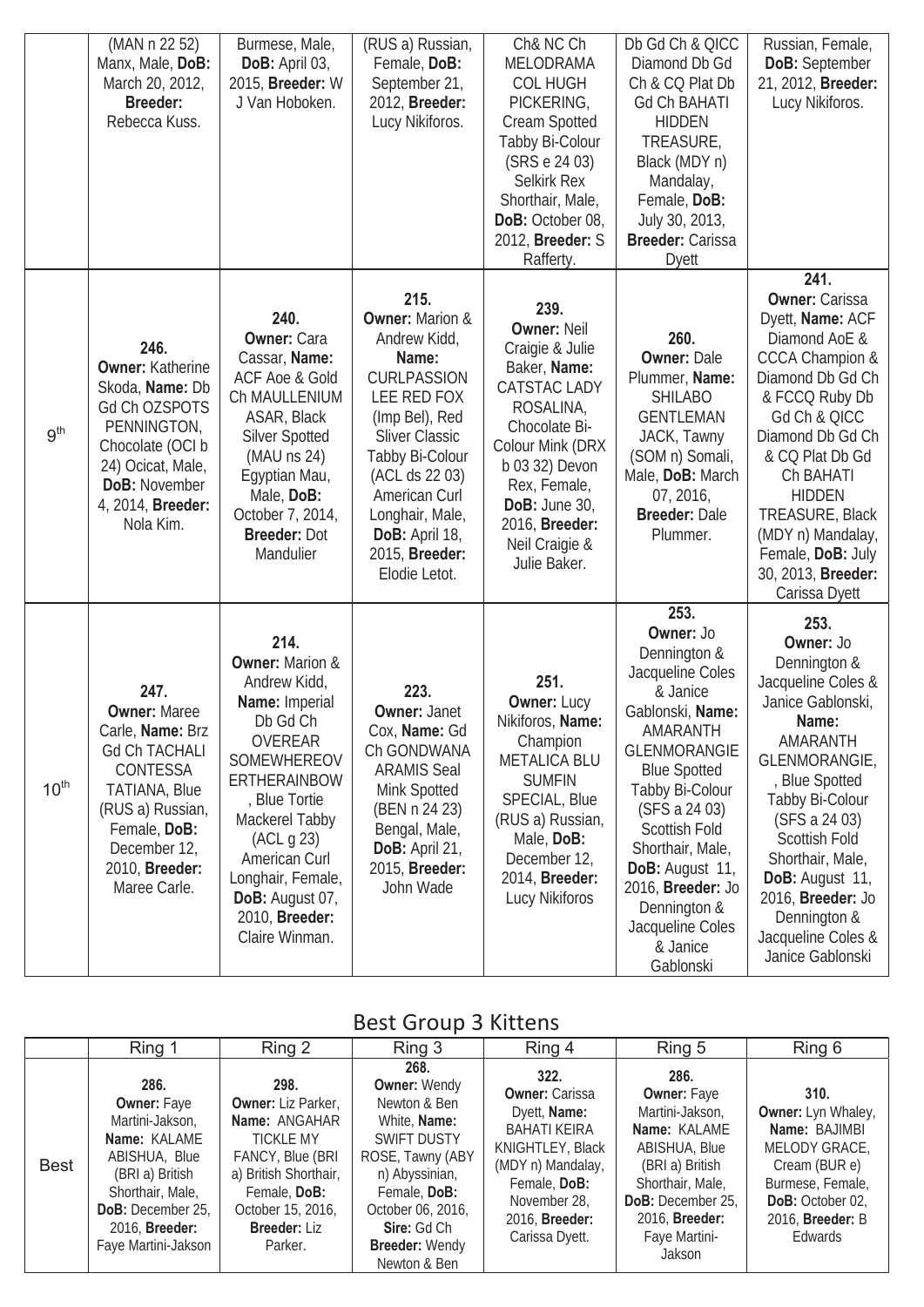|                 |                                                                                                                                                                                                           |                                                                                                                                                                                                              | White.                                                                                                                                                                                                                  |                                                                                                                                                                                                                         |                                                                                                                                                                                                        |                                                                                                                                                                                                                                                                              |
|-----------------|-----------------------------------------------------------------------------------------------------------------------------------------------------------------------------------------------------------|--------------------------------------------------------------------------------------------------------------------------------------------------------------------------------------------------------------|-------------------------------------------------------------------------------------------------------------------------------------------------------------------------------------------------------------------------|-------------------------------------------------------------------------------------------------------------------------------------------------------------------------------------------------------------------------|--------------------------------------------------------------------------------------------------------------------------------------------------------------------------------------------------------|------------------------------------------------------------------------------------------------------------------------------------------------------------------------------------------------------------------------------------------------------------------------------|
| 2 <sup>nd</sup> | 295.<br>Owner: Faye<br>Martini-Jakson,<br>Name: LYNX BE<br><b>BOP A LULA, Blue</b><br>Tortie (BRI g)<br>British Shorthair,<br>Female, DoB:<br>December 07,<br>2016, Breeder:<br>Denise Lawson.            | 268.<br><b>Owner: Wendy</b><br>Newton & Ben<br>White, Name:<br><b>SWIFT DUSTY</b><br>ROSE, Tawny (ABY<br>n) Abyssinian,<br>Female, DoB:<br>October 06, 2016,<br>Breeder: Wendy<br>Newton & Ben<br>White.     | 276.<br>Owner: Burke &<br>Winser, Name:<br><b>JABRINE VAN</b><br>DIEMENS LAND,<br><b>Brown Spotted</b><br>(BEN n 24) Bengal,<br>Male, DoB: March<br>17, 2017, Breeder:<br>Burke & Winser.                               | 271.<br><b>Owner: Leanne</b><br>Adams, Name:<br>EYECANDY<br>CAPTAIN<br>AMERICA, Black<br><b>Silver Classic</b><br>Tabby (AMS ns 22)<br>American Shorthair,<br>Male, DoB: January<br>29, 2017, Breeder:<br>Leanne Adams. | 267.<br>Owner: Sue &<br>Michael Shawn,<br>Name: OSIRIS(V)<br>EYE CANDY,<br>Tawny (ABY n)<br>Abyssinian,<br>Female, DoB:<br>October 30, 2016,<br>Breeder: Sue &<br>Michael Shawn.                       | 433.<br>Owner: Lisa Rhyne,<br>Name: VIVACE<br>AMALI, Tawny (SOM<br>n) Somali, Female<br>Spey, DoB:<br>November 27, 2016,<br>Breeder: R & E<br>Bruche.                                                                                                                        |
| 3 <sup>rd</sup> | 304.<br><b>Owner: Zaw</b><br>Pedroni, Name:<br>SHWAYAMORE<br>LADY CATELYN,<br><b>Chocolate Tortie</b><br>(BUR h) Burmese,<br>Female, DoB:<br>February 10, 2017,<br>Breeder: Zaw<br>Pedroni.               | 307.<br><b>Owner: Colette</b><br>Keystone, Name:<br>KOHMA BETTE<br>MIDLER, Lilac<br>(BUR c) Burmese,<br>Female, DoB:<br>October 24, 2016,<br><b>Breeder: Colette</b><br>Keystone                             | 326.<br>Owner: K Skoda,<br>Name: SIROCILOT<br>MIFFIAN Chocolate<br>Spotted (Oci b 24)<br>Ocicat, Female,<br>DoB: January 06,<br>2017, Breeder: K<br>Skoda.                                                              | 265.<br><b>Owner: Lee</b><br>Caldwell, Name:<br>ALLERBESTE<br>MARLENETawny<br>(ABY n) Abyssinian,<br>Female, DoB:<br>February 11, 2017,<br>Breeder: Lee<br>Caldwell                                                     | 276.<br>Owner: Burke &<br>Winser, Name:<br><b>JABRINE VAN</b><br>DIEMENS LAND,<br><b>Brown Spotted</b><br>(BEN n 24) Bengal,<br>Male, DoB: March<br>17, 2017, Breeder:<br>Burke & Winser.              | 333.<br>Owner: Judtih Jordan<br>& Stephen Nelson,<br>Name: MYENYA<br><b>RASPUTIN</b><br>KIMARICH, Blue<br>(RUS a) Russian,<br>Male, DoB:<br>September 11, 2016,<br><b>Breeder: Fiona</b><br><b>Hawkins</b>                                                                   |
| 4 <sup>th</sup> | 311.<br><b>Owner: Fiona</b><br>Paterson, Name:<br><b>MANDALEI SIR</b><br>CLYDE, Cream<br>(BUR e) Burmese,<br>Male, DoB:<br>September 17,<br>2016, Breeder:<br>Carol Liehelt.                              | 333.<br><b>Owner: Judtih</b><br>Jordan & Stephen<br>Nelson, Name:<br><b>MYENYA</b><br><b>RASPUTIN</b><br>KIMARICH, Blue<br>(RUS a) Russian,<br>Male, DoB:<br>September 11,<br>2016Breeder:<br>Fiona Hawkins. | 433.<br>Owner: Lisa Rhyne,<br>Name: VIVACE<br>AMALI, Tawny<br>(SOM n) Somali,<br>Female Spey, DoB:<br>November 27,<br>2016, Breeder: R &<br>E Bruche.                                                                   | 294.<br>Owner: A & J<br>Maas, Name:<br>AMBRITT<br><b>ENDLESS</b><br>SUMMER NIGHTS,<br>Blue (BRI a) British<br>Shorthair, Female,<br>DoB: November 22,<br>2016, Breeder: A &<br>J Maas                                   | 306.<br><b>Owner: Barbara</b><br>Larocca, Name:<br>RIOKAY HER<br>NAME IS LOLA<br>SHE IS A<br>SHOWGIRL, Brown<br>(BUR n) Burmese,<br>Female, DoB:<br>December 04,<br>2016, Breeder:<br>Barbara Larocca. | 286.<br>Owner: Faye Martini-<br>Jakson, Name:<br>KALAME ABISHUA,<br>Blue (BRI a) British<br>Shorthair, Male, DoB:<br>December 25, 2016,<br>Breeder: Faye<br>Martini-Jakson.                                                                                                  |
| 5 <sup>th</sup> | 316.<br><b>Owner: Sally</b><br>Gordon, Name:<br><b>BRINDIE MR</b><br>ROCKY, Red<br>Mackerel Tabby Bi-<br>Colour (CRX d 23<br>03) Cornish Rex,<br>Male, DoB: January<br>24, 2017, Breeder:<br>Sally Gordon | 294.<br>Owner: A & J<br>Maas, Name:<br>AMBRITT<br><b>ENDLESS</b><br>SUMMER NIGHTS,<br>Blue (BRI a) British<br>Shorthair, Female,<br>DoB: November 22,<br>2016Breeder: A & J<br>Maas.                         | 270.<br><b>Owner: Leanne</b><br>Adams, Name:<br>EYECANDY<br>PUTTIN ON THE<br>RITZ, Black Silver<br>Classic Tabby<br>(AMS ns 22)<br>American Shorthair,<br>Female, DoB:<br>January 29, 2017,<br>Breeder: Leanne<br>Adams | 306.<br>Owner: Barbara<br>Larocca, Name:<br>RIOKAY HER<br>NAME IS LOLA<br>SHE IS A<br>SHOWGIRL, Brown<br>(BUR n) Burmese,<br>Female, DoB:<br>December 04,<br>2016, Breeder:<br>Barbara Larocca                          | 329.<br>Owner: Lucy<br>Nikiforos, Name:<br><b>KIMARA</b><br><b>METALLICA BLU</b><br>KASCHMIA, Blue<br>(RUS a) Russian,<br>Female, DoB:<br>December 28,<br>2016, Breeder:<br>Lucy Nikiforos.            | 335.<br>Owner: Jo<br>Dennington &<br>Jacqueline Coles &<br>Janice Gablonski,<br>Name: AMARANTH<br>SHANTI, Black<br>Smoke (SFL ns)<br>Scottish Fold<br>Longhair, Female,<br>DoB: February 11,<br>2017, Breeder: Jo<br>Dennington &<br>Jacqueline Coles &<br>Janice Gablonski. |
| 6 <sup>th</sup> | 330.<br><b>Owner: Maree</b><br>Carle, Name:<br><b>TACHALI REGAL</b><br><b>ATHENABlue (RUS</b><br>a) Russian, Female,<br>DoB: November 14,<br>2016Breeder:<br>Maree Carle                                  | 348.<br><b>Owner: Rebecca</b><br>Kuss, Name:<br><b>REBUSS WHISKEY</b><br>LULLABY, Black<br>(SRS n) Selkirk Rex<br>Shorthair, Male,<br>DoB: February 10,<br>2017, Breeder:<br>Rebecca Kuss                    | 348.<br><b>Owner: Rebecca</b><br>Kuss, Name:<br><b>REBUSS WHISKEY</b><br>LULLABY, Black<br>(SRS n) Selkirk Rex<br>Shorthair, Male,<br>DoB: February 10,<br>2017, Breeder:<br>Rebecca Kuss                               | 340.<br><b>Owner: Jacqueline</b><br>Jefferson, Name:<br>NATAKYE KITTEN<br>1, Blue Tortie (SRS<br>g) Selkirk Rex<br>Shorthair, Female,<br>DoB: March 15,<br>2017, Breeder:<br>Jacqueline<br>Jefferson.                   | 348.<br><b>Owner: Rebecca</b><br>Kuss, Name:<br><b>REBUSS</b><br>WHISKEY<br>LULLABY, Black<br>(SRS n) Selkirk Rex<br>Shorthair, Male,<br>DoB: February 10,<br>2017, Breeder:<br>Rebecca Kuss.          | 268.<br><b>Owner: Wendy</b><br>Newton & Ben White,<br>Name: SWIFT<br>DUSTY ROSE,<br>Tawny (ABY n)<br>Abyssinian, Female,<br>DoB: October 06,<br>2016 Breeder:<br>Wendy Newton & Ben<br>White                                                                                 |
| 7 <sup>th</sup> | 271.<br><b>Owner: Leanne</b><br>Adams, Name:<br>EYECANDY<br>CAPTAIN                                                                                                                                       | 271.<br><b>Owner: Leanne</b><br>Adams, Name:<br>EYECANDY<br>CAPTAIN                                                                                                                                          | 286.<br>Owner: Faye<br>Martini-Jakson,<br>Name: KALAME<br>ABISHUA, , Blue                                                                                                                                               | 338.<br><b>Owner: Rebecca</b><br>Kuss, Name:<br><b>BRIGHTHILLS</b><br>MELO MURPHY,                                                                                                                                      | 273.<br>Owner: Keith &<br>Linda Harding,<br>Name: OZKI<br>CHANTI BELLE,                                                                                                                                | 268.<br><b>Owner: Wendy</b><br>Newton & Ben White,<br>Name: SWIFT<br>DUSTY ROSE,                                                                                                                                                                                             |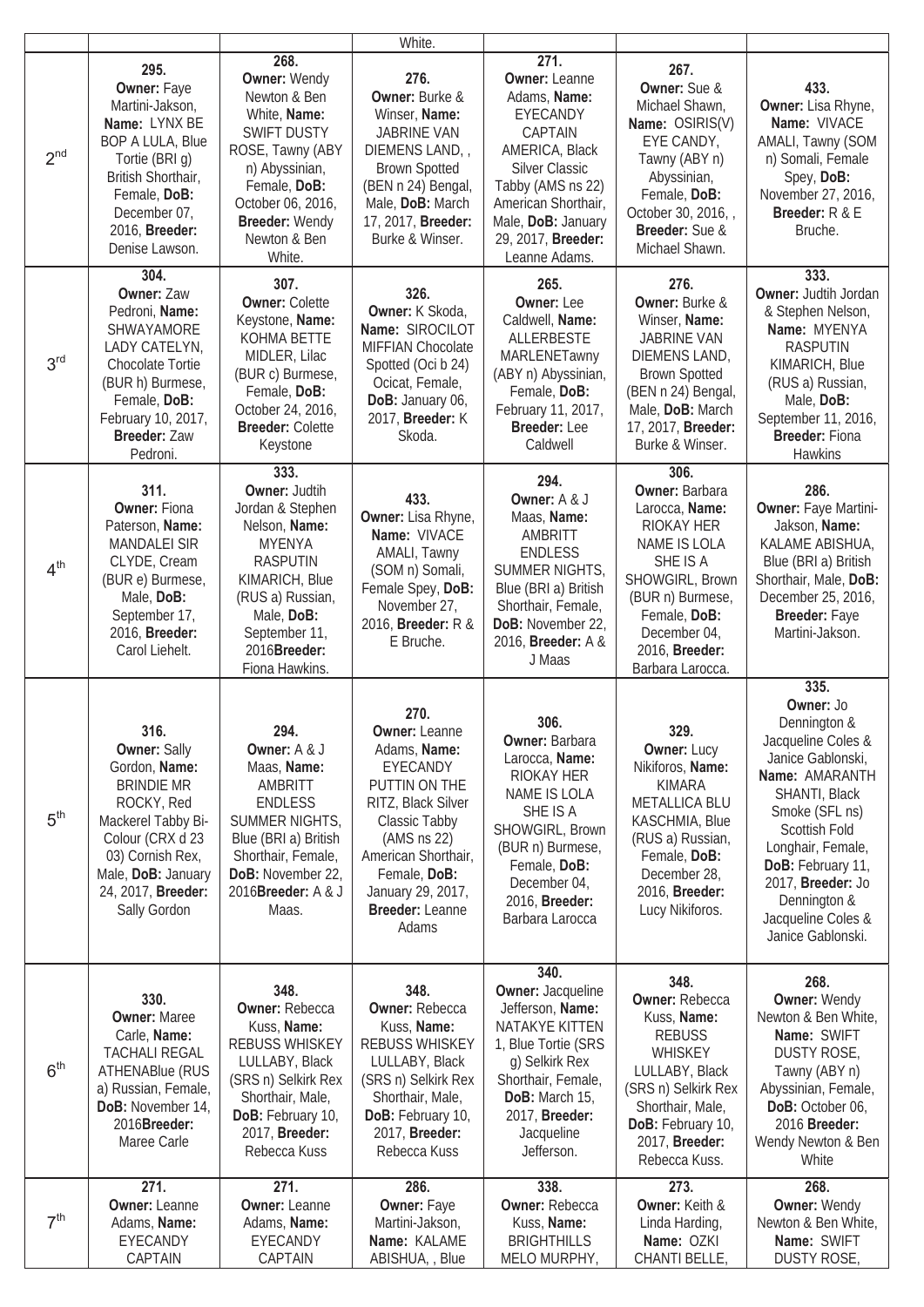|                  | AMERICA, Black<br><b>Silver Classic</b><br>Tabby (AMS ns 22)                                                                                                                                                                               | AMERICA, Black<br><b>Silver Classic</b><br>Tabby (AMS ns 22)                                                                                                                                               | (BRI a) British<br>Shorthair, Male,<br>DoB: December 25,                                                                                                                                                            | Lilac Point (SRL c<br>33) Selkirk Rex<br>Longhair, Male,                                                                                                                                                                 | <b>Blue Silver Classic</b><br>Tabby (AMS as 22)<br>American Shorthair,                                                                                                                              | Tawny (ABY n)<br>Abyssinian, Female,<br>DoB: October 06,                                                                                                                                         |
|------------------|--------------------------------------------------------------------------------------------------------------------------------------------------------------------------------------------------------------------------------------------|------------------------------------------------------------------------------------------------------------------------------------------------------------------------------------------------------------|---------------------------------------------------------------------------------------------------------------------------------------------------------------------------------------------------------------------|--------------------------------------------------------------------------------------------------------------------------------------------------------------------------------------------------------------------------|-----------------------------------------------------------------------------------------------------------------------------------------------------------------------------------------------------|--------------------------------------------------------------------------------------------------------------------------------------------------------------------------------------------------|
|                  | American Shorthair,<br>Male, DoB: January                                                                                                                                                                                                  | American Shorthair,<br>Male, DoB: January                                                                                                                                                                  | 2016, Breeder:<br>Faye Martini-                                                                                                                                                                                     | DoB: November 03,<br>2016, Breeder: Sue                                                                                                                                                                                  | Female, DoB:<br>December 17,                                                                                                                                                                        | 2016, Breeder:<br>Wendy Newton & Ben                                                                                                                                                             |
|                  | 29, 2017, Breeder:<br>Leanne Adams.                                                                                                                                                                                                        | 29, 2017, Breeder:<br>Leanne Adams.                                                                                                                                                                        | Jakson.                                                                                                                                                                                                             | Bell.                                                                                                                                                                                                                    | 2016, Breeder:<br>Keith & Linda<br>Harding.                                                                                                                                                         | White                                                                                                                                                                                            |
|                  |                                                                                                                                                                                                                                            |                                                                                                                                                                                                            |                                                                                                                                                                                                                     | 319.<br><b>Owner: Neil Craigie</b>                                                                                                                                                                                       |                                                                                                                                                                                                     |                                                                                                                                                                                                  |
| 8 <sup>th</sup>  | 348.<br><b>Owner: Rebecca</b><br>Kuss, Name:<br>REBUSS WHISKEY<br>LULLABY, Black<br>(SRS n) Selkirk Rex<br>Shorthair, Male,<br>DoB: February 10,<br>2017, Breeder:<br>Rebecca Kuss.                                                        | 311.<br><b>Owner: Fiona</b><br>Paterson, Name:<br><b>MANDALEI SIR</b><br>CLYDE, Cream<br>(BUR e) Burmese,<br>Male, DoB:<br>September 17,<br>2016, Breeder:<br>Carol Liehelt.                               | 311.<br><b>Owner: Fiona</b><br>Paterson, Name:<br><b>MANDALEI SIR</b><br>CLYDE, Cream<br>(BUR e) Burmese,<br>Male, DoB:<br>September 17,<br>2016, Breeder:<br>Carol Liehelt.                                        | & Julie Baker,<br>Name: CATSTAC<br>LADY<br>ANNABELLE, Black<br>Tortie Tabby Bi-<br>Colour (DRX f 03<br>21) Devon Rex,<br>Female, DoB:<br>October 22, 2016,<br>Breeder: Neil<br>Craigie & Julie<br><b>Baker</b>           | 317.<br><b>Owner: Jenny</b><br>Rewell, Name:<br><b>WISHUPON BLUE</b><br>MOONBEAM,,<br>Blue Bi-Colour<br>(CRX a 03) Cornish<br>Rex, Female, DoB:<br>December 2, 2016,<br>Breeder: Jenny<br>Rewell    | 324.<br><b>Owner: Rebecca</b><br>Kuss, Name:<br><b>REBUSS FAITH</b><br>ROSALEEN, Black<br>Classic Tabby (MAN<br>n 22 51) Manx,<br>Female, DoB:<br>October 24, 2016,<br>Breeder: Rebecca<br>Kuss. |
| 9 <sup>th</sup>  | 320.<br><b>Owner: Neil Craigie</b><br>& Julie Baker,<br>Name: CATSTAC<br>MR BOJANGLES,),<br>Chocolate Tabby<br><b>Bi-Colour Mink</b><br>(DRX b 21 03 32)<br>Devon Rex, Male,<br>DoB: October 22,<br>2016, Breeder: Neil<br>Craigie & Julie | 316.<br><b>Owner: Sally</b><br>Gordon, Name:<br><b>BRINDIE MR</b><br>ROCKY, Red<br>Mackerel Tabby Bi-<br>Colour (CRX d 23<br>03) Cornish Rex,<br>Male, DoB: January<br>24, 2017, Breeder:<br>Sally Gordon. | 313.<br><b>Owner: Sally</b><br>Gordon, Name:<br><b>BRINDIE MR</b><br>HUDSON, Red<br><b>Silver Mackerel</b><br>Tabby Bi-Colour<br>(CRX ds23 03)<br>Cornish Rex, Male,<br>DoB: January 24,<br>2017,: Sally<br>Gordon. | 311.<br><b>Owner: Fiona</b><br>Paterson, Name:<br><b>MANDALEI SIR</b><br>CLYDE, Cream<br>(BUR e) Burmese,<br>Male, DoB:<br>September 17,<br>2016, Breeder:<br>Carol Liehelt.                                             | 291.<br>Owner: Liz Parker,<br>Name: ANGAHAR<br>BETTY WINDSOR,<br>Blue (BRI a) British<br>Shorthair, Female<br>Spey, DoB:<br>December 05,<br>2016, Breeder: Liz<br>Parker.                           | 348.<br><b>Owner: Rebecca</b><br>Kuss, Name:<br>REBUSS WHISKEY<br>LULLABY, , Black<br>(SRS n) Selkirk Rex<br>Shorthair, Male, DoB:<br>February 10, 2017,<br>Breeder: Rebecca<br>Kuss             |
|                  | Baker.                                                                                                                                                                                                                                     |                                                                                                                                                                                                            |                                                                                                                                                                                                                     |                                                                                                                                                                                                                          |                                                                                                                                                                                                     |                                                                                                                                                                                                  |
| $10^{\text{th}}$ | 324.<br><b>Owner: Rebecca</b><br>Kuss, Name:<br><b>REBUSS FAITH</b><br>ROSALEEN, Black<br>Classic Tabby<br>(MAN n 22 51)<br>Manx, Female,<br>DoB: October 24,<br>2016, Breeder:<br>Rebecca Kuss.                                           | 327.<br><b>Owner:</b> K Skoda,<br>Name: SIROCILOT<br>MORGANA, OCI n<br>24) Ocicat, Female,<br>DoB: January 06,<br>2017, Breeder: K<br>Skoda.                                                               | 322.<br><b>Owner: Carissa</b><br>Dyett, Name:<br><b>BAHATI KEIRA</b><br>KNIGHTLEY, Black<br>(MDY n) Mandalay,<br>Female, DoB:<br>November 28,<br>2016, Breeder:<br>Carissa Dyett.                                   | 341.<br><b>Owner: Jacqueline</b><br>Jefferson, Name:<br>NATAKYE KITTEN<br>2, Blue Tortie<br>Spotted Tabby<br>(SRS g 24) Selkirk<br>Rex Shorthair,<br>Female, DoB:<br>March 15, 2017,<br>Breeder:<br>Jacqueline           | 430.<br>Owner: Jeannee &<br>Ken Harvey, Name:<br>EMMEL<br><b>BONAPARTE</b><br>CHARLES,<br>Chocolate Mink<br>(TOS b 32)<br>Tonkinese, Male,<br>DoB: October 28,<br>2016, Breeder:<br>Mark Lathouras. | 354.<br>Owner: Erna Miller,<br><b>Name: MANIS</b><br>FORGET ME NOT,<br>White Blue Eyed<br>(SPH w 61) Sphynx,<br>Female, DoB:<br>February 16, 2017,<br>Breeder: S<br>Henriksen & R<br>McGregor    |
| 11 <sup>th</sup> | 322.<br><b>Owner: Carissa</b><br>Dyett, Name:<br><b>BAHATI KEIRA</b><br>KNIGHTLEY, Black<br>(MDY n) Mandalay,<br>Female, DoB:<br>November 28,<br>2016, Breeder:<br>Carissa Dyett.                                                          | 296.<br>Owner: Faye<br>Martini-Jakson,<br>Name: KALAME<br><b>BLUE MALAK, Blue</b><br>(BRI a) British<br>Shorthair, Female,<br>DoB: November 1,<br>2016, Breeder:<br>Faye Martini-Jakson                    | 356.<br>Owner: Vicki Bridle,<br>Name:<br>ARTNUDEVEAU<br>SFINX ITAW A<br>PUDYTAT, Black<br>(SPH n) Sphynx,<br>Female, DoB:<br>October 25, 2016, ,<br>Breeder: Vicki<br><b>Bridle</b>                                 | Jefferson.<br>314.<br><b>Owner: Sally</b><br>Gordon, Name:<br><b>BRINDIE MISS</b><br><b>BIANCA, Black</b><br>Tortie Bi-Colour<br>(CRX f 03) Cornish<br>Rex, Female, DoB:<br>January 24, 2017,<br>reeder: Sally<br>Gordon | 323.<br>Owner: Peta Di<br>Benedetto, Name:<br>BLACKGLAMA<br><b>HERSHEYS</b><br><b>MARIAH Black</b><br>(MDY n) Mandalay,<br>Female, DoB:<br>November 05,<br>2016, Breeder:<br>Peter Ristuccia.       | 276.<br>Owner: Burke &<br>Winser, Name:<br>JABRINE VAN<br>DIEMENS LAND,<br><b>Brown Spotted (BEN</b><br>n 24) Bengal, Male,<br>DoB: March 17,<br>2017, Breeder: Burke<br>& Winser.               |
| $12^{th}$        | 296.<br>Owner: Faye<br>Martini-Jakson,<br>Name: KALAME<br><b>BLUE MALAK, Blue</b><br>(BRI a) British<br>Shorthair, Female,<br><b>DoB:</b> November 1,                                                                                      | 330.<br><b>Owner: Maree</b><br>Carle, Name:<br><b>TACHALI REGAL</b><br>ATHENA, Blue<br>(RUS a) Russian,<br>Female, DoB:<br>November 14,                                                                    | 329.<br><b>Owner: Lucy</b><br>Nikiforos, Name:<br><b>KIMARA</b><br><b>METALLICA BLU</b><br>KASCHMIA, Blue<br>(RUS a) Russian,<br>Female, DoB:                                                                       | 284.<br>Owner: Tina Doyle,<br>Name:<br><b>BRITZOBEAUTY</b><br><b>EYES AFYRE, Blue</b><br>(BRI a) British<br>Shorthair, Female,<br>DoB: January 25,                                                                       | 318.<br><b>Owner: Rebecca</b><br>Kuss, Name:<br><b>REBUSS HOPE</b><br>ROSALEEN, Black<br>Classic Tabby<br>(CYM n 22 51)<br>Cymric, Female,                                                          | 271.<br><b>Owner: Leanne</b><br>Adams, Name:<br>EYECANDY<br>CAPTAIN<br>AMERICA,), Black<br>Silver Classic Tabby<br>$(AMS \, ns \, 22)$                                                           |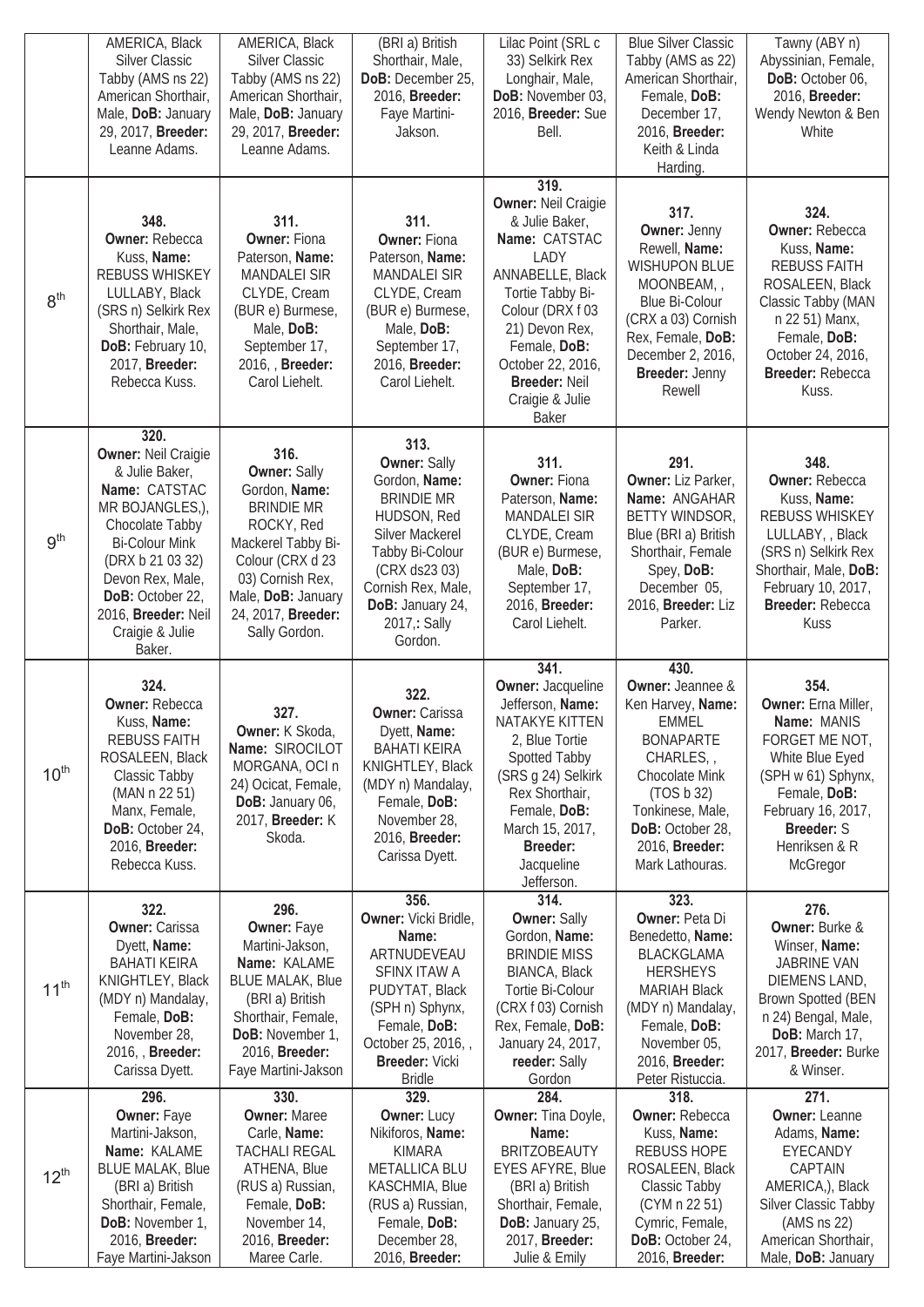|                  |                                                                                                                                                                                                                    |                                                                                                                                                                                                                                    | Lucy Nikiforos.                                                                                                                                                                                                                                      | Pickens                                                                                                                                                                                         | Rebecca Kuss                                                                                                                                                                                                                 | 29, 2017, , Breeder:<br>Leanne Adams.                                                                                                                                                                                                                  |
|------------------|--------------------------------------------------------------------------------------------------------------------------------------------------------------------------------------------------------------------|------------------------------------------------------------------------------------------------------------------------------------------------------------------------------------------------------------------------------------|------------------------------------------------------------------------------------------------------------------------------------------------------------------------------------------------------------------------------------------------------|-------------------------------------------------------------------------------------------------------------------------------------------------------------------------------------------------|------------------------------------------------------------------------------------------------------------------------------------------------------------------------------------------------------------------------------|--------------------------------------------------------------------------------------------------------------------------------------------------------------------------------------------------------------------------------------------------------|
| 13 <sup>th</sup> | 276.<br>Owner: Burke &<br>Winser, Name:<br><b>JABRINE VAN</b><br>DIEMENS LAND,<br><b>Brown Spotted</b><br>(BEN n 24) Bengal,<br>Male, DoB: March<br>17, 2017, Breeder:<br>Burke & Winser.                          | 357.<br>Owner: S<br>Henriksen & R<br>McGregor, Name:<br><b>MANIS PURE</b><br><b>BLONDE, Black</b><br>Tortie Bi-Colour<br>(SPH f 03) Sphynx,<br>Female, DoB:<br>October 05, 2016,<br><b>Breeder: S</b><br>Henriksen & R<br>McGregor | 319.<br><b>Owner: Neil Craigie</b><br>& Julie Baker,<br>Name: CATSTAC<br>LADY<br>ANNABELLE, Black<br>Tortie Tabby Bi-<br>Colour (DRX f 03<br>21) Devon Rex,<br>Female, DoB:<br>October 22, 2016,<br>Breeder: Neil<br>Craigie & Julie<br><b>Baker</b> | 276.<br>Owner: Burke &<br>Winser, Name:<br><b>JABRINE VAN</b><br>DIEMENS LAND,<br><b>Brown Spotted</b><br>(BEN n 24) Bengal,<br>Male, DoB: March<br>17, 2017, Breeder:<br>Burke & Winser.       | 427.<br><b>Owner: Pamela</b><br>Lanigan, Name:<br><b>AMBRITT TIME</b><br><b>SPENT</b><br><b>TOGETHER, Blue</b><br>Bi-Colour (BRI a<br>03) British<br>Shorthair, Female,<br>DoB: November 20,<br>2016, Breeder: J &<br>A Maas | 323.<br><b>Owner: Peta Di</b><br>Benedetto, Name:<br><b>BLACKGLAMA</b><br><b>HERSHEYS</b><br>MARIAH, Black (MDY<br>n) Mandalay, Female,<br>DoB: November 05,<br>2016, Breeder: Peter<br>Ristuccia.                                                     |
| 14 <sup>th</sup> | 356.<br>Owner: Vicki Bridle,<br>Name:<br>ARTNUDEVEAU<br>SFINX ITAW A<br>PUDYTAT, Black<br>(SPH n) Sphynx,<br>Female, DoB:<br>October 25, 2016,<br><b>Breeder: Vicki</b><br><b>Bridle</b>                           | 323.<br><b>Owner: Peta Di</b><br>Benedetto, Name:<br>BLACKGLAMA<br><b>HERSHEYS</b><br>MARIAH, Black<br>(MDY n) Mandalay,<br>Female, DoB:<br>November 05,<br>2016, Breeder:<br>Peter Ristuccia.                                     | 318.<br><b>Owner: Rebecca</b><br>Kuss, Name:<br><b>REBUSS HOPE</b><br>ROSALEEN, Black<br>Classic Tabby<br>(CYM n 22 51)<br>Cymric, Female,<br>DoB: October 24,<br>2016, Breeder:<br>Rebecca Kuss                                                     | 324<br><b>Owner: Rebecca</b><br>Kuss, Name:<br><b>REBUSS FAITH</b><br>ROSALEEN, Black<br>Classic Tabby<br>(MAN n 22 51)<br>Manx, Female,<br>DoB: October 24,<br>2016, Breeder:<br>Rebecca Kuss. | 314.<br><b>Owner: Sally</b><br>Gordon, Name:<br><b>BRINDIE MISS</b><br><b>BIANCA, Black</b><br>Tortie Bi-Colour<br>(CRX f 03) Cornish<br>Rex, Female, DoB:<br>January 24, 2017,<br><b>Breeder: Sally</b><br>Gordon           | 320.<br><b>Owner: Neil Craigie</b><br>& Julie Baker, Name:<br>CATSTAC MR<br><b>BOJANGLES,</b><br>Chocolate Tabby Bi-<br>Colour Mink (DRX b<br>21 03 32) Devon Rex,<br>Male, DoB: October<br>22, 2016, Breeder:<br>Neil Craigie & Julie<br><b>Baker</b> |
| 15 <sup>th</sup> | 429.<br>Owner: Jeannee &<br>Ken Harvey, Name:<br><b>TIBBEL SYMBA</b><br>THE<br>LIONHEARTED,<br>Chocolate Point<br>(TOS b 31)<br>Tonkinese, Male,<br>DoB: November 22,<br>2016,<br>Breeder: Jeannee<br>& Ken Harvey | 337.<br><b>Owner: Marion &amp;</b><br>Andrew Kidd,<br>Name:<br><b>REMPORTER</b><br>MIDORI, Black<br>Smoke (SFS ns)<br>Scottish Fold<br>Shorthair, Female,<br>DoB: January 06,<br>2017, Breeder:<br>Marion & Andrew<br>Kidd.        | 271.<br><b>Owner: Leanne</b><br>Adams, Name:<br>EYECANDY<br>CAPTAIN<br>AMERICA, Black<br><b>Silver Classic</b><br>Tabby (AMS ns 22)<br>American Shorthair,<br>Male, DoB: January<br>29, 2017, Breeder:<br>Leanne Adams.                              | 326.<br>Owner: K Skoda,<br>Name: SIROCILOT<br>MIFFIAN,<br>Chocolate Spotted<br>(Oci b 24) Ocicat,<br>Female, DoB:<br>January 06, 2017,<br>Breeder: K Skoda.                                     | 357.<br>Owner: S<br>Henriksen & R<br>McGregor, Name:<br><b>MANIS PURE</b><br><b>BLONDE, Black</b><br>Tortie Bi-Colour<br>(SPH f 03) Sphynx,<br>Female, DoB:<br>October 05, 2016,<br>Breeder: S<br>Henriksen & R<br>McGregor. | 353.<br><b>Owner: Rachel</b><br>Barrett & LM Webb &<br>C Webb, Name:<br>CATSVILLE<br>COLUMBIAN MAGIC,<br>Seal Bi-Colour (SNO<br>n 05) Snowshoe,<br>Male, DoB:<br>December 07, 2016,<br>Breeder: Tracy<br>Godkin                                        |

## Best Group 3 Neuters

|                 | Ring 1                                                                                                                                                                                                                                 | Ring 2                                                                                                                                                                                                    | Ring 3                                                                                                                                                                                                     | Ring 4                                                                                                                                                                                                               | Ring 5                                                                                                                                                                                                         | Ring 6                                                                                                                                                                                                                             |
|-----------------|----------------------------------------------------------------------------------------------------------------------------------------------------------------------------------------------------------------------------------------|-----------------------------------------------------------------------------------------------------------------------------------------------------------------------------------------------------------|------------------------------------------------------------------------------------------------------------------------------------------------------------------------------------------------------------|----------------------------------------------------------------------------------------------------------------------------------------------------------------------------------------------------------------------|----------------------------------------------------------------------------------------------------------------------------------------------------------------------------------------------------------------|------------------------------------------------------------------------------------------------------------------------------------------------------------------------------------------------------------------------------------|
| <b>Best</b>     | 380.<br><b>Owner: Lucy</b><br>Nikiforus, Name:<br>KIMARA AZAR<br>WHISTLING JACK,<br>, Blue (RUS a)<br>Russian, Male<br>Neuter, DoB: April<br>17, 2016, Breeder:<br>Lucy Nikiforus.                                                     | 369.<br><b>Owner: Christine</b><br>Muhlhan, Name:<br><b>Gd PN KALAME</b><br>DENVER, Blue (BRI<br>a) British Shorthair,<br>Male Neuter, DoB:<br>November 18,<br>2015, Breeder:<br>Faye Martini-<br>Jakson. | 380.<br><b>Owner: Lucy</b><br>Nikiforus, Name:<br>KIMARA AZAR<br>WHISTLING JACK,<br>Blue (RUS a)<br>Russian, Male<br>Neuter, DoB: April<br>17, 2016, Breeder:<br>Lucy Nikiforus.                           | 376.<br><b>Owner: Joy</b><br>Rockey, Name: Db<br><b>Gd PN NAHREN</b><br>YUM YUM, Black<br>Tortie Tabby Bi-<br>Colour (DRX f 21<br>03) Devon Rex,<br>Female Spey, DoB:<br>June 26, 2015,<br>Breeder: Wendy<br>Foster. | 369.<br><b>Owner: Christine</b><br>Muhlhan, Name:<br><b>Gd PN KALAME</b><br>DENVER, Blue<br>(BRI a) British<br>Shorthair, Male<br>Neuter, DoB:<br>November 18,<br>2015, <b>Breeder:</b><br>Faye Martini-Jakson | 366.<br><b>Owner: Judith</b><br>Jordan, Name: Db Gd<br>Ch CHEVEYO<br>HARRY TRUMAN,<br><b>Black Silver Classic</b><br>Tabby (AMS ns 22)<br>American Shorthair,<br>Male Neuter, DoB:<br>March 01, 2016,<br>Breeder: Jo<br>Dennington |
| 2 <sup>nd</sup> | 363.<br><b>Owner: Kaylie</b><br>Goodrick, Name:<br><b>ACF Silver AoE &amp;</b><br><b>CCCA Nat Show Ch</b><br>& CCCA Gd Ch &<br>Gold Ch & Gold PN<br>NARLEEKATZ<br>ROXY (Hons),<br>Cinnamon (ABY o)<br>Abyssinian, Female<br>Spay, DoB: | 362.<br><b>Owner: J Marshall</b><br>Jefferson, Name:<br><b>Gd Ch AMAHLE</b><br>MOVES LIKE<br>JAGGER, Tawny<br>(ABY n) Abyssinian,<br>Male Neuter, DoB:<br>March 15, 2016,<br><b>Breeder: T Jack.</b>      | 360.<br><b>Owner: Kaylie</b><br>Goodrick, Name:<br>ACF Gold AoE &<br>Gold PN<br>NARLEEKATZ<br><b>ELUSIVE</b><br>DIAMOND (Hons),<br>Tawny (ABY n)<br>Abyssinian, Female<br>Spay, DoB:<br>September 3, 2012, | 380.<br><b>Owner: Lucy</b><br>Nikiforus, Name:<br>KIMARA AZAR<br>WHISTLING JACK,<br>Blue (RUS a)<br>Russian, Male<br>Neuter, DoB: April<br>17, 2016, Breeder:<br>Lucy Nikiforus.                                     | 362.<br><b>Owner: J Marshall</b><br>Jefferson, Name:<br><b>Gd Ch AMAHLE</b><br><b>MOVES LIKE</b><br>JAGGER, Tawny<br>(ABY n) Abyssinian,<br>Male Neuter, DoB:<br>March 15, 2016,<br><b>Breeder: T Jack.</b>    | 362.<br><b>Owner: J Marshall</b><br>Jefferson, Name: Gd<br>Ch AMAHLE MOVES<br>LIKE JAGGER,<br>Tawny (ABY n)<br>Abyssinian, Male<br>Neuter, DoB: March<br>15, 2016, Breeder: T<br>Jack.                                             |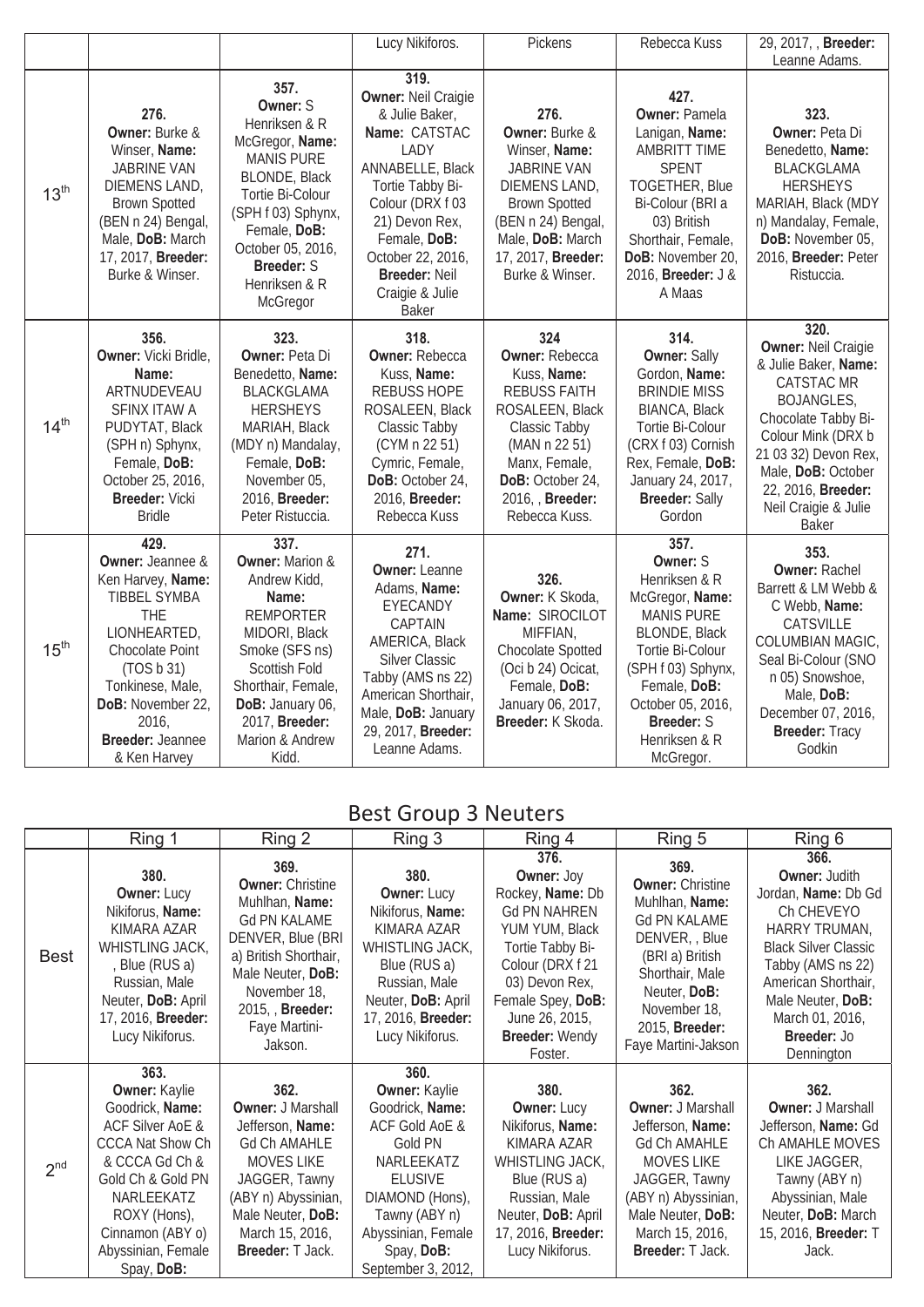|                 | October 11, 2009, ,<br>Breeder: Kaylie<br>Goodrick.                                                                                                                                                                                                                                                                                                                             |                                                                                                                                                                                                                                                                   | Breeder: Kaylie<br>Goodrick                                                                                                                                                                                                                                             |                                                                                                                                                                                                                                                                          |                                                                                                                                                                                                                                                                                                         |                                                                                                                                                                                                                                                                                                                                                          |
|-----------------|---------------------------------------------------------------------------------------------------------------------------------------------------------------------------------------------------------------------------------------------------------------------------------------------------------------------------------------------------------------------------------|-------------------------------------------------------------------------------------------------------------------------------------------------------------------------------------------------------------------------------------------------------------------|-------------------------------------------------------------------------------------------------------------------------------------------------------------------------------------------------------------------------------------------------------------------------|--------------------------------------------------------------------------------------------------------------------------------------------------------------------------------------------------------------------------------------------------------------------------|---------------------------------------------------------------------------------------------------------------------------------------------------------------------------------------------------------------------------------------------------------------------------------------------------------|----------------------------------------------------------------------------------------------------------------------------------------------------------------------------------------------------------------------------------------------------------------------------------------------------------------------------------------------------------|
| 3 <sup>rd</sup> | 382.<br><b>Owner: Cindy</b><br>Grimes, Name:<br><b>ACF AoE &amp; Gold</b><br>Ch & Gold PN<br><b>PURRCURLS</b><br><b>DEVIL IN</b><br>DISGUISE, Black<br>Spotted Tabby<br>(SRL n 24) Selkirk<br>Rex Longhair, Male<br>Neuter, DoB: March<br>19, 2008, Breeder:<br><b>Cindy Grimes</b>                                                                                             | 244.<br><b>Owner: Peta Di</b><br>Benedetto, Name:<br>KIMLAI<br>CORNELIUS<br>FUDGE, Chocolate<br>Self (MDY n)<br>Mandalay, Male,<br>DoB: March 11,<br>2016, Breeder:<br>Peta Di Benedetto.                                                                         | 365.<br><b>Owner: Rebecca</b><br>Kuss, Name:<br><b>Premier Neuter</b><br>REMPORTER A<br>WIZARDS DREAM,<br>Chocolate Silver<br>Tabby Point (ACL<br>bs 21) American<br>Curl Longhair, Male<br>Neuter, DoB:<br>February 28, 2016,<br>Breeder: M & A<br>Kidd.               | 373.<br><b>Owner: Nadine &amp;</b><br>Luke Savage,<br>Name:<br><b>KITTYKATS</b><br>CALAMITY JANE,<br>Chocolate Tortie<br>(BUR h) Burmese,<br>Female Spey, DoB:<br>February 27, 2015,<br><b>Breeder: Trevor</b><br>Cox & Ray Clark.                                       | 384.<br>Owner: W J Van<br>Hoboken, Name:<br><b>CCCA Emerald Gd</b><br>Ch & Diamond Gd<br>PN KILLARA WHAT<br>A CLASSIC, Red<br>Classic Tabby (SRS<br>d 22) Selkirk Rex<br>Shorthair, Male<br>Neuter, DoB:<br>September 02,<br>2009, Breeder: W J<br>Van Hoboken.                                         | 244.<br>Owner: Peta Di<br>Benedetto, Name:<br>KIMLAI CORNELIUS<br>FUDGE, Chocolate<br>Self (MDY n)<br>Mandalay, Male,<br>DoB: March 11, 2016,<br>Breeder: Peta Di<br>Benedetto.                                                                                                                                                                          |
| 4 <sup>th</sup> | 373.<br><b>Owner: Nadine &amp;</b><br>Luke Savage,<br>Name:<br><b>KITTYKATS</b><br>CALAMITY JANE,<br>Chocolate Tortie<br>(BUR h) Burmese,<br>Female Spey, DoB:<br>February 27, 2015,<br><b>Breeder: Trevor</b><br>Cox & Ray Clark.                                                                                                                                              | 373.<br><b>Owner: Nadine &amp;</b><br>Luke Savage,<br>Name:<br><b>KITTYKATS</b><br>CALAMITY JANE,<br>Chocolate Tortie<br>(BUR h) Burmese,<br>Female Spey, DoB:<br>February 27, 2015,<br><b>Breeder: Trevor</b><br>Cox & Ray Clark.                                | 375.<br>Owner: W J Van<br>Hoboken, Name:<br><b>Premier Neuter</b><br>KILLARA ARE YOU<br>SERIOUS, Red<br>(BUR d) Burmese,<br>Male Neuter, DoB:<br>March 06, 2016,<br><b>Sire: Brz Gd Ch</b><br>Breeder: W J Van<br>Hoboken.                                              | 369.<br><b>Owner: Christine</b><br>Muhlhan, Name:<br><b>Gd PN KALAME</b><br>DENVER, Blue (BRI<br>a) British Shorthair,<br>Male Neuter, DoB:<br>November 18,<br>2015, Breeder:<br>Faye Martini-<br>Jakson.                                                                | 380.<br>Owner: Lucy<br>Nikiforus, Name:<br>KIMARA AZAR<br>WHISTLING JACK,<br>Blue (RUS a)<br>Russian, Male<br>Neuter, DoB: April<br>17, 2016, Breeder:<br>Lucy Nikiforus.                                                                                                                               | 387.<br>Owner: Lynne<br>Moorman, Name:<br>Aust Nat Gr PR &<br>CCCa Nat Show Ch &<br>ACF Bronze Aoe &<br>CCCa Double Gd Ch<br>& Supreme Gd PN &<br>Triple Plat Gd PR &<br>TR PR & QFA Db Gd<br>Ch * ACT Dbl Gd Ch<br>& CFA NSW Ch<br><b>JOYLINCAR SUN</b><br>GOD AMUN RA,<br>Somali, Male Neuter,<br>DoB: January 01,<br>2007, Breeder:<br>Carole Carrol. |
| 5 <sup>th</sup> | 387.<br>Owner: Lynne<br>Moorman, Name:<br>Aust Nat Gr PR &<br>CCCa Nat Show Ch<br>& ACF Bronze Aoe<br>& CCCa Double Gd<br>Ch & Supreme Gd<br>PN & Triple Plat Gd<br>PR & TR PR & QFA<br>Db Gd Ch * ACT<br>Dbl Gd Ch & CFA<br>NSW Ch<br><b>JOYLINCAR SUN</b><br>GOD AMUN RA,<br>Tawny (SOM n)<br>Somali, Male<br>Neuter, DoB:<br>January 01, 2007,<br>Breeder: Carole<br>Carrol. | 376.<br>Owner: Joy<br>Rockey, Name: Db<br><b>Gd PN NAHREN</b><br>YUM YUM, Black<br>Tortie Tabby Bi-<br>Colour (DRX f 21<br>03) Devon Rex,<br>Female Spey, DoB:<br>June 26, 2015,<br>Breeder: Wendy<br>Foster.                                                     | 381.<br><b>Owner: Allyson</b><br>Ongley, Name: Brz<br>Db Gd PN REBUSS<br>LOVE ME DO, Lilac<br>Point (SRL c 33)<br>Selkirk Rex<br>Longhair, Male<br>Neuter, DoB:<br>October 16, 2013,<br><b>Breeder: R Kuss</b>                                                          | 372.<br><b>Owner: Peta Di</b><br>Benedetto, Name:<br>AoE Gd Ch & Silver<br>PN KIMLAI<br>TREASURE<br>CHARM, Brown<br>(BUR n) Burmese,<br>Female Spey, DoB:<br>August 30, 2011,<br>Breeder: Peta Di<br>Benedetto.                                                          | 368.<br><b>Owner:</b> Cassie &<br>David Rust, Name:<br><b>Premier Neuter</b><br><b>BELLASPREE MR</b><br>WORLD WIDE,<br><b>Black Silver Classic</b><br>Tabby (AMS ns 22)<br>American Shorthair,<br>Male Neuter, DoB:<br>March 06, 2016,<br><b>Sire: Carocats</b><br><b>Breeder:</b><br>Jacqueline Coles. | 375.<br><b>Owner: W J Van</b><br>Hoboken, Name:<br><b>Premier Neuter</b><br>KILLARA ARE YOU<br>SERIOUS, Red (BUR<br>d) Burmese, Male<br>Neuter, DoB: March<br>06, 2016, Breeder: W<br>J Van Hoboken                                                                                                                                                      |
| 6 <sup>th</sup> | 389.<br><b>Owner: Christine</b><br>Wagner, Name:<br><b>Premier Neuter</b><br><b>BORNBARE</b><br>OSIRIS, Black<br>(SPH n) Sphynx,<br>Male Neuter, DoB:<br>October 4, 2014,<br>Breeder: Anna<br>Jenkin.                                                                                                                                                                           | 364.<br><b>Owner: Coral</b><br>Gray, Name:<br><b>Premier Neuter</b><br><b>REMPORTER</b><br>ENCHANTED, Blue<br>Tortie Bi-Colour<br>(ACL g 03)<br>American Curl<br>Longhair, Female<br>Spey, DoB:<br>February 28, 2016,<br><b>Breeder:</b> Marion &<br>Andrew Kidd. | 363.<br>Owner: Kaylie<br>Goodrick, Name:<br><b>ACF Silver AoE &amp;</b><br><b>CCCA Nat Show Ch</b><br>& CCCA Gd Ch &<br>Gold Ch & Gold PN<br>NARLEEKATZ<br>ROXY (Hons),<br>Cinnamon (ABY o)<br>Abyssinian, Female<br>Spay, DoB:<br>October 11, 2009,<br>Breeder: Kaylie | 364.<br><b>Owner: Coral</b><br>Gray, Name:<br><b>Premier Neuter</b><br><b>REMPORTER</b><br><b>ENCHANTED, Blue</b><br>Tortie Bi-Colour<br>(ACL g 03)<br>American Curl<br>Longhair, Female<br>Spey, DoB:<br>February 28, 2016,<br><b>Breeder:</b> Marion &<br>Andrew Kidd. | 364.<br>Owner: Coral Gray,<br>Name: Premier<br><b>Neuter</b><br><b>REMPORTER</b><br><b>ENCHANTED, Blue</b><br>Tortie Bi-Colour<br>(ACL g 03)<br>American Curl<br>Longhair, Female<br>Spey, DoB:<br>February 28, 2016,<br><b>Breeder: Marion &amp;</b><br>Andrew Kidd.                                   | 369.<br><b>Owner: Christine</b><br>Muhlhan, Name: Gd<br>PN KALAME<br>DENVER, Blue (BRI<br>a) British Shorthair,<br>Male Neuter, DoB:<br>November 18, 2015,<br>Breeder: Faye<br>Martini-Jakson                                                                                                                                                            |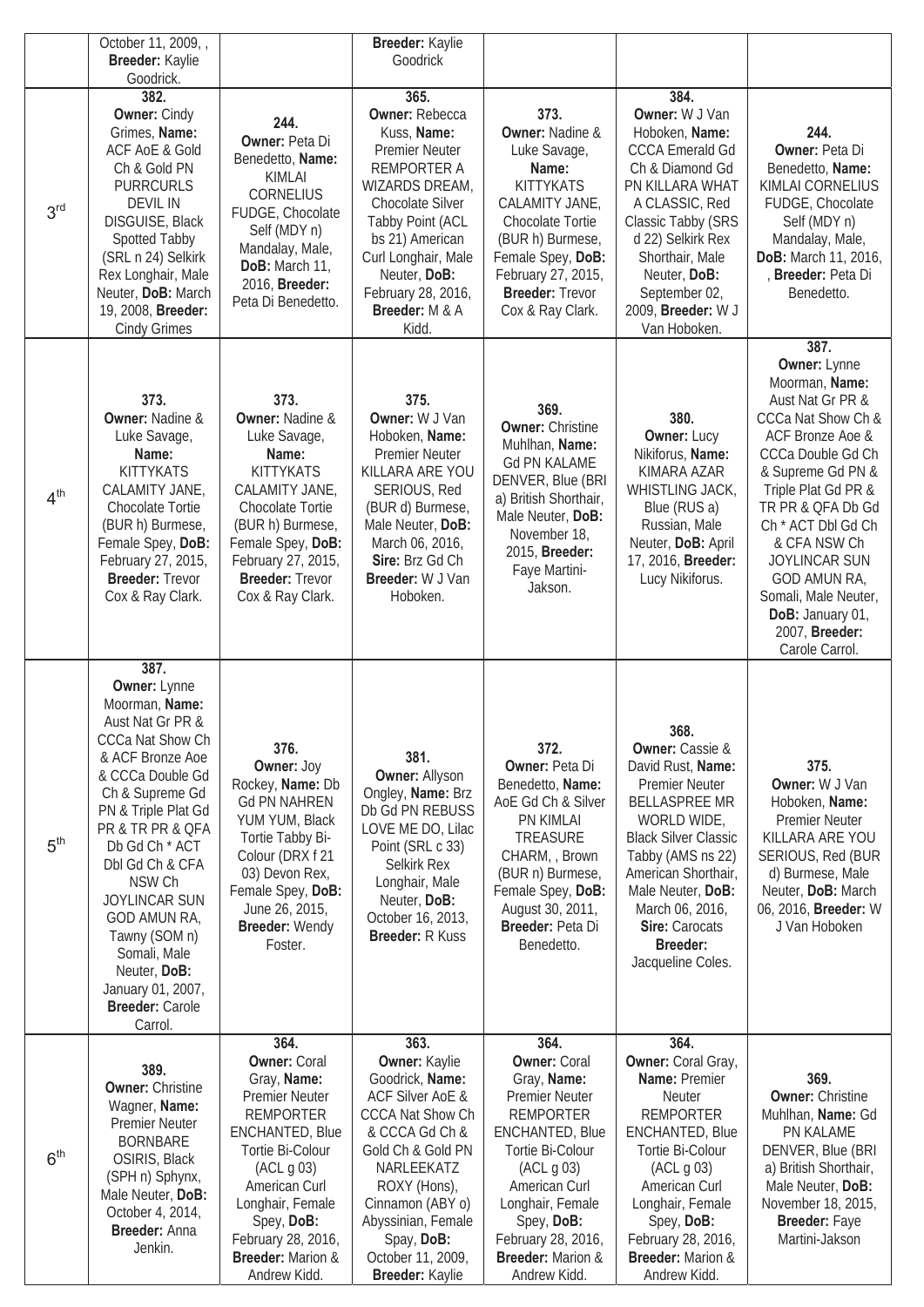|                  |                                                                                                                                                                                                                                                                                |                                                                                                                                                                                                                                                                                | Goodrick.                                                                                                                                                                                                                                                      |                                                                                                                                                                                                        |                                                                                                                                                                                                               |                                                                                                                                                                                                                                                           |
|------------------|--------------------------------------------------------------------------------------------------------------------------------------------------------------------------------------------------------------------------------------------------------------------------------|--------------------------------------------------------------------------------------------------------------------------------------------------------------------------------------------------------------------------------------------------------------------------------|----------------------------------------------------------------------------------------------------------------------------------------------------------------------------------------------------------------------------------------------------------------|--------------------------------------------------------------------------------------------------------------------------------------------------------------------------------------------------------|---------------------------------------------------------------------------------------------------------------------------------------------------------------------------------------------------------------|-----------------------------------------------------------------------------------------------------------------------------------------------------------------------------------------------------------------------------------------------------------|
| 7 <sup>th</sup>  | 368.<br><b>Owner:</b> Cassie &<br>David Rust, Name:<br><b>Premier Neuter</b><br><b>BELLASPREE MR</b><br>WORLD WIDE,<br><b>Black Silver Classic</b><br>Tabby (AMS ns 22)<br>American Shorthair,<br>Male Neuter, DoB:<br>March 06, 2016,<br><b>Breeder:</b><br>Jacqueline Coles. | 432.<br>Owner: Lisa Rhyne,<br>Name: Db Gd PN<br><b>JASMAREZ</b><br>CHOCOLATE<br>DREAM, Chocolate<br>Spotted (Oci b 24)<br>Ocicat, Female<br>Spey, DoB:<br>October 10, 2015,<br>Breeder: Tracie-<br>Anne Kearns.                                                                | 244.<br>Owner: Peta Di<br>Benedetto, Name:<br><b>KIMLAI</b><br>CORNELIUS<br>FUDGE, Chocolate<br>Self (MDY n)<br>Mandalay, Male,<br>DoB: March 11,<br>2016, Breeder:<br>Peta Di Benedetto.                                                                      | 362.<br><b>Owner: J Marshall</b><br>Jefferson, Name:<br><b>Gd Ch AMAHLE</b><br><b>MOVES LIKE</b><br>JAGGER, Tawny<br>(ABY n) Abyssinian,<br>Male Neuter, DoB:<br>March 15, 2016, ,<br>Breeder: T Jack. | 374.<br><b>Owner: Carmel</b><br>Pryke, Name: CQI<br>Plat Gd Ch<br>FRASCOTT<br><b>BARON BANTER,</b><br>Red (BUR d)<br>Burmese, Male<br>Neuter, DoB:<br>August 08, 2015,<br>Breeder: G Smith &<br>A Frazer      | 432.<br>Owner: Lisa Rhyne,<br>Name: Db Gd PN<br><b>JASMAREZ</b><br>CHOCOLATE<br>DREAM, Chocolate<br>Spotted (Oci b 24)<br>Ocicat, Female Spey,<br>DoB: October 10,<br>2015, Breeder:<br>Tracie-Anne Kearns.                                               |
| 8 <sup>th</sup>  | 369.<br><b>Owner: Christine</b><br>Muhlhan, Name:<br><b>Gd PN KALAME</b><br>DENVER, Blue<br>(BRI a) British<br>Shorthair, Male<br>Neuter, DoB:<br>November 18,<br>2015, Breeder:<br>Faye Martini-<br>Jakson.                                                                   | 368.<br><b>Owner:</b> Cassie &<br>David Rust, Name:<br><b>Premier Neuter</b><br><b>BELLASPREE MR</b><br>WORLD WIDE,<br><b>Black Silver Classic</b><br>Tabby (AMS ns 22)<br>American Shorthair,<br>Male Neuter, DoB:<br>March 06, 2016,<br><b>Breeder:</b><br>Jacqueline Coles. | 384.<br>Owner: W J Van<br>Hoboken, Name:<br><b>CCCA Emerald Gd</b><br>Ch & Diamond Gd<br>PN KILLARA WHAT<br>A CLASSIC, Red<br>Classic Tabby (SRS<br>d 22) Selkirk Rex<br>Shorthair, Male<br>Neuter, DoB:<br>September 02,<br>2009, Breeder: W J<br>Van Hoboken | 392.<br><b>Owner: Deborah</b><br>Myers, Name: Gd<br>Ch OCCHA<br>COUNTESS FELIZ,<br>Black Tabby (SPH n<br>21) Sphynx, Female<br>Spey, DoB:<br>November 10,<br>2014, Breeder:<br>Deborah Myers           | 386.<br>Owner: Sarah<br>Brooks, Name:<br>Silver Gd PN<br><b>SHILABO</b><br>JUPITER, Tawny<br>(SOM n) Somali,<br>Male Neuter, DoB:<br>October 15, 2014,<br><b>Breeder: Dale</b><br>Plummer.                    | 377.<br><b>Owner: Angela</b><br>Harris, Name:<br><b>MISRMAU</b><br>MAJESTIC CAIRO,<br><b>Black Silver Spotted</b><br>(MAU ns 24) Egyptian<br>Mau, Female Spay,<br>DoB: January 6,<br>2016, Breeder: Cara<br>Casser.                                       |
| 9 <sup>th</sup>  | 431.<br><b>Owner: Joanne</b><br>Haakman, Name:<br>YAHZTAK<br>MASAYOSHI, Lilac<br>(BUR c) Burmese,<br>Male Neuter, DoB:<br>December 11,<br>2015, Breeder: L<br>Warren                                                                                                           | 379.<br><b>Owner: Maree</b><br>Carle, Name:<br><b>TACHALI</b><br>PRINCESS OPAL,<br>Blue (RUS a)<br>Russian, Female<br>Spey, DoB:<br>January 13, 2015,<br><b>Breeder: Maree</b><br>Carle                                                                                        | 376.<br>Owner: Joy<br>Rockey, Name: Db<br><b>Gd PN NAHREN</b><br>YUM YUM, Black<br>Tortie Tabby Bi-<br>Colour (DRX f 21<br>03) Devon Rex,<br>Female Spey, DoB:<br>June 26, 2015,<br><b>Breeder: Wendy</b><br>Foster.                                           | 379.<br><b>Owner: Maree</b><br>Carle, Name:<br><b>TACHALI</b><br>PRINCESS OPAL,<br>Blue (RUS a)<br>Russian, Female<br>Spey, DoB:<br>January 13, 2015,<br><b>Breeder: Maree</b><br>Carle                | 376.<br>Owner: Joy<br>Rockey, Name: Db<br><b>Gd PN NAHREN</b><br>YUM YUM, Black<br>Tortie Tabby Bi-<br>Colour (DRX f 21<br>03) Devon Rex,<br>Female Spey, DoB:<br>June 26, 2015,<br>Breeder: Wendy<br>Foster. | 382.<br><b>Owner: Cindy</b><br>Grimes, Name: ACF<br>AoE & Gold Ch &<br>Gold PN<br>PURRCURLS DEVIL<br>IN DISGUISE, Black<br>Spotted Tabby (SRL n<br>24) Selkirk Rex<br>Longhair, Male<br>Neuter, DoB: March<br>19, 2008, Breeder:<br><b>Cindy Grimes</b>   |
| 10 <sup>th</sup> | 364.<br>Owner: Coral Gray,<br>Name: Premier<br><b>Neuter</b><br><b>REMPORTER</b><br>ENCHANTED, Blue<br>Tortie Bi-Colour<br>(ACL g 03)<br>American Curl<br>Longhair, Female<br>Spey, DoB:<br>February 28, 2016,<br><b>Breeder: Marion &amp;</b><br>Andrew Kidd.                 | 392.<br>Owner: Deborah<br>Myers, Name: Gd<br>Ch OCCHA<br>COUNTESS FELIZ,<br>Black Tabby (SPH n<br>21) Sphynx, Female<br>Spey, DoB:<br>November 10,<br>2014, Breeder:<br>Deborah Myers                                                                                          | 366.<br><b>Owner: Judith</b><br>Jordan, Name: Db<br>Gd Ch CHEVEYO<br>HARRY TRUMAN,<br><b>Black Silver Classic</b><br>Tabby (AMS ns 22)<br>American Shorthair,<br>Male Neuter, DoB:<br>March 01, 2016,<br>Breeder: Jo<br>Dennington.                            | 390.<br>Owner: Vicki Bridle,<br>Name: Premier<br><b>Neuter</b><br>ARTNUDEVEAU<br>CRINKLE CAT,<br>Black (SPH n)<br>Sphynx, Male<br>Neuter, DoB: April,<br>15, 2016, Breeder:<br>Vicki Bridle.           | 390.<br>Owner: Vicki Bridle,<br>Name: Premier<br>Neuter<br>ARTNUDEVEAU<br>CRINKLE CAT,<br>Black (SPH n)<br>Sphynx, Male<br>Neuter, DoB: April,<br>15, 2016, Breeder:<br>Vicki Bridle.                         | 365.<br><b>Owner: Rebecca</b><br>Kuss, Name: Premier<br><b>Neuter REMPORTER</b><br>A WIZARDS DREAM,<br>Chocolate Silver<br>Tabby Point (ACL bs<br>21) American Curl<br>Longhair, Male<br>Neuter, DoB:<br>February 28, 2016,<br><b>Breeder:</b> M & A Kidd |

### Best Companion

|             | Ring 1                  | Ring 2                | Ring 3                    | Ring 4                | Ring 5            | Ring 6                  |
|-------------|-------------------------|-----------------------|---------------------------|-----------------------|-------------------|-------------------------|
|             | 395.                    | 395.                  | 394.                      | 395.                  | 401.              | 395.                    |
|             | <b>Owner:</b> Carol &   | <b>Owner:</b> Carol & | <b>Owner: Carol &amp;</b> | <b>Owner:</b> Carol & | <b>Owner: Ann</b> | <b>Owner:</b> Carol &   |
|             | Wayne Riddell,          | Wayne Riddell,        | Wayne Riddell,            | Wayne Riddell,        | Ludwell, Name:    | Wayne Riddell,          |
|             | <b>Name: Diamond Gd</b> | Name: Diamond Gd      | Name: ATTABOY,            | Name: Diamond Gd      | Bronze Gd PN      | <b>Name: Diamond Gd</b> |
| <b>Best</b> | PN FREDDIE              | PN FREDDIE            | <b>Black Bi-Colour</b>    | PN FREDDIE            | CALLEN, Black     | PN FREDDIE              |
|             | CANNON, Red             | CANNON, (HCL d)       | (HCL n 03)                | CANNON, Red           | Classic Tabby Bi- | CANNON, Red (HCL        |
|             | (HCL d) Companion       | Companion             | Companion                 | (HCL d) Companion     | Colour (HCS n 22  | d) Companion            |
|             | Longhair, Male          | Longhair, Male        | Longhair, Male            | Longhair, Male        | 03) Companion     | Longhair, Male          |
|             | Neuter, DoB:            | Neuter, DoB:          | Neuter, DoB:              | Neuter, DoB:          | Shorthair, Male   | Neuter, DoB:            |